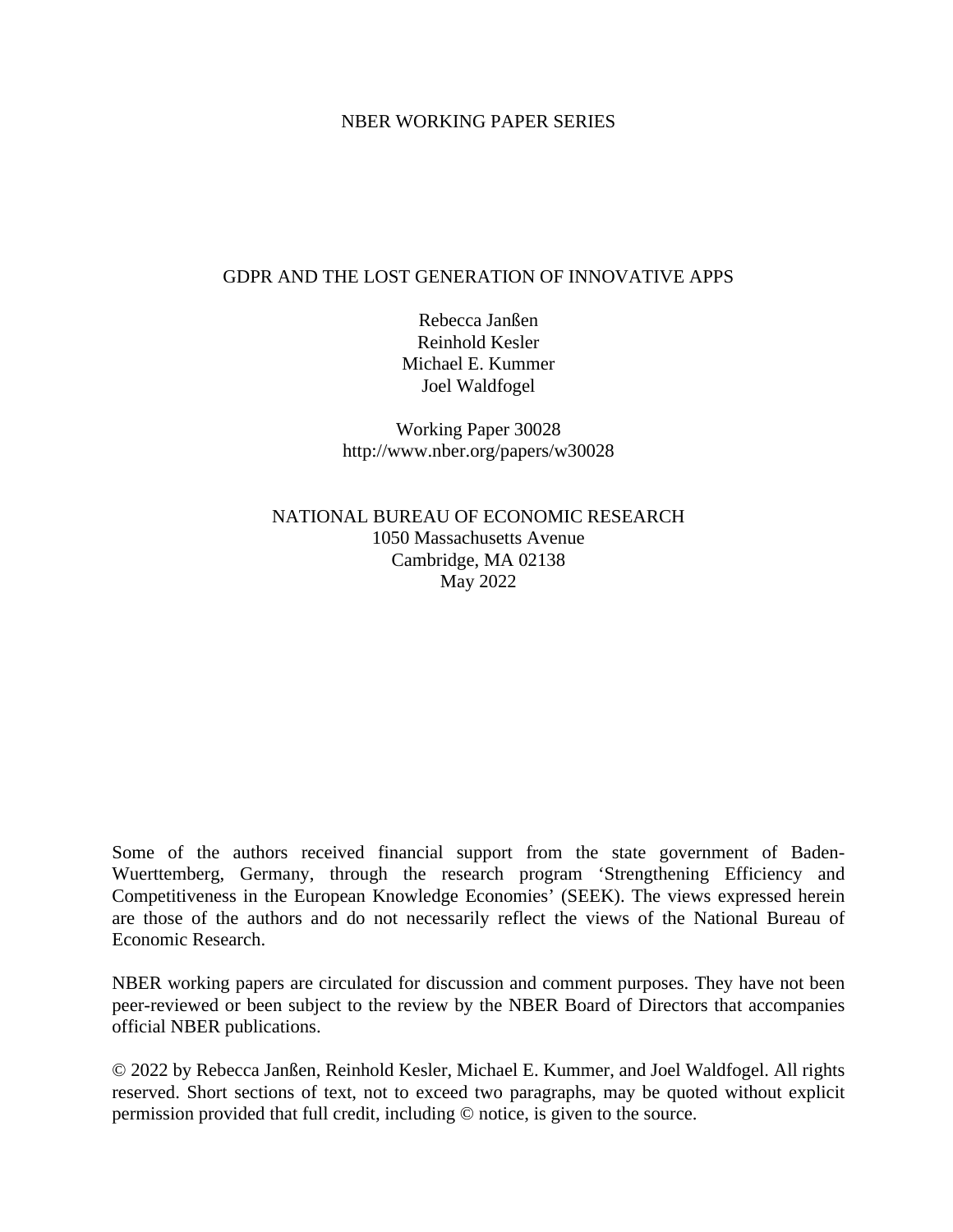GDPR and the Lost Generation of Innovative Apps Rebecca Janßen, Reinhold Kesler, Michael E. Kummer, and Joel Waldfogel NBER Working Paper No. 30028 May 2022 JEL No. O31,L82

#### **ABSTRACT**

Using data on 4.1 million apps at the Google Play Store from 2016 to 2019, we document that GDPR induced the exit of about a third of available apps; and in the quarters following implementation, entry of new apps fell by half. We estimate a structural model of demand and entry in the app market. Comparing long-run equilibria with and without GDPR, we find that GDPR reduces consumer surplus and aggregate app usage by about a third. Whatever the privacy benefits of GDPR, they come at substantial costs in foregone innovation.

Rebecca Janßen ZEW Mannheim L7 1 68161 Mannheim Germany rebecca.janssen@zew.de

Reinhold Kesler University of Zurich Plattenstrasse 14 Zurich CH-8032 Switzerland reinhold.kesler@business.uzh.ch

Michael E. Kummer EFRY 1.17 University of East Anglia Norwich NR47TJ United Kingdom and ZEW Mannheim M.Kummer@uea.ac.uk

Joel Waldfogel Frederick R. Kappel Chair in Applied Economics 3-177 Carlson School of Management University of Minnesota 321 19th Avenue South Minneapolis, MN 55455 and NBER jwaldfog@umn.edu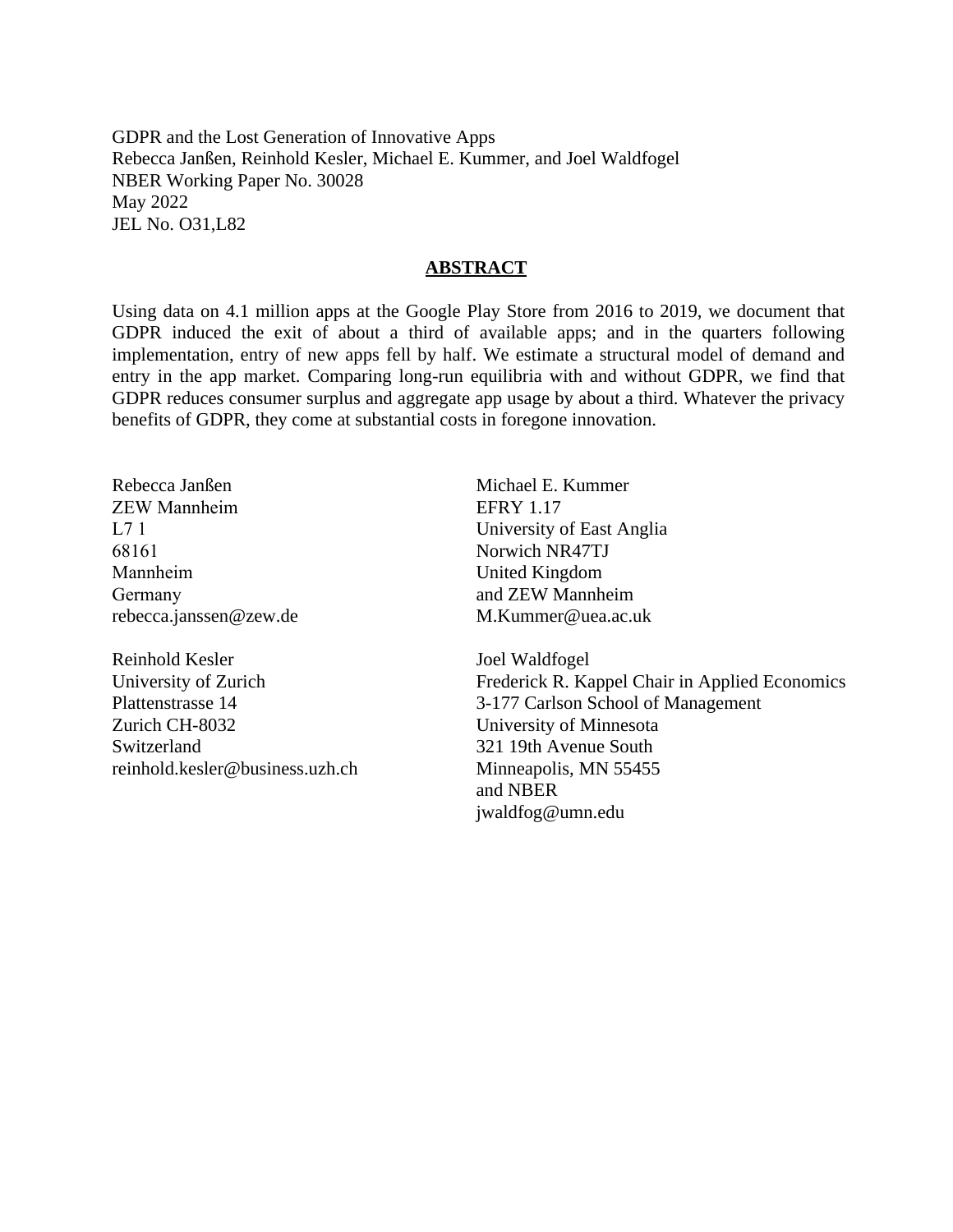# **1 Introduction**

In an effort to better protect user privacy, the European Union (EU) enacted the General Data Protection Regulation (GDPR) in May of 2018. The regulation restricted the use of personal information, potentially reducing revenue, and required developers of mobile applications ("apps") to engage in potentially costly compliance activities.<sup>[1](#page-2-0)</sup> This raised the possibility that GDPR would cause non-compliant products to exit, and would curb further product entry into, the app market. While the protection of privacy was of course the direct intent of GDPR, the new law could also bring about an unintended consequence: A reduction in the volume of app entry could hamper innovation and undermine the availability of new and potentially valuable apps to consumers, particularly if the quality of apps – like many digital products – were unpredictable at the time of entry.

In many markets, it is difficult to predict which new products will succeed; and unpredictability of new product success can have important consequences for the welfare benefits of entry. When success is unpredictable, an increase in the number of new products, even those with modest ex ante commercial prospects, can deliver products with substantial realized value.<sup>[2](#page-2-1)</sup> For the most part, digitization has delivered reductions in entry costs, inducing substantial additional entry in a variety of media product categories. GDPR may be like the digitization in reverse. By raising developers' costs and reducing their revenue, the regulation may have induced exit and may have prevented the entry of a "lost generation" of valuable apps. We explore this possibility, asking how GDPR has affected the welfare of participants in the app market.

We use the Google Play Store selling apps as our study context. Our data consist of 4.1 million apps available at the Store between July 2016 and October 2019, along with measures of their usage based on both the volume of user ratings and cumulative installations.[3](#page-2-2) We ask four descriptive questions, then incorporate resulting estimates

<span id="page-2-0"></span><sup>&</sup>lt;sup>1</sup>Similar legislation is under consideration, or in effect, in the U.S., Japan, and Australia. See [https:](https://www.nytimes.com/2019/12/29/technology/california-privacy-law.html) [//www.nytimes.com/2019/12/29/technology/california-privacy-law.html](https://www.nytimes.com/2019/12/29/technology/california-privacy-law.html).

<span id="page-2-1"></span><sup>&</sup>lt;sup>2</sup>See [Arrow](#page-39-0) [\(1969\)](#page-39-0); [Bergemann and Hege](#page-39-1) [\(2005\)](#page-39-1); [Kerr et al.](#page-40-0) [\(2014\)](#page-40-0); [Manso](#page-41-0) [\(2011,](#page-41-0) [2016\)](#page-41-1); [Weitzman](#page-41-2) [\(1979\)](#page-41-2). [Aguiar and Waldfogel](#page-39-2) [\(2018\)](#page-39-2) measure the welfare benefit from increased product entry into recorded music.

<span id="page-2-2"></span><sup>3</sup>Our app usage measures, based on volumes of user ratings or cumulative installations, are indirect. For clarity in exposition, we refer to "usage," and we provide further detail on the measures in the data section.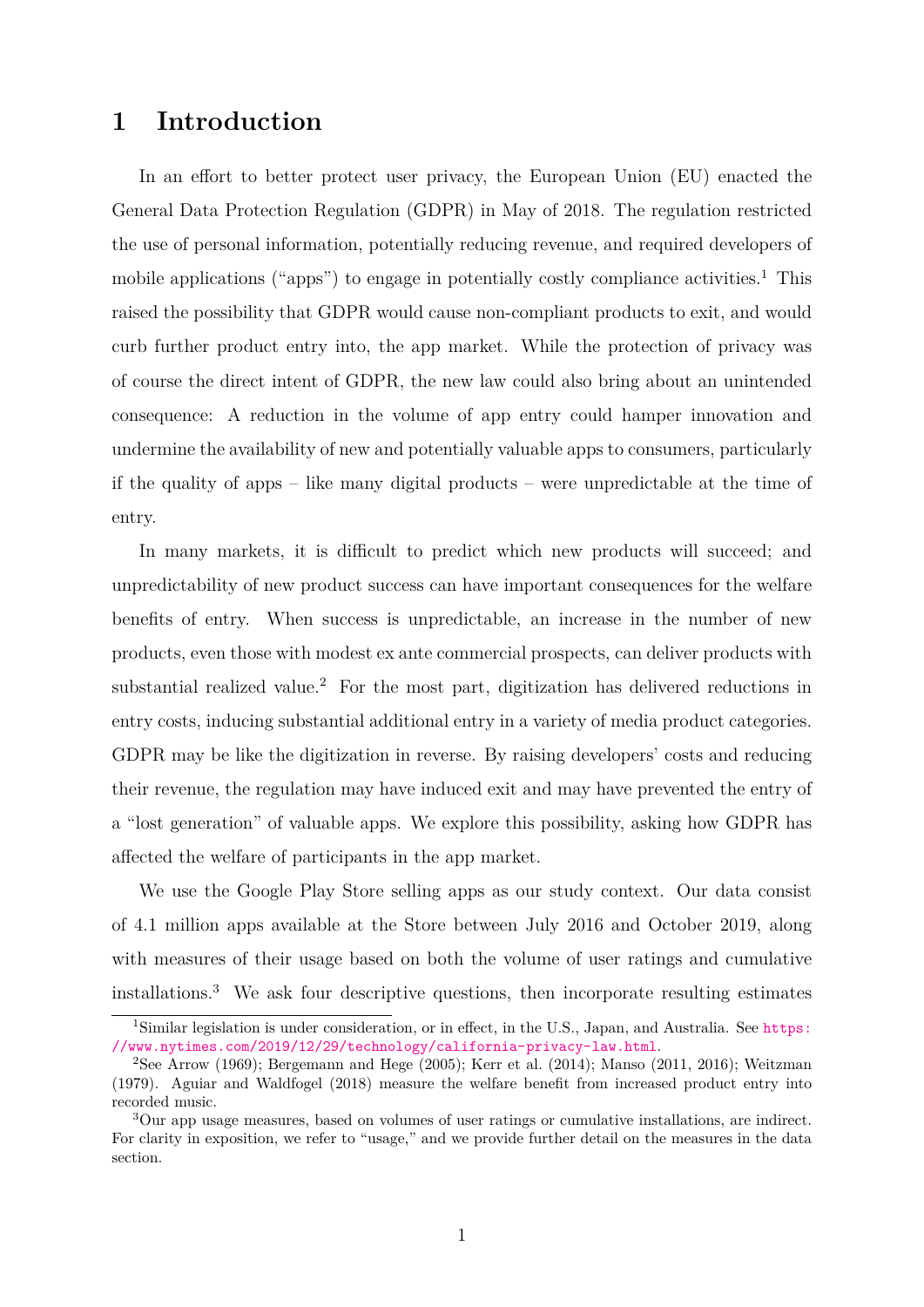into a structural model. First, we document the impact of GDPR on app exit, the flow of new app entry, and the resulting number of apps available. Second, we explore what happened to the privacy-intrusiveness of apps. Third, we turn to evidence of the welfare impacts of GDPR, asking whether lost apps would have been valuable to consumers. In particular, we ask whether smaller post-GDPR app birth cohorts account for fewer eventual aggregate installations and fewer highly successful apps. Fourth, we look for evidence of higher app development costs from increased realized usage, per app, after GDPR's implementation. We then turn to structural welfare estimation. We estimate a nested logit model of app usage; and we use the demand model, along with an entry model with imperfect ex ante predictability of product quality, to measure GDPR's impact on consumers and producers.

We have five broad findings. First, GDPR sharply curtailed the number of available apps, via two mechanisms. When it took effect, GDPR precipitated the exit of over a third of available apps; and following its enactment, the rate of new entry fell by 47.2 percent, in effect creating a lost generation of apps. Second, consistent with the unpredictability of app success, the falloff in app entry prevented the launch of both ultimately-successful and ultimately-unsuccessful apps. The numbers of apps reaching ten thousand or one hundred thousand cumulative installations within, say, four quarters of birth fell nearly as much as the decline in overall entry. Third, apps became less intrusive after GDPR, although the decline in intrusiveness was partly the continuation of a pre-existing trend. Fourth, average usage per app rose for the vintages launched after the imposition of GDPR, consistent with GDPR raising app development costs. Fifth, using the structural entry model, we estimate that the depressed post-GDPR entry rate would give rise to a longrun 32 percent reduction in consumer surplus and a 30.6 percent reduction in aggregate usage and therefore revenue. Whatever the benefits of GDPR's privacy protection, it appears to have been accompanied by substantial costs to consumers, from a diminished choice set, and to producers from depressed revenue and increased costs.

The paper proceeds in seven sections after the introduction. Section 2 describes the major provisions of the GDPR, explains how the GDPR would be expected to raise costs and reduce revenue, and presents links to relevant literature. Section 3 introduces a theoretical framework describing app entry, exit, and welfare, to guide our measurement exercises. Section 4 describes the data used in the study. Section 5 presents our empirical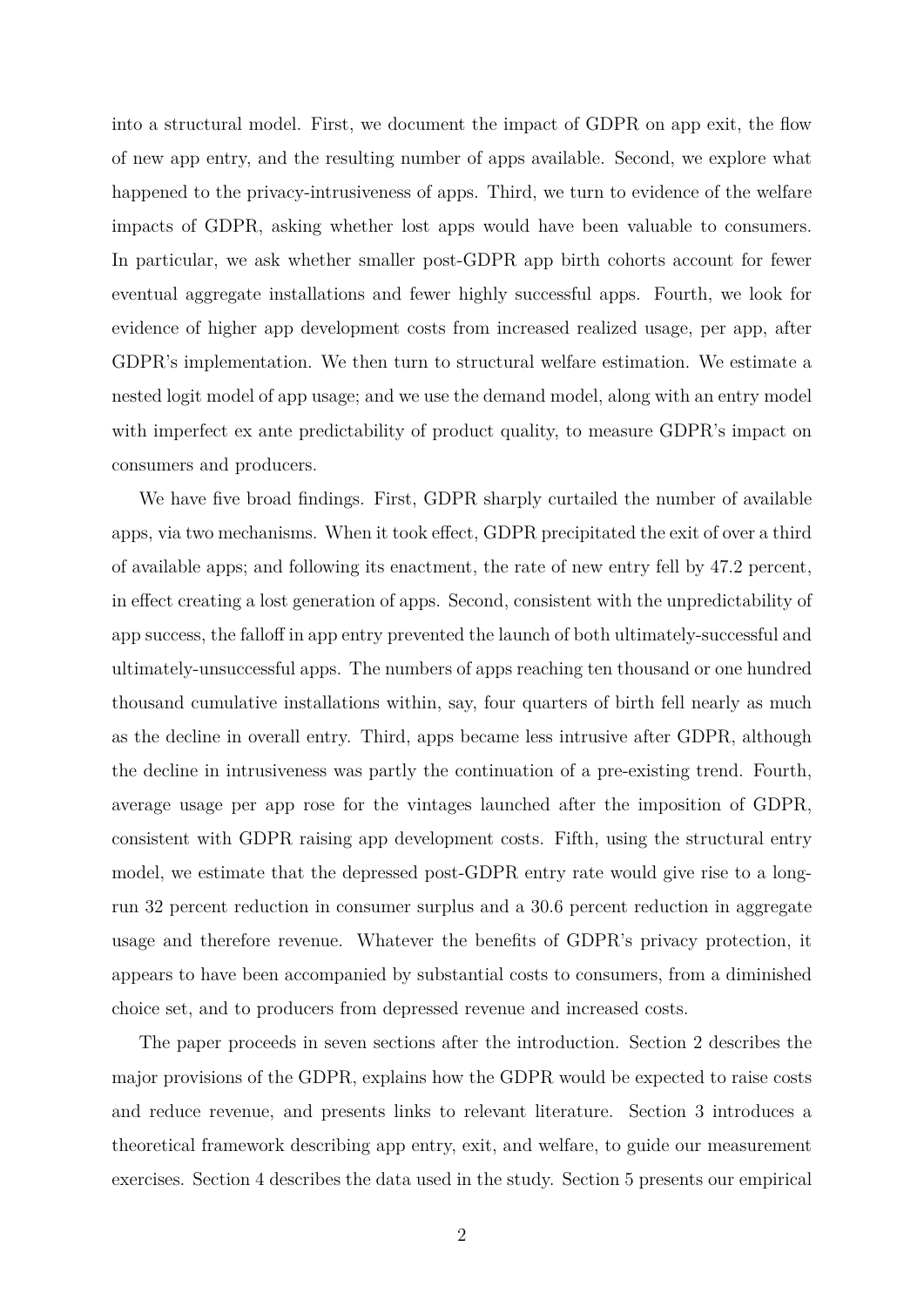strategy and descriptive results on exit, entry, usage, and app intrusiveness before and after GDPR. Section 6 presents structural welfare estimates. Section 7 explores the sensitivity of the baseline results to various modeling assumptions, and Section 8 concludes.

# **2 Background**

# <span id="page-4-4"></span>**2.1 The app market**

There are two large distinct mobile app platforms for Apple and Google (Android) mobile operating systems, respectively. Both platforms offer substantial numbers of products, and many new apps enter each quarter. The number of apps in the Google Play Store increased from 300,000 in 2012 to 2.2 million in 2016. During 2016 and 2017, new app entry averaged 200,000 per quarter.[4](#page-4-0)

Apps generate revenue from a combination of user charges (e.g., download prices and in-app purchases) and in-app advertising; and the collective market is large. Combined revenue from the user side to both platforms grew from \$43.6 billion in 2016 to \$83.6 billion in 2019, with roughly two thirds of it generated for Apple devices.<sup>[5](#page-4-1)</sup> Aggregate mobile advertisement revenue (across both platforms) grew from \$80.7 billion in 2016 to \$189.2 billion in 2019.<sup>[6](#page-4-2)</sup> Applying Google's share of user-based revenue to all revenue, the Google-relevant revenue rose from \$42.8 billion in 2016 to \$95.9 billion in 2019. Over the 2016-19 period, just over two thirds of total app revenue was from ads.

The number of Android users, and therefore potential users of Play Store apps, reached 1 billion in June 2014, 2 billion in May 2017, and 2.5 billion in May 2019.[7](#page-4-3)

# **2.2 GDPR**

The EU enacted the GDPR in an effort to protect the personal data of European citizens and harmonize privacy laws across member states. The regulation strengthened users' privacy rights and obligated app developers to take security measures. Under

<span id="page-4-0"></span><sup>4</sup>See [http://web.archive.org/web/20170629084648/https://www.appbrain.com/stats/](http://web.archive.org/web/20170629084648/https://www.appbrain.com/stats/number-of-android-apps) [number-of-android-apps](http://web.archive.org/web/20170629084648/https://www.appbrain.com/stats/number-of-android-apps).<br>
<sup>5</sup>See https://senso

<span id="page-4-1"></span>[https://sensortower.com/blog/app-revenue-and-downloads-2017]( https://sensortower.com/blog/app-revenue-and-downloads-2017) and [https:](https://sensortower.com/blog/app-revenue-and-downloads-2019) [//sensortower.com/blog/app-revenue-and-downloads-2019](https://sensortower.com/blog/app-revenue-and-downloads-2019).

<span id="page-4-2"></span><sup>6</sup>See [http://www.statista.com/statistics/303817/mobile-internet-advertising-revenue](http://www.statista.com/statistics/303817/mobile-internet-advertising-revenue-worldwide/)[worldwide/](http://www.statista.com/statistics/303817/mobile-internet-advertising-revenue-worldwide/).

<span id="page-4-3"></span><sup>7</sup>See [https://www.zdnet.com/article/google-io-android-stands-at-one-billion-active](https://www.zdnet.com/article/google-io-android-stands-at-one-billion-active-users-and-counting/)[users-and-counting/](https://www.zdnet.com/article/google-io-android-stands-at-one-billion-active-users-and-counting/), [https://www.theverge.com/2017/5/17/15654454/android-reaches-2](https://www.theverge.com/2017/5/17/15654454/android-reaches-2-billion-monthly-active-users) [billion-monthly-active-users](https://www.theverge.com/2017/5/17/15654454/android-reaches-2-billion-monthly-active-users), and [https://www.theverge.com/2019/5/7/18528297/google-io-](https://www.theverge.com/2019/5/7/18528297/google-io-2019-android-devices-play-store-total-number-statistic-keynote.)[2019-android-devices-play-store-total-number-statistic-keynote.](https://www.theverge.com/2019/5/7/18528297/google-io-2019-android-devices-play-store-total-number-statistic-keynote.)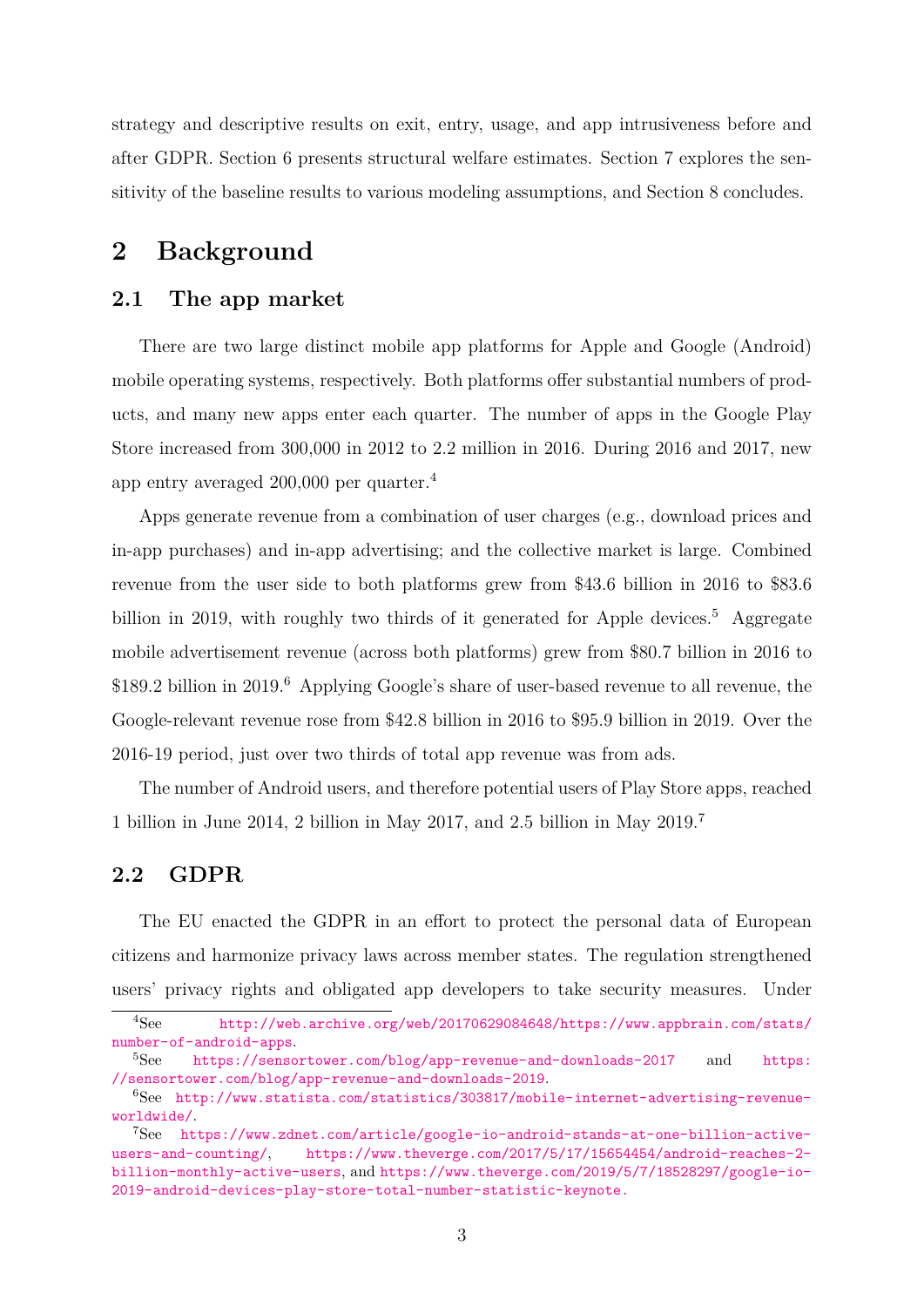GDPR, app developers must guarantee users their rights of access, rectification, erasure, restriction of processing, data portability, and the right to object; and developers are obliged to protect user data "by design and default."[8](#page-5-0) Compliance with these provisions could raise operation costs at both the app and developer levels. The law applies to all firms processing personal data of EU residents regardless of the firm's headquarter location.<sup>[9](#page-5-1)</sup> GDPR gives the EU powers to investigate, and in the case of violations, to impose fines of up to the larger of 4 percent of annual revenue or 20 million EUR.

**Timing:** The law was passed on April 27th, 2016 and went into effect on May 25th, 2018. We have three measures showing that awareness of the law grew during the period between passage and the enactment.<sup>[10](#page-5-2)</sup> First, the volume of Google searches on "GDPR," in Figure [1,](#page-6-0) shows that interest rose slightly from 2016 onwards, then jumped substantially in the quarter it took effect. Second, app developers' online expressions of concern about GDPR – the volume of comments including the term "GDPR" at, for example, Stack Overflow (Android tag) and Reddit (r/androiddev) – jumped similarly. Third, the volume of editing on Wikipedia for the English-speaking article on GDPR moved similarly over time. Each measure of GDPR interest peaks in the quarter GDPR took effect. It is clear that developers were aware of GDPR's arrival.

**Anticipated effects on app developers' costs and revenues:** The new regulation, by its nature, could be expected to raise developers' costs and to reduce their revenue. Although our study covers the global app market, we explored the effects felt by practitioners with a survey of 650 German app developers in October 2019 and may be conservative as they are reported by surviving app developers.<sup>[11](#page-5-3)</sup> Asked about challenges of compliance with GDPR, 85 percent listed "administrative burdens," 48 percent noted "additional costs," and 36 percent indicated a "lack of knowledge about the regulation's details." In particular, developers mentioned costs for data protection officers and legal advice, and many reported spending a substantial amount of time on implementing GDPR compli-

<span id="page-5-1"></span><span id="page-5-0"></span><sup>8</sup>See legal text: <https://eur-lex.europa.eu/legal-content/EN/TXT/?uri=CELEX%3A32016R0679>.

<sup>9</sup>This extraterritorial scope of the regulation makes it difficult to find "untreated" apps, a point we return to below.

<span id="page-5-2"></span><sup>10</sup>See Appendix [A.1](#page-43-0) for more details.

<span id="page-5-3"></span><sup>11</sup>See Appendix [A.2](#page-44-0) for more details, in particular Figures [A.1](#page-44-1) through [A.4.](#page-47-0)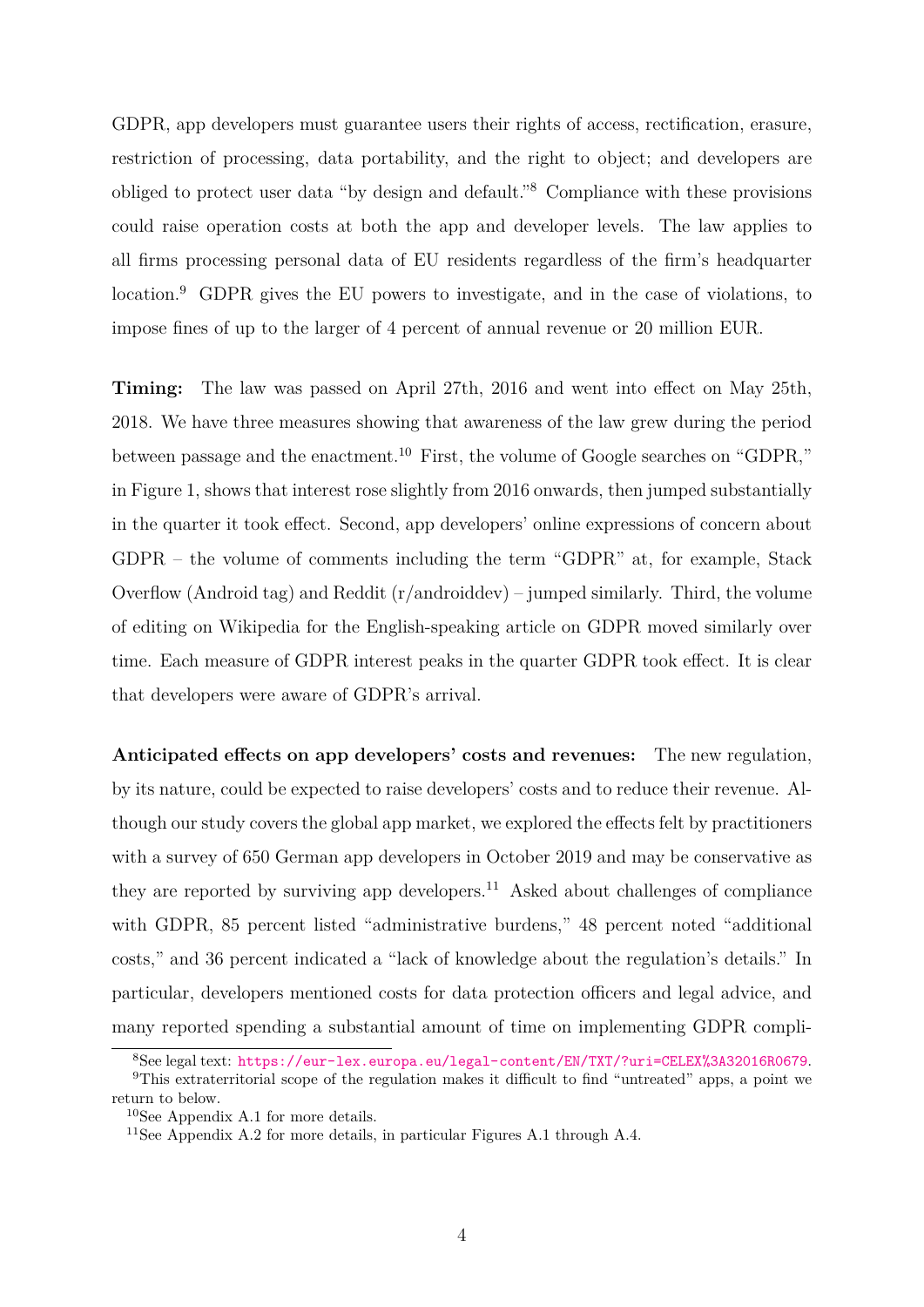<span id="page-6-0"></span>

Figure 1: Interest in GDPR on different platforms

**Notes:** The vertical line highlights the quarter after the enactment of the GDPR on May 25th, 2018.

ance.[12](#page-6-1) One in seven of the developers reported having removed an app from the market due to new requirements and costs, and one in eleven reported choosing not to launch a developed app.[13](#page-6-2) The second major provision of GDPR affects how developers can use the data collected from users. Under GDPR, developers must obtain user consent to continue processing user data. These new rules may restrict developers' deployment of targeted advertisement and may reduce expected revenue [\(Böhmecke-Schwafert and](#page-39-3) [Niebel, 2018;](#page-39-3) [Goldberg et al., 2020\)](#page-40-1). Several developers in our survey, particularly those generating revenue in data-intensive ways, experienced reduced revenue under GDPR. For example, 38 percent of developers using ads for revenue generation, and almost all apps selling data to third parties, reported a decline in revenue with their post-GDPR monetization strategies.<sup>[14](#page-6-3)</sup> European authorities have enforced the GDPR's provisions. According to the GDPR Enforcement Tracker by CMS, as of April 2022, they had imposed more than  $\epsilon$ 1.6 billion in 1054 fines "for a wide range of GDPR infringements."<sup>[15](#page-6-4)</sup> Fines for non-compliance with GDPR by app developers have also been imposed: For

<span id="page-6-1"></span> $12$ Survey respondents report needing to update privacy policy information for every app not already in compliance as well as Google Analytics settings. Moreover, developers needed to designate a data protection officer, entrusted with guaranteeing users' rights and the security of the data.

<span id="page-6-2"></span><sup>&</sup>lt;sup>13</sup>One of our survey respondents wrote 'Removed several small apps completely in order to minimize the risk and because of the uncertain as well as non-transparent legal situation.'

<span id="page-6-3"></span><sup>14</sup>Some studies find an increase in the value of remaining customers that offsets the decrease in the number of customers [\(Aridor et al., 2020;](#page-39-4) [Godinho de Matos and Adjerid, 2021\)](#page-39-5).

<span id="page-6-4"></span><sup>15</sup>See <https://www.enforcementtracker.com/>.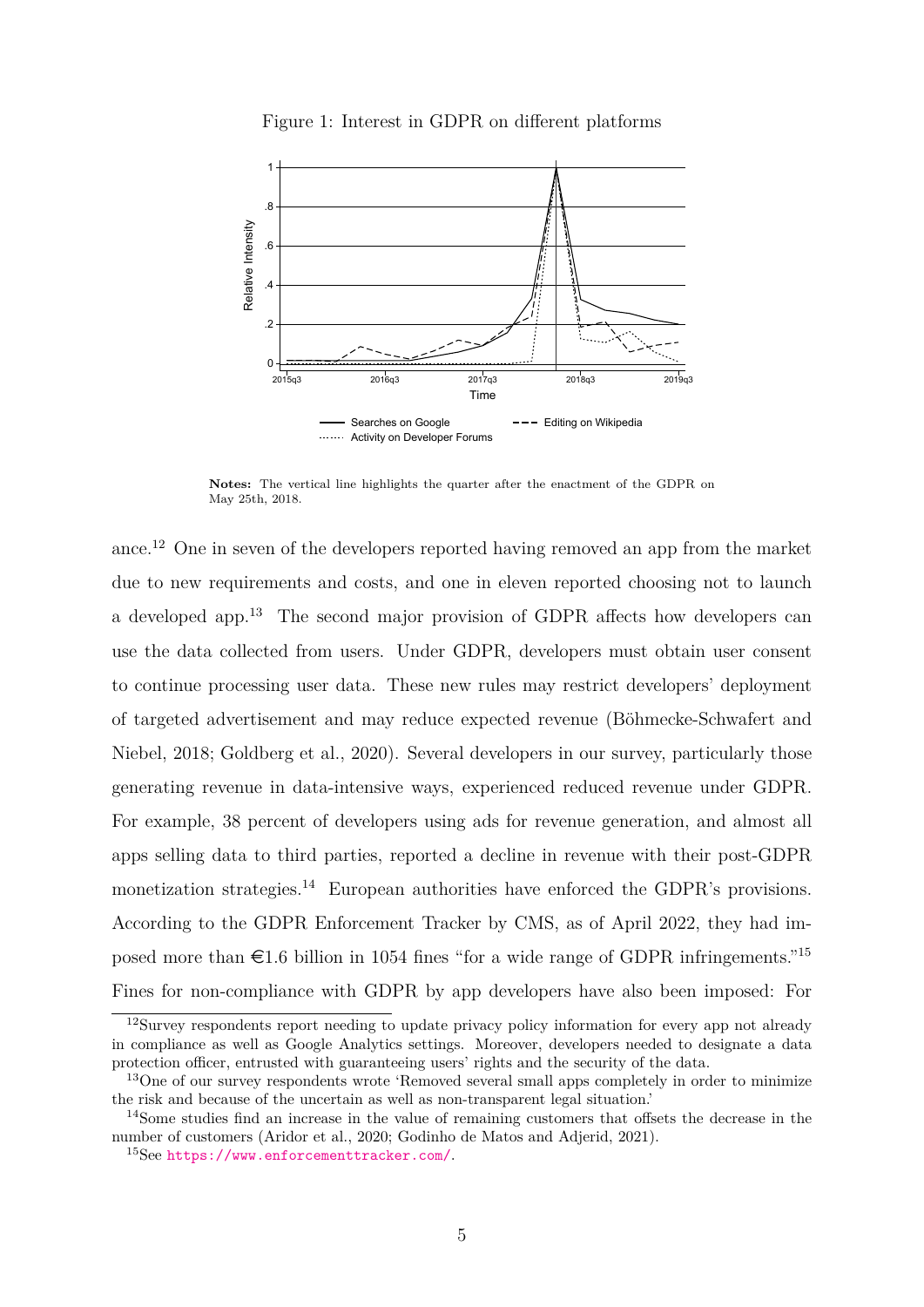example,  $\epsilon$ 225 million for WhatsApp and \$7 million for Grindr.<sup>[16](#page-7-0)</sup>

### **2.3 Related literature**

Our study is related to four strands of literature. First, our study is part of a literature on the welfare benefit of new products when success is unpredictable. While canonical contributions ask how particular products, for example, minivans [\(Petrin, 2002\)](#page-41-3) or new telecommunications services [\(Hausman, 1997\)](#page-40-2) raise the value of the choice set to consumers, an alternative approach is to incorporate the stochastic nature of new product quality, asking how changes in the tendency for products to enter affects welfare. This is the approach of [Aguiar and Waldfogel](#page-39-2) [\(2018\)](#page-39-2), who estimate the welfare benefit of digitization's reduced entry costs in the recorded music market. Valuing entry with unpredictable product quality also echoes the approach of a literature treating entrepreneurship as "experimentation" [\(Arrow, 1969;](#page-39-0) [Bergemann and Hege, 2005;](#page-39-1) [Ewens et al., 2018;](#page-40-3) [Kerr et al.,](#page-40-0) [2014;](#page-40-0) [Manso, 2011,](#page-41-0) [2016;](#page-41-1) [Weitzman, 1979\)](#page-41-2).

Second, our study is part of a growing literature examining the impact of GDPR on various outcomes, including the concentration of the market for web technology services [\(Batikas et al., Forthcoming;](#page-39-6) [Johnson et al., 2020\)](#page-40-4), firms' ability to collect data [\(Aridor et](#page-39-4) [al., 2020;](#page-39-4) [Godinho de Matos and Adjerid, 2021\)](#page-39-5), the profits of e-commerce firms [\(Goldberg](#page-40-1) [et al., 2020\)](#page-40-1), interconnection agreements between networks on the Internet [\(Zhuo et al.,](#page-41-4) [2021\)](#page-41-4), venture investments [\(Jia et al., 2021\)](#page-40-5), and the ability of web publishers to continue financing content creation [\(Lefrere et al., 2020\)](#page-40-6). We also document the effects of GDPR on various outcomes, including entry, exit, and product usage in the app market, along with impacts on consequent welfare.

Third, our paper relates to an extensive literature on consumer demand for online privacy and the effects of privacy regulation on service providers in digital markets [\(Ac](#page-39-7)[quisti et al., 2016;](#page-39-7) [Goldfarb and Tucker, 2011;](#page-40-7) [Tucker, 2012,](#page-41-5) [2014\)](#page-41-6). [Momen et al.](#page-41-7) [\(2019\)](#page-41-7) document that the enactment of GDPR resulted in moderately reduced usage of privacysensitive permissions by app developers, and [Sørensen and Kosta](#page-41-8) [\(2019\)](#page-41-8) document that fewer third-party libraries were present among affected websites. [Batikas et al.](#page-39-6) [\(Forth-](#page-39-6)

<span id="page-7-0"></span><sup>16</sup>[See the respective press releases by the data protection authorities,](#page-39-6) [https://www.dataprotection.](https://www.dataprotection.ie/index.php/en/news-media/press-releases/data-protection-commission-announces-decision-whatsapp-inquiry) [ie/index.php/en/news-media/press-releases/data-protection-commission-announces](#page-39-6)[decision-whatsapp-inquiry](https://www.dataprotection.ie/index.php/en/news-media/press-releases/data-protection-commission-announces-decision-whatsapp-inquiry) and [https://www.datatilsynet.no/en/regulations-and](#page-39-6)[tools/regulations/avgjorelser-fra-datatilsynet/2021/gebyr-til-grindr/](#page-39-6).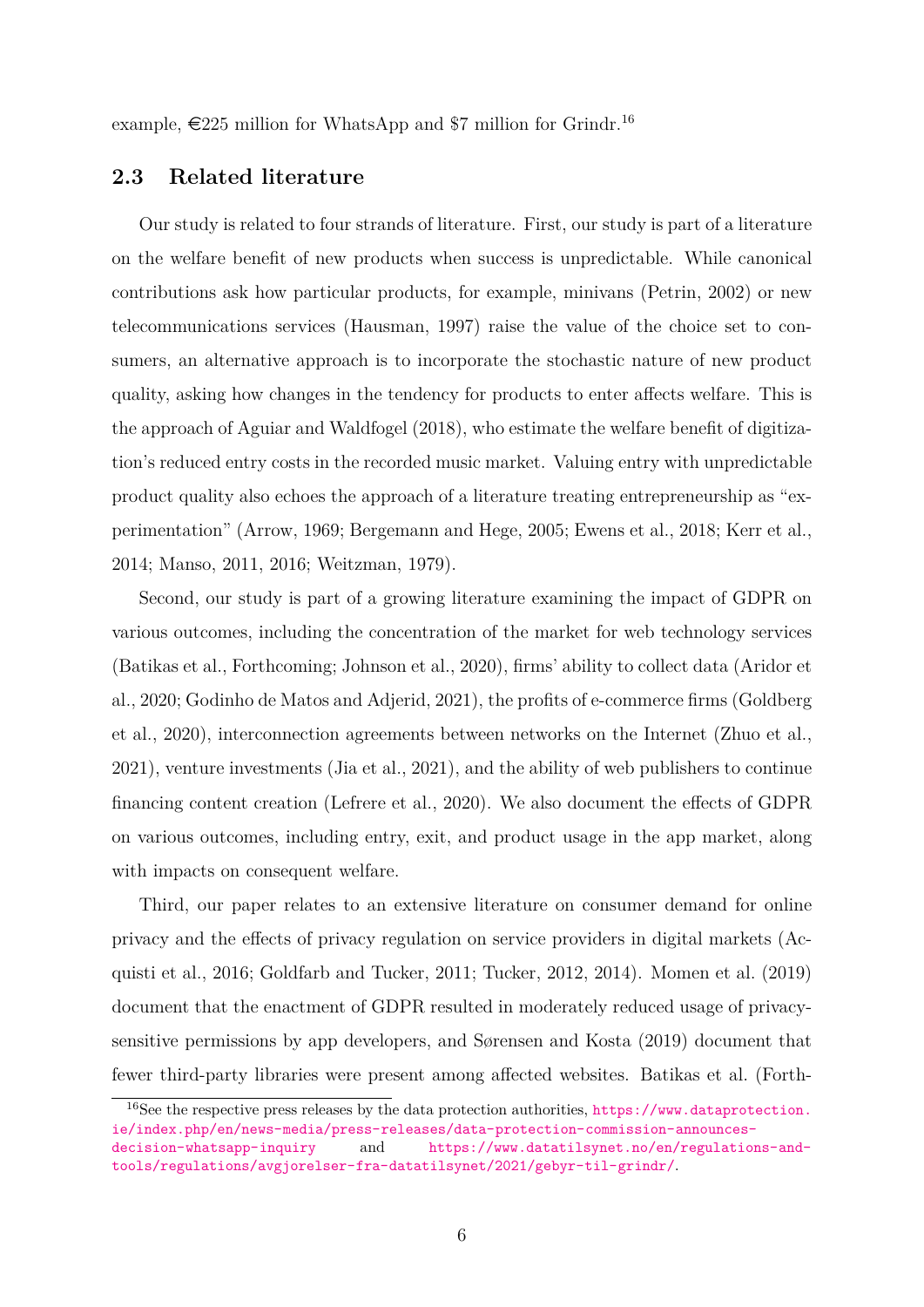[coming\)](#page-39-6) and [Johnson et al.](#page-40-4) [\(2020\)](#page-40-4) document the same impact for third parties, although they find the reduction to be temporary.

Fourth, our paper contributes to the literature about the app market per se. [Kummer](#page-40-8) [and Schulte](#page-40-8) [\(2019\)](#page-40-8) document the role of app data collection in revenue generation. [Ley](#page-40-9)[den](#page-40-9) [\(2019\)](#page-40-9) examines how platform choices affect incremental innovation in apps, [Ershov](#page-39-8) [\(2021\)](#page-39-8) documents that a rearrangement of the app store that facilitated consumer search also promoted app entry, and [Bresnahan et al.](#page-39-9) [\(2021\)](#page-39-9) study platform choice and tipping tendencies for developers. Other relevant studies of the app market include [Carare](#page-39-10) [\(2012\)](#page-39-10), who measures the impact of bestseller ranks on sales and [Ghose and Han](#page-40-10) [\(2014\)](#page-40-10), who estimate welfare effects of apps and the influence of advertising and in-app purchases on demand.

# **3 Theoretical framework**

Based on the foregoing discussion of GDPR, we expect GDPR to have two distinct but related effects. First, it will raise the cost of operating existing apps, whose developers may or may not be in compliance with GDPR standards for maintaining privacy. Second, it will raise development costs and reduce the revenue available from launching new apps. Both mechanisms will eliminate low-value apps – those with few users and presumably generating little revenue – but the mechanisms affect entry and exit differently. Moreover, they will have larger effects on the value of the app choice set, the less predictable is app success at the time of development.

### <span id="page-8-0"></span>**3.1 GDPR, entry, and exit**

A developer contemplating the creation of an app forms an estimate of the revenue (*r*) the app will generate. That estimate is true revenue ( $\rho$ ), plus a random error:  $r =$  $\rho + \epsilon$ . App development has a fixed (sunk) cost of development which, prior to GDPR, is given by  $C_0$ . An app enters if its expected revenue is bigger than development costs  $C_0$ . Equilibrium arises when there are no profitable opportunities for entry.

When GDPR goes into effect,  $C_0$  rises to  $C_1$ , and revenue falls by  $\Delta$ , so expected revenue falls from *r* to  $r' = r - \Delta$ . These features of the economic environment affect entry and exit differently. First, consider entry. Once a developer knows that GDPR will go into effect, the developer knows that an app's prospective revenue less cost is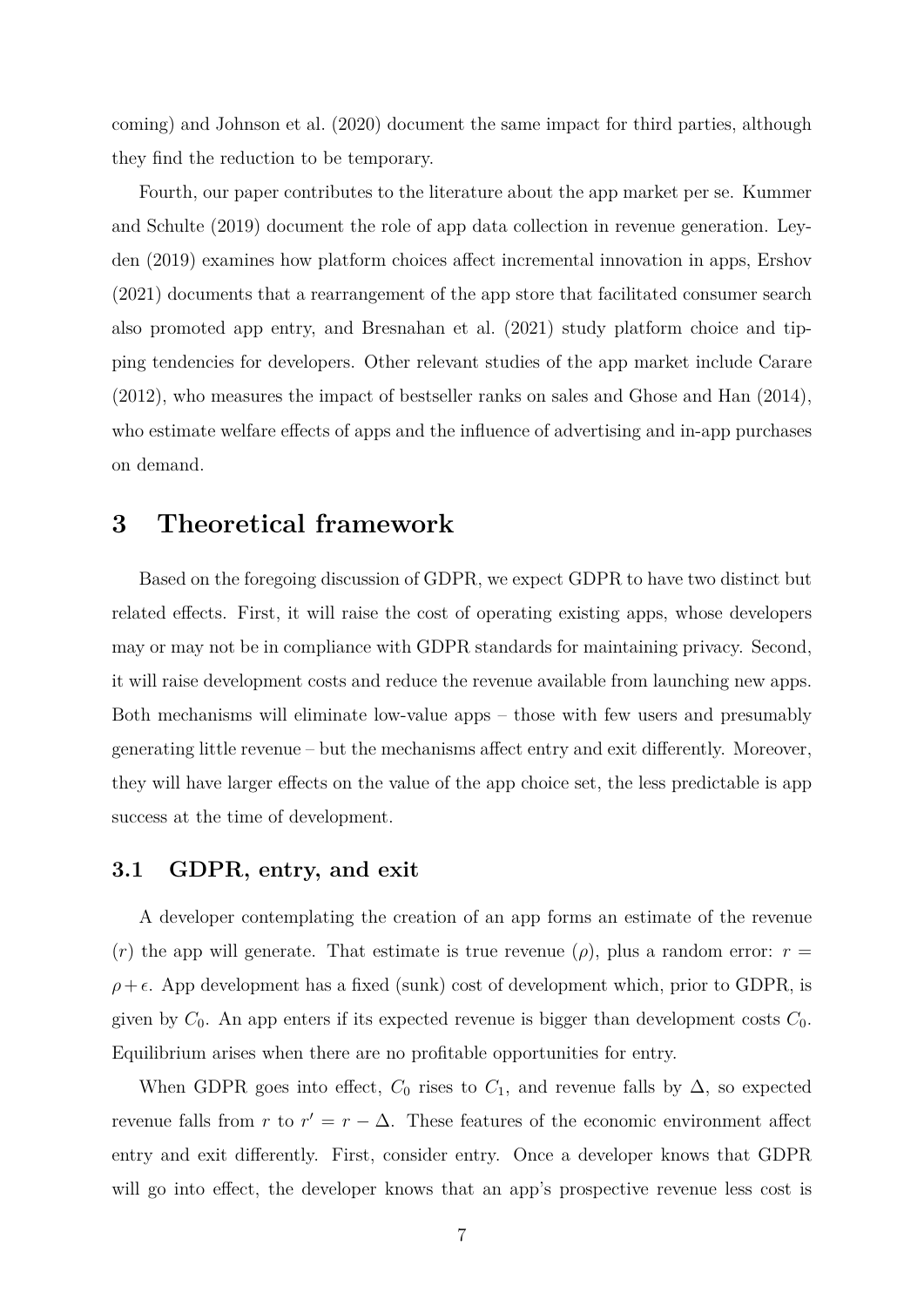smaller than it would have been, absent GDPR. Some potential products that seemed promising before GDPR was on the horizon no longer have expected revenue in excess of costs, so entry falls. Because apps generate revenue over time after installation, the announcement of the new law can depress entry even prior to the law going into effect. In short, facing higher entry costs and lower revenue per user, developers will only launch apps with higher expected usage than before GDPR.

Effects on exit are different. Note that the incremental cost of development under GDPR is  $\Delta C = C_1 - C_0$ . Apps already in existence prior to GDPR are earning (realized) *ρ* per period. Absent GDPR, already-existing apps continue operating until they are obsolete. When GDPR goes into effect, the developer now compares the new stream of realized revenue  $\rho - \Delta$  against the cost of bringing the app into compliance, which is positive even if less than the full cost of new development. Unlike for entry, where revenue must be predicted, the realized revenue of existing apps is known, so existing apps with low value exit when the law goes into effect but not before.

As before, equilibrium means no opportunities for profitable entry. Because of higher costs in relation to revenue, the equilibrium under GDPR has fewer apps available and higher development costs – and usage – per app. When the GDPR is in force, the marginal entering app could need more users, for two reasons. First, development costs are higher. For a given level of revenue per user, an app needs more users to generate sufficient revenue to cover costs. Second, GDPR may reduce the revenue available per user, making it necessary for a marginal entering app to have more users to cover its costs.

## **3.2 GDPR and welfare**

The welfare generated by the app market consists of the consumer surplus enjoyed by app users, plus the profits of developers (their revenues less the costs they incur to create and operate apps). GDPR may also improve privacy in ways that are socially valuable but which consumers do not appreciate (and therefore escape our quantification through consumer surplus). Our welfare analysis provides a measure of the cost of GDPR to consumers and producers, which policy makers can balance against other objectives. Here, we discuss effects on consumer surplus and on producers.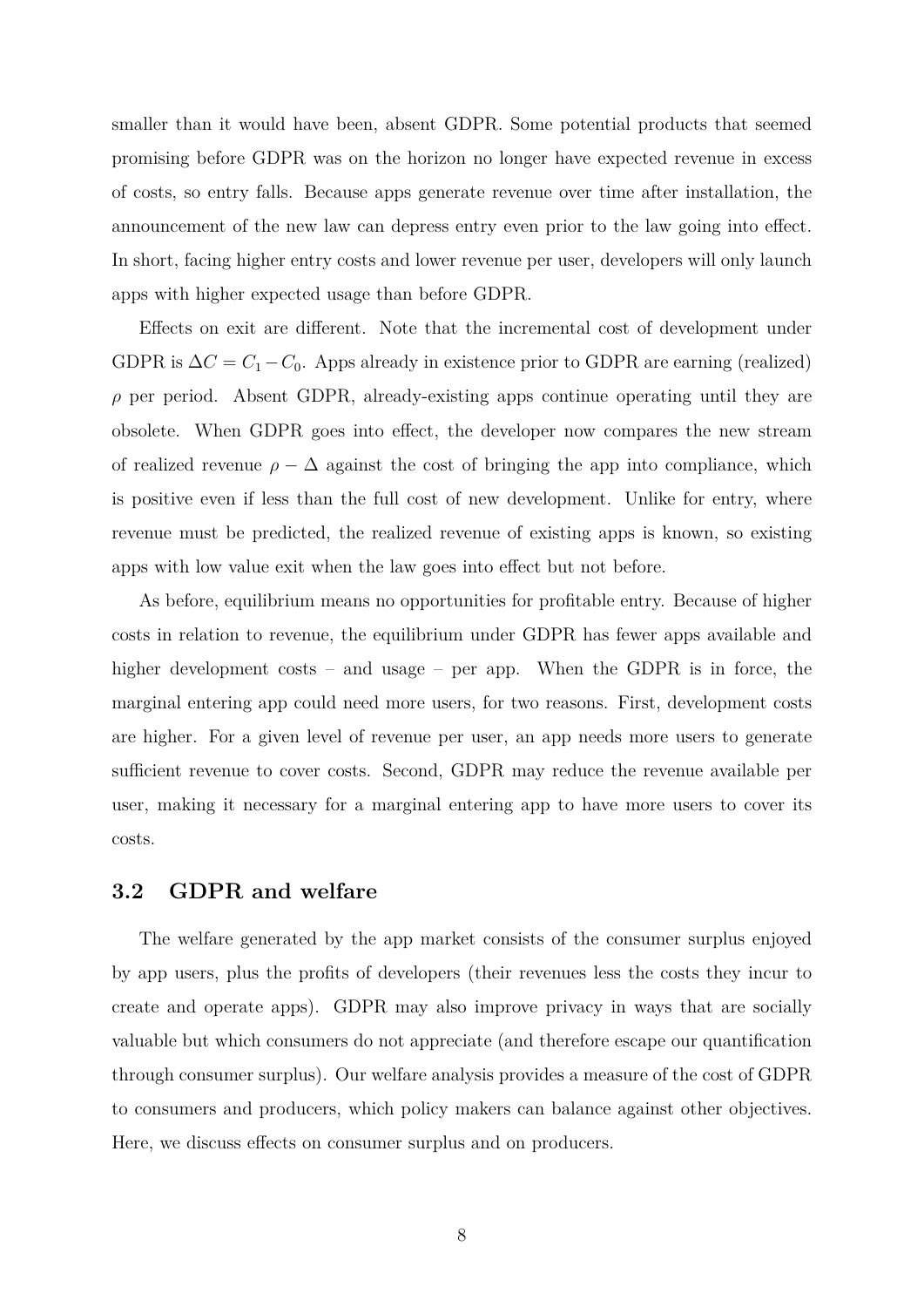**Reduced consumer welfare from a diminished choice set:** Because of the unpredictability of app quality at entry, GDPR's depressing effect on the number of apps available – and, in particular, its depressing effect on entry – can have a substantial effect on the value of the app choice set to consumers. The apps that exit upon GDPR implementation are those with low realized value, so it is not worth the cost of bringing them into compliance. Because these apps have little usage by consumers, their exit may have little effect on welfare.

The effects operating through depressed entry are potentially more consequential. Developers compare expected revenues to costs and enter only if their (potentially lower) expected revenues exceed the new cost threshold. After GDPR, fewer apps have expected revenue in excess of the new cost threshold, which leads to less entry. The apps that would have entered previously but do not enter when facing GDPR's higher costs, make up the "lost generation" of apps.

The missing apps have low *expected* revenue, but if success is not entirely predictable, many of the lost apps would have been valuable to consumers. Extreme examples make this clear. If app success were completely unpredictable, then a shock that reduced entry by *x* percent would reduce the number of valuable apps, in the long run, by *x* percent as well. Indeed, if *x* is the percentage reduction in entry across birth cohorts and *y* is the percentage reduction in the cohort share of total usage, then the test for complete unpredictability is whether  $x = y$ . If so, then "nobody knows anything;" and the lost generation of apps would have been as useful, on average as those that entered. If success were entirely predictable, by contrast, the reduction in entry would eliminate only apps expected, correctly, to have few users. Then the decline in usage *y* would be much smaller than the decline in entry *x*.

If app success is unpredictable at the time of entry, then the birth cohorts that are contracted because of GDPR will account for less subsequent usage. In particular, the amount of usage accounted for by the smaller birth cohorts will be smaller than it would have been if the birth cohorts had been of their traditional size. Moreover, if app success is unpredictable, we expect reductions in the number of entering apps ultimately attaining both high and low installation levels.

Even if GDPR prevents the entry of some apps that would have been widely used, that is not sufficient to demonstrate a substantial effect on consumer welfare. The app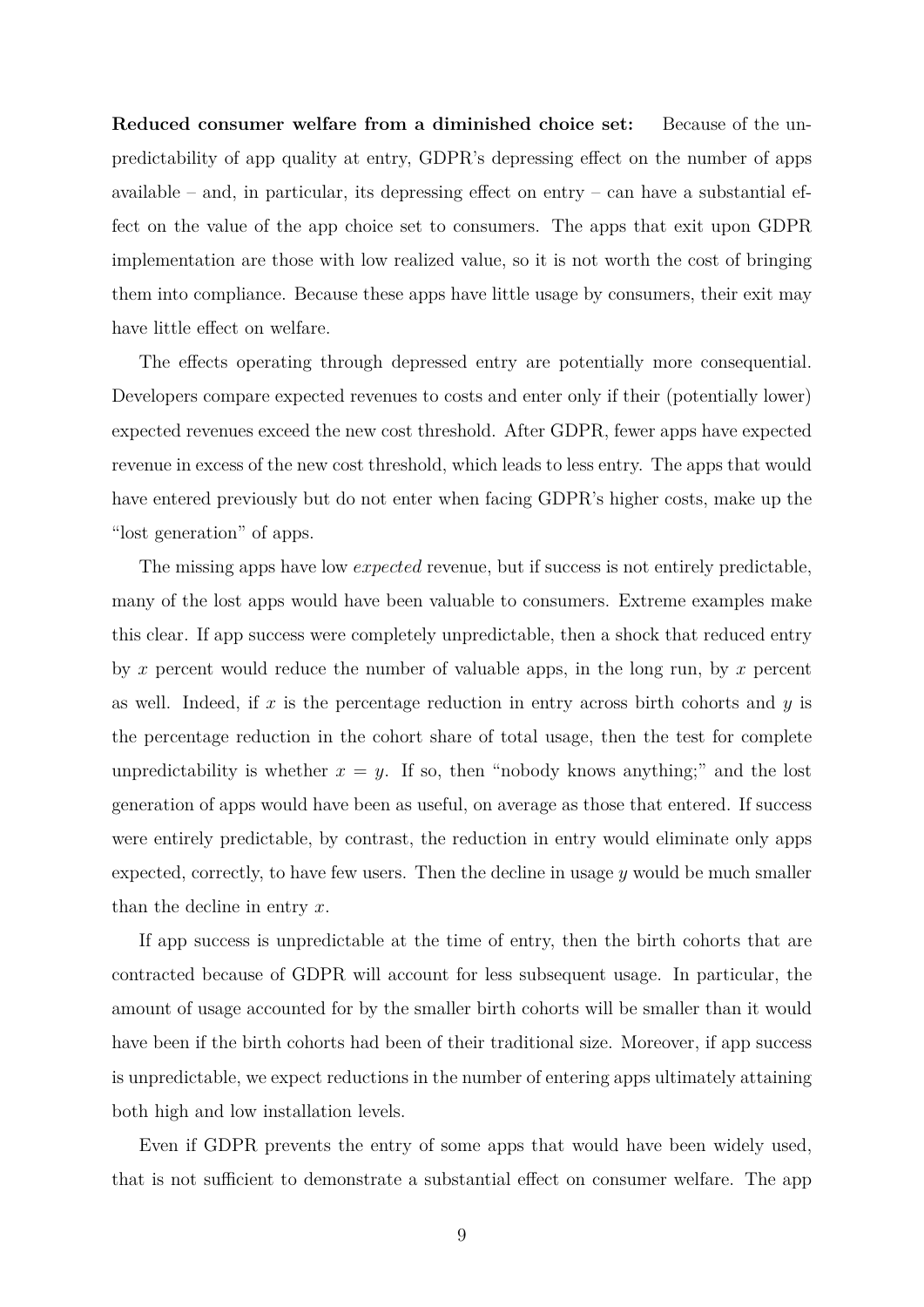environment includes thousands of products. If the missing apps have close substitutes among the apps that continue to be made available, then consumers may not be substantially harmed by the reduction. Consequently, our welfare measurement framework needs to incorporate possible substitutability across apps.[17](#page-11-0)

**Welfare costs borne by producers:** The second possible welfare cost of GDPR arises from the additional costs – and potentially reduced profits – incurred by developers. Effects on profits depend strongly on predictability. If app success is completely unpredictable, then all apps have the same expected revenue at the time of entry. Entry would occur as long as expected revenue exceeded expected costs. Because the marginal and average apps would have the same expected revenue, the Nash equilibrium entry condition – that N apps are profitable while  $N+1$  apps are not – would guarantee not only zero profits for the marginal entrant but zero profits on average as well. That is, with complete unpredictability, profits would be zero with or without GDPR.

With some predictability, inframarginal apps generate more revenue on average than the marginal app. Under the strong assumption that costs are the same across apps, this would give rise to equilibrium profits. But it is also possible that inframarginal apps have higher costs than the marginal app, so profits implied by an equal cost approach provide an upper bound. In section [7.2](#page-33-0) we use estimates of the fixed costs implied by the expected revenue of the marginal entrant to provide upper-bound profit estimates.

Our empirical work below has two parts, following our data description in Section [4.](#page-11-1) First, we document impacts on entry, exit, the app choice set available to consumers, usage of the diminished entry cohorts, and average usage per app (cf. Section [5\)](#page-20-0). We then turn to structural analysis aimed at quantifying long run impacts of GDPR on welfare (in Section [6\)](#page-28-0), along with a discussion of robustness in Section [7.](#page-31-0)

# <span id="page-11-1"></span>**4 Data**

# <span id="page-11-2"></span>**4.1 Data collection and preparation**

To measure GDPR's effect on the app market, we need to observe product exit, entry, and app usage. We derive these measures, along with app characteristics, from

<span id="page-11-0"></span><sup>&</sup>lt;sup>17</sup>In Section [7.3](#page-35-0) we explore the possibility that GDPR corrects inefficiently excessive entry.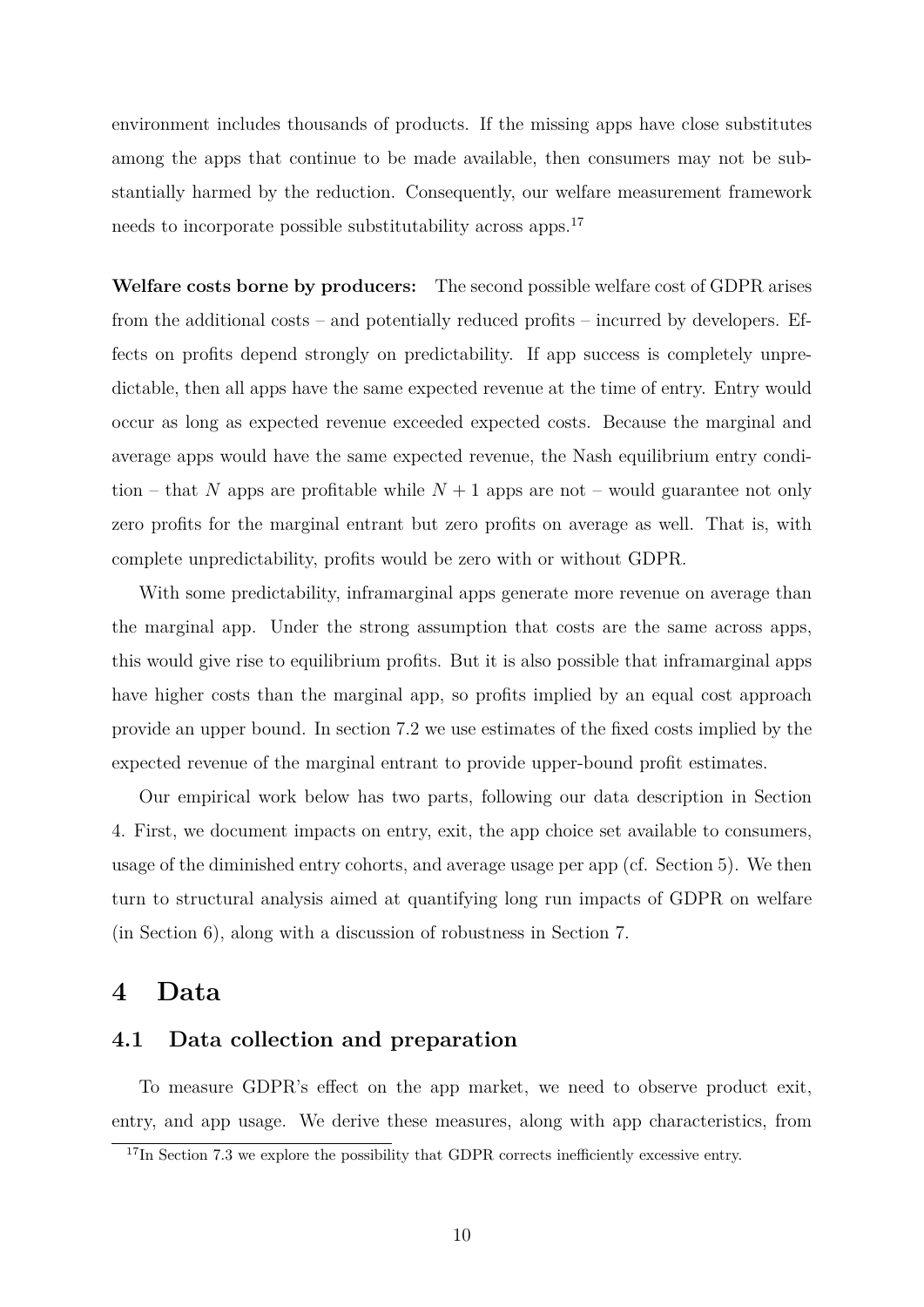information at the Google Play Store. The creation of the dataset is complicated and requires some description.

Because there is no available catalog of all apps, we created a list – which serves as the backbone of the database – using the following iterative process. We started with a substantial but potentially incomplete initial list of apps from AndroidPIT.<sup>[18](#page-12-0)</sup> To assemble our full list of apps, we queried the Play Store for apps on our list. Each query returned a list of "similar apps;" and we added the suggested apps not already in our data to our list. We repeated this process quarterly between October 2015 and July 2016, until the list stabilized, i.e. the only apps suggested by Google not already on our list were new products.

Using our eventual list, we queried the Play Store quarterly between the third quarters of 2016 and 2019 for each app. In each quarter, we added newly-appearing suggestions – new entrants – to our data. As a result, we have quarterly data on each app's availability, a categoric measure of cumulative installations, and the continuous number of user ratings each app had received. In addition, we observe privacy features, price, and, for a subsample, also the developer's country of origin.<sup>[19](#page-12-1)</sup> Once we observe an app, we obtain its birth quarter.[20](#page-12-2)

Even with our comprehensive list of apps, the data collection process gives rise to two kinds of missing data. First, once we begin observing an app, we sometimes miss data collection on that app, usually for just a quarter. This occurs in 6.82 percent of quarterly observations. This is a simple problem that we solve by interpolation: We linearly interpolate cumulative ratings for missing quarters, and we carry forward the categoric installation measure.

Second, because new apps enter our dataset via Google's related app suggestions, we do not always observe an app in its birth quarter. We first observe 44 percent of the apps in their birth quarters and another 26 percent in their second quarters. All told, we observe 89 percent in their first four quarters of life. Once we observe an app, we can fill in the missing data by imputation: We linearly interpolate between observed cumulative

<span id="page-12-0"></span><sup>18</sup>See [https://web.archive.org/web/20130819094306/http:/www.androidpit.de/de/android](https://web.archive.org/web/20130819094306/http:/www.androidpit.de/de/android-market/paid-android-apps-BOOKS_AND_REFERENCE)[market/paid-android-apps-BOOKS\\_AND\\_REFERENCE](https://web.archive.org/web/20130819094306/http:/www.androidpit.de/de/android-market/paid-android-apps-BOOKS_AND_REFERENCE).

<span id="page-12-2"></span><span id="page-12-1"></span><sup>19</sup>See Appendix [A.3](#page-47-1) for more details.

<sup>20</sup>We obtain entry dates for nearly 3.8 million apps from an app's page on AppBrain and an additional 300,000 entry dates from metadata at the Play Store page. If we look at the first appearance of apps with missing age, they are scattered across the whole observation period rather than towards the end.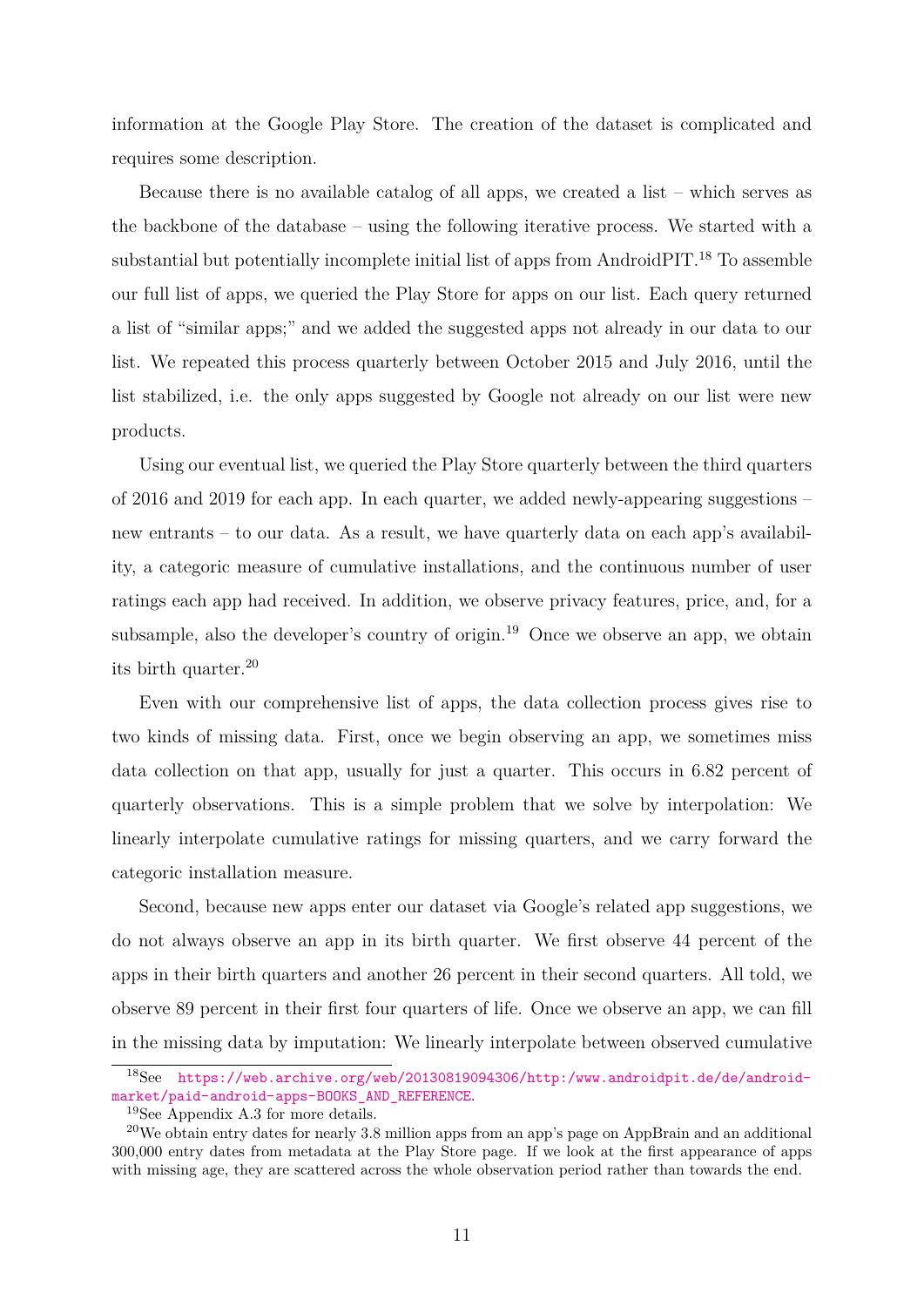installation and number of ratings measures, treating cumulative totals at entry as zero.

The delay in first observing apps creates another, more consequential problem. We can only include an app in the sample once we observe it. We are interested in the volume of entry over time, and the sample ends five quarters after the GDPR goes into effect. Unless we account for the problem of delayed first observation, we risk mistaking delayed observation for reduced entry after GDPR. We deal with this "delayed observation problem" by comparing volumes of entry first seen in, say, their second quarter of life; we discuss this further in Section 4.2. We measure the date of an app's exit as the quarter of its last appearance in our data.

**Supplementary aggregate data:** The basic data described above are derived from information we collected from the Google Play Store. To ensure that the patterns we document are not specific to either our data collection process or to the Google environment, we also obtain two kinds of supplementary aggregate data. First, we have independent measures of the numbers of apps available, as well as entering and exiting the Google Play Store, by quarter from July 2016 until 2020, from AppBrain.<sup>[21](#page-13-0)</sup> Second, we obtain information from AppMonsta on the birth dates of apps available on Apple's App Store from January 2018 until  $2020<sup>22</sup>$  $2020<sup>22</sup>$  $2020<sup>22</sup>$  This gives us the number of apps entering on Apple around and following GDPR. We describe the patterns observed in these data sources alongside measures from our basic Play Store data below.

**App usage measures:** Ideally, we would observe hours spent using each app during each period. Short of that – but in keeping with most demand estimation – we would observe the analogues of purchase in the app context, namely consumer installation of apps. We would then use new installations during a quarter as our "usage" measure. Our data don't even allow this measure. Instead, we have two related but imperfect measures of usage reflecting the cumulative installations of an app. The first is a categorical measure of cumulative installations.[23](#page-13-2) The categoric cumulative installations allow us to measure how widely an app has been adopted, for example whether it has reached ten or one

<span id="page-13-0"></span><sup>&</sup>lt;sup>21</sup>These data are available at [https://web.archive.org/web/\\*/https://www.appbrain.com/](https://web.archive.org/web/*/https://www.appbrain.com/stats/number-of-android-apps) [stats/number-of-android-apps](https://web.archive.org/web/*/https://www.appbrain.com/stats/number-of-android-apps).

<span id="page-13-2"></span><span id="page-13-1"></span><sup>&</sup>lt;sup>22</sup>These data can be obtained from  $https://approxation.com/$ .

<sup>&</sup>lt;sup>23</sup>The categorical measure has the following bins: 5, 10, 50, 100, 500, 1,000, 5,000, 10,000, 50,000, 100,000, 500,000, 1 million (m), 5m, 10m, 50m, 100m, 500m, 1 billion (b), 5b, and 10b.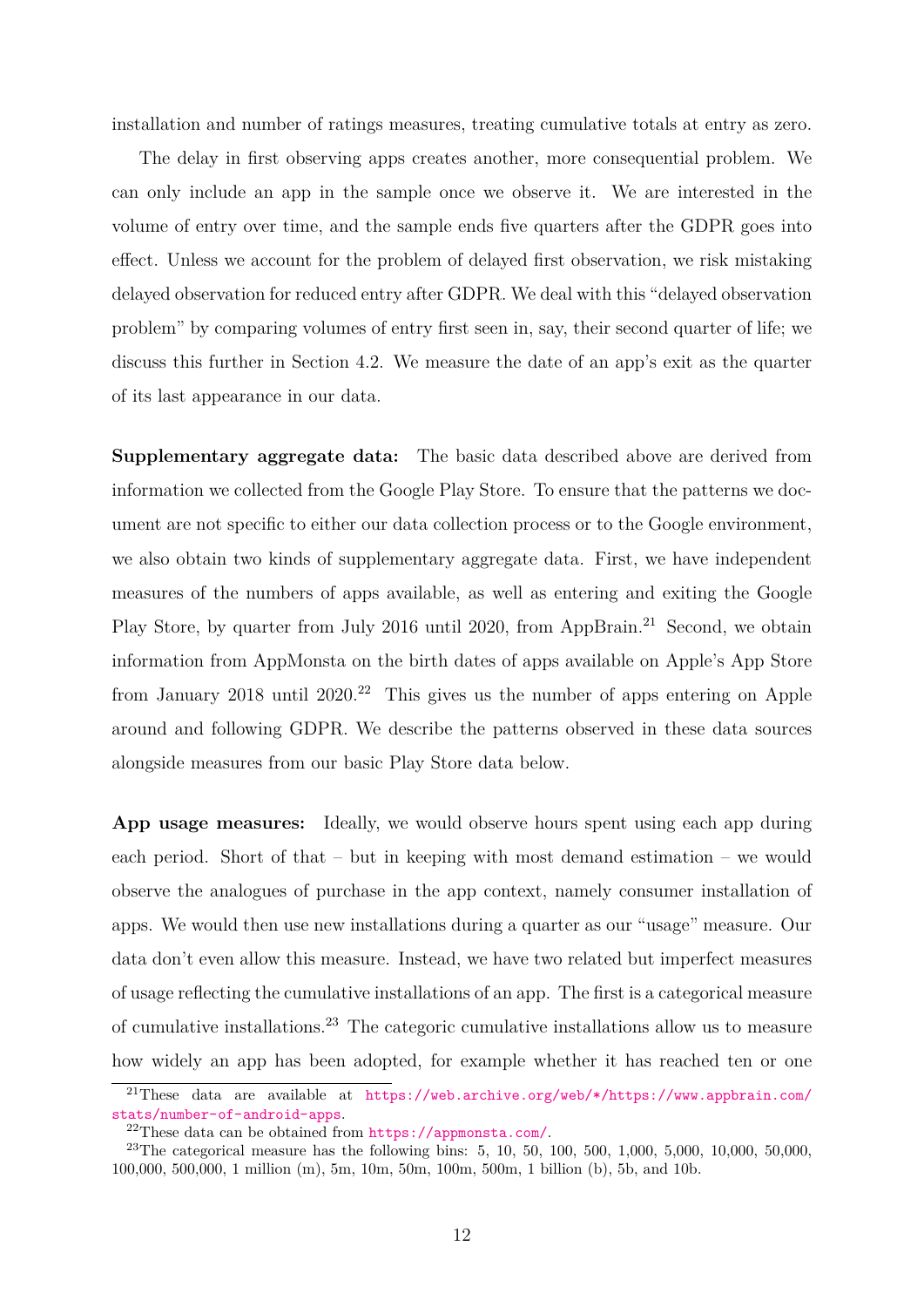hundred thousand cumulative installations within, say, four quarters of its launch. Some of our analyses – in particular, the demand estimation and associated welfare analysis – require a continuous measure of app usage. For this we turn to the number of user ratings an app has received, which we exploit as a continuous proxy for total cumulative usage. The two usage measures are highly correlated (see Figure [A.5](#page-48-0) in the Appendix). The strong relationship between the cumulative numbers of ratings and installations provides evidence that the continuous ratings-based measure is informative about app usage.

**Privacy measures and other control variables:** We document the evolution of privacy measures surrounding the enactment of GDPR using the presence of a privacy policy and the number of privacy-sensitive permissions requested by an app upon the installation.<sup>[24](#page-14-0)</sup> We also observe each app's price (usually zero), and the country of origin for a large fraction (40.1 percent) of developers.

Table [1](#page-15-0) summarizes the data. Panel A reports averages across all 4,098,275 apps that appear in the data. The average quarterly change in ratings is 117.32. Just over half of apps request at least one privacy-sensitive permission. Six percent of apps have a positive download price. Evaluated across all waves in our panel, the average app is 6.77 quarters old.

Our descriptive analyses use data aggregated by both their quarters of birth (which we term their "vintages" *v*) and calendar quarter of observation  $(t)$ .<sup>[25](#page-14-1)</sup> Panel B of Table [1](#page-15-0) reports averages of variables at this level of aggregation. At the *t*-by-*v* level, we observe an average of 58,034 entering apps. Of these 13,171 have reached 10,000 installations by quarter *t*, and 4,276 have reached 100,000 installations. Summing across the apps in a birth cohort, the aggregate quarterly usage (based on the change in the numbers of ratings) is 7.6 million; and the average quarterly usage per app is 368.

**Available apps as a starting point:** Before turning to nuances of the delayed observation problem discussed above, we document the evolution of the entire market. Figure [2](#page-16-0) shows the number of distinct apps available over time. The figure has a vertical line at the quarter just before GDPR took effect; and the pattern is striking, even bearing in

<span id="page-14-0"></span> $24$ We follow [Kummer and Schulte](#page-40-8) [\(2019\)](#page-40-8), and define privacy-sensitive permissions based on their potential to undermine a user's privacy (e.g., phone identity, location, contacts, or messages).

<span id="page-14-1"></span><sup>25</sup>See Section 4.2 for further information about vintages.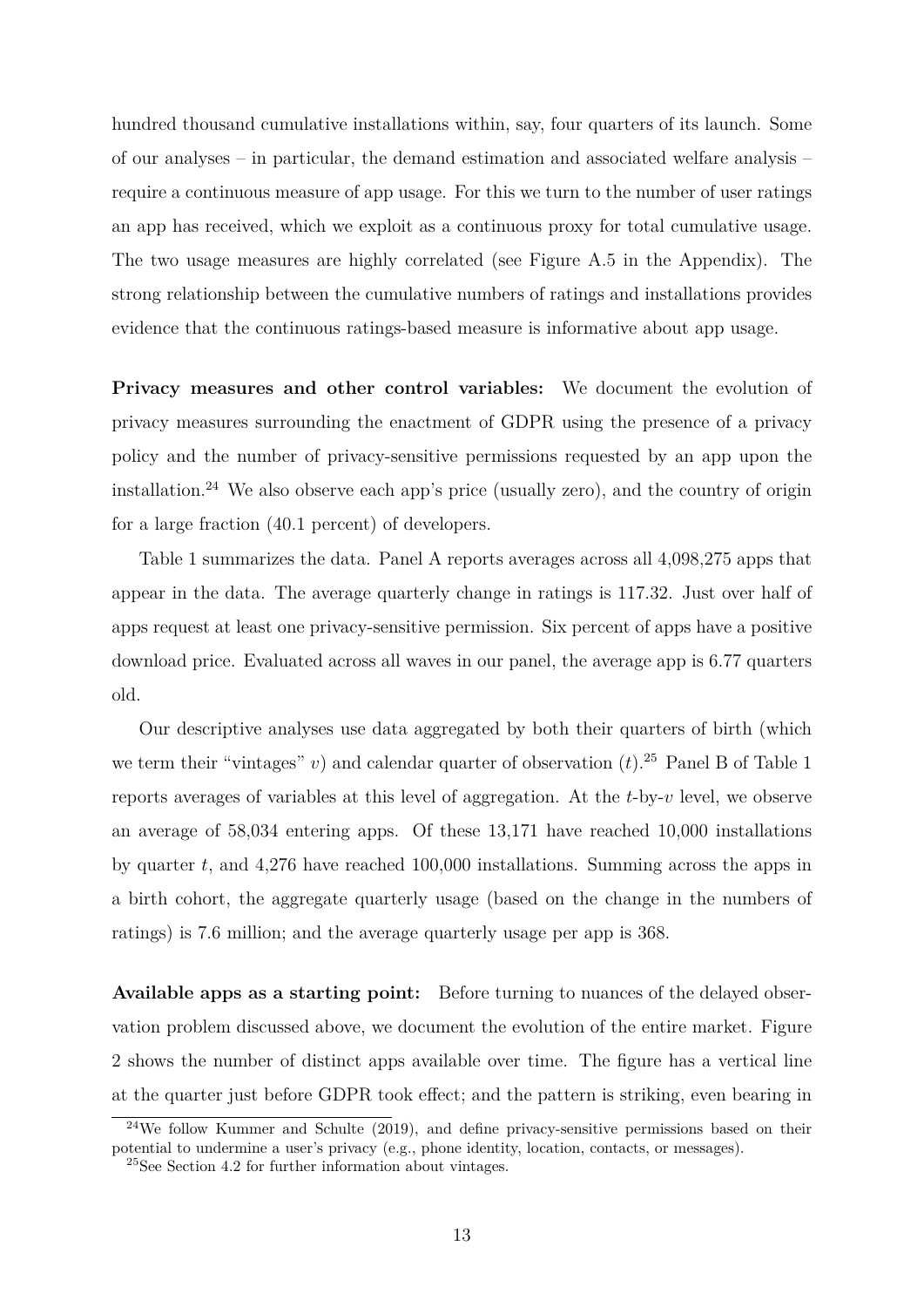<span id="page-15-0"></span>

| Variables                                 | Mean            | <b>SD</b>   | N       |
|-------------------------------------------|-----------------|-------------|---------|
|                                           |                 | by App      |         |
| Change in Ratings (Usage)                 | 117.32          | 6794.29     | 3374897 |
| $#$ Installations                         | $1.3e + 0.5$    | $8.9e + 06$ | 4095148 |
| % Apps with Privacy-Sensitive Permissions | 0.52            | 0.49        | 4097930 |
| % Paid Apps                               | 0.06            | 0.24        | 4097506 |
| Age in Quarters                           | 6.77            | 5.94        | 3909771 |
|                                           | by Time-Vintage |             |         |
| $#$ Apps Entering                         | 58034.70        | 49668.81    | 469     |
| $#$ Apps Reaching 10k Installations       | 13171.68        | 8360.03     | 469     |
| $#$ Apps Reaching 100k Installations      | 4276.62         | 2366.98     | 469     |
| Aggregate Usage                           | $7.6e + 06$     | $4.8e + 06$ | 469     |
| Average Usage                             | 368.96          | 682.62      | 469     |
| % Apps with Privacy-Sensitive Permissions | 0.52            | 0.05        | 469     |

Table 1: Summary statistics

**Notes:** This table shows the main variables that we use in the analysis at the app and time-vintage (tv) level. We observe 4,098,275 apps over the entire period. The number of ratings is missing if the app has none or when the measure cannot be imputed as an average between two periods because the app is not observed in a second period.

mind the possibility that the last few quarters are depressed by delayed observation. At the start of our sample period in July 2016, our data on the contain 2.1 million apps in the Google Play Store, while AppBrain reported 2.2 million.<sup>[26](#page-15-1)</sup> The number of Play Store apps in our sample then rises to 2.8 million in the fourth quarter of 2017, then falls by almost one million – about  $32$  percent – by the end of 2018. Available apps in AppBrain saw a similar decline, by 31 percent between the beginning of 2018 and the end of 2018.<sup>[27](#page-15-2)</sup>

While Figure [2](#page-16-0) suggests a clear effect of GDPR, it leaves a number of questions unanswered. First, the drop in available apps is the net result of changed exit and changed entry, which the raw total obscures. Second, the total number of available apps understates the number of recently-entering apps toward the end of the sample. Third, while a drop in the number of available product choices is suggestive of a harm to consumers, drawing such a conclusion requires a few additional steps, including documenting that the missing apps would have been widely used and that their absence would leave consumers worse off in light of potential substitutability. In the remainder of the paper, we explore these concerns more systematically, beginning in this section with the development of measures of entry and usage that deal with the delayed observation problem.

<span id="page-15-1"></span><sup>26</sup>See [http://web.archive.org/web/20160625194024/https://www.appbrain.com/stats/](http://web.archive.org/web/20160625194024/https://www.appbrain.com/stats/number-of-android-apps) [number-of-android-apps](http://web.archive.org/web/20160625194024/https://www.appbrain.com/stats/number-of-android-apps).<br><sup>27</sup>See https://web

<span id="page-15-2"></span>[https://web.archive.org/web/20190117122626/https://www.appbrain.com/stats/](https://web.archive.org/web/20190117122626/https://www.appbrain.com/stats/number-of-android-apps) [number-of-android-apps](https://web.archive.org/web/20190117122626/https://www.appbrain.com/stats/number-of-android-apps).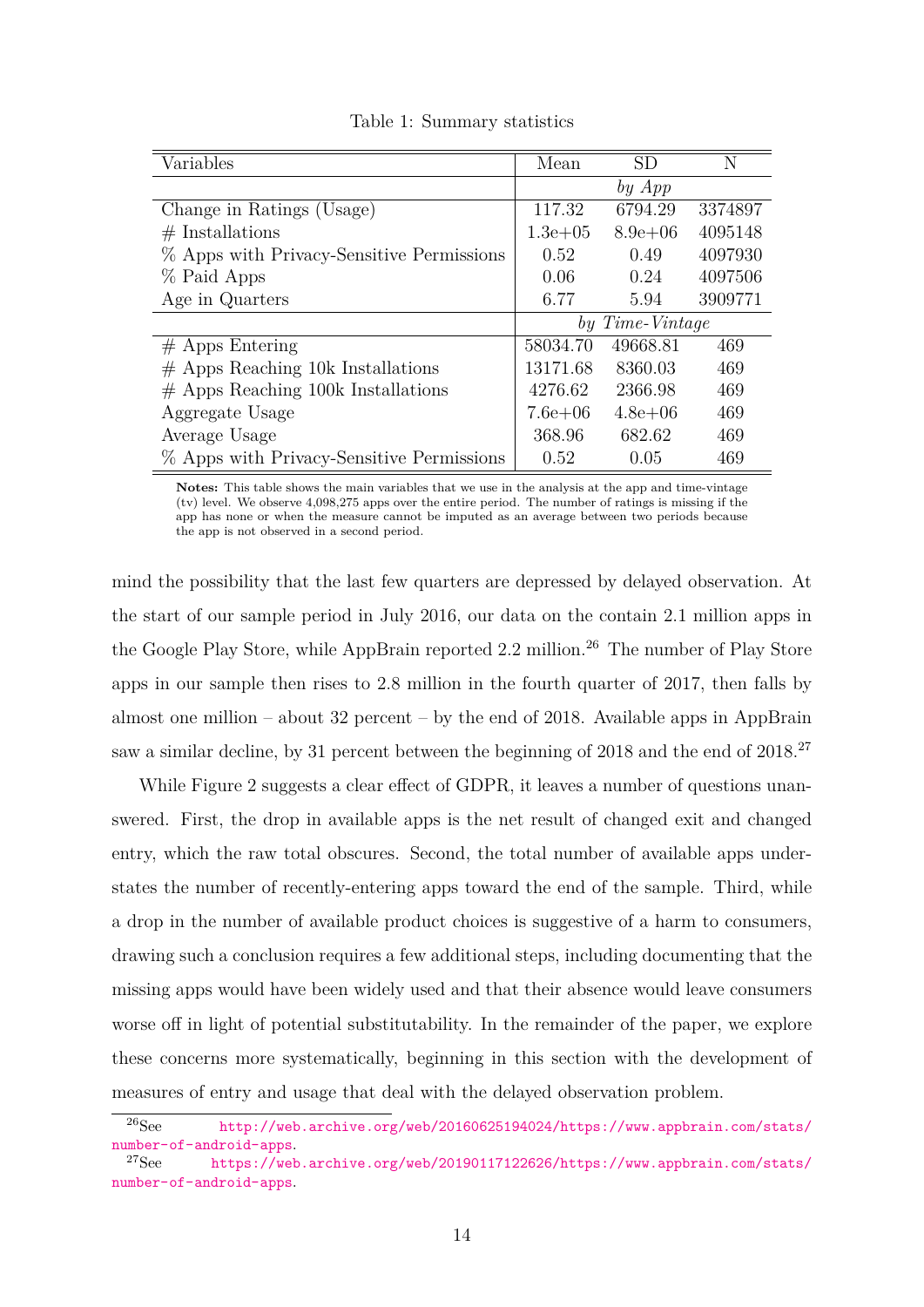

<span id="page-16-0"></span>

**Notes:** The figure shows the number of apps we observe over time including imputed observations. The vertical line highlights the quarter after the enactment of the GDPR on May 25th, 2018.

# **4.2 Measures of exit, entry, and app usage**

Exit is straightforward to measure: an app exits after the last quarter we observe it. Measures of entry and app usage are more complicated. Before turning to the analysis we outline how we develop measures of entry and app usage that circumvent the delayed observation problem.

**Using vintage data to measure entry patterns after GDPR:** The solid line in Figure [3](#page-17-0) shows the known number of entering apps by birth quarter, observed by the third quarter of 2019. Entry occurring toward the end of the data collection period has less time to be observed than earlier entry. The solid line declines sharply after GDPR, reflecting both a possible effect of GDPR on entry as well as the delayed observation problem.

The problem that the delay in first observing apps creates for observing the timing of entry can be addressed using data on the birth cohort, or "vintage" of each app. Because it takes time for apps to be observed in the data, we can disentangle the effects of delayed observation and GDPR by constructing time series with constant windows of observation. Some notation facilitates further discussion. Define  $N_{tv}$  as the number of apps entering in period *v* (their "vintage") and observed in period *t*. [28](#page-16-1) This time series can be calculated

<span id="page-16-1"></span><sup>28</sup>We include imputed observations, but only for periods after the app was first observed. Imputing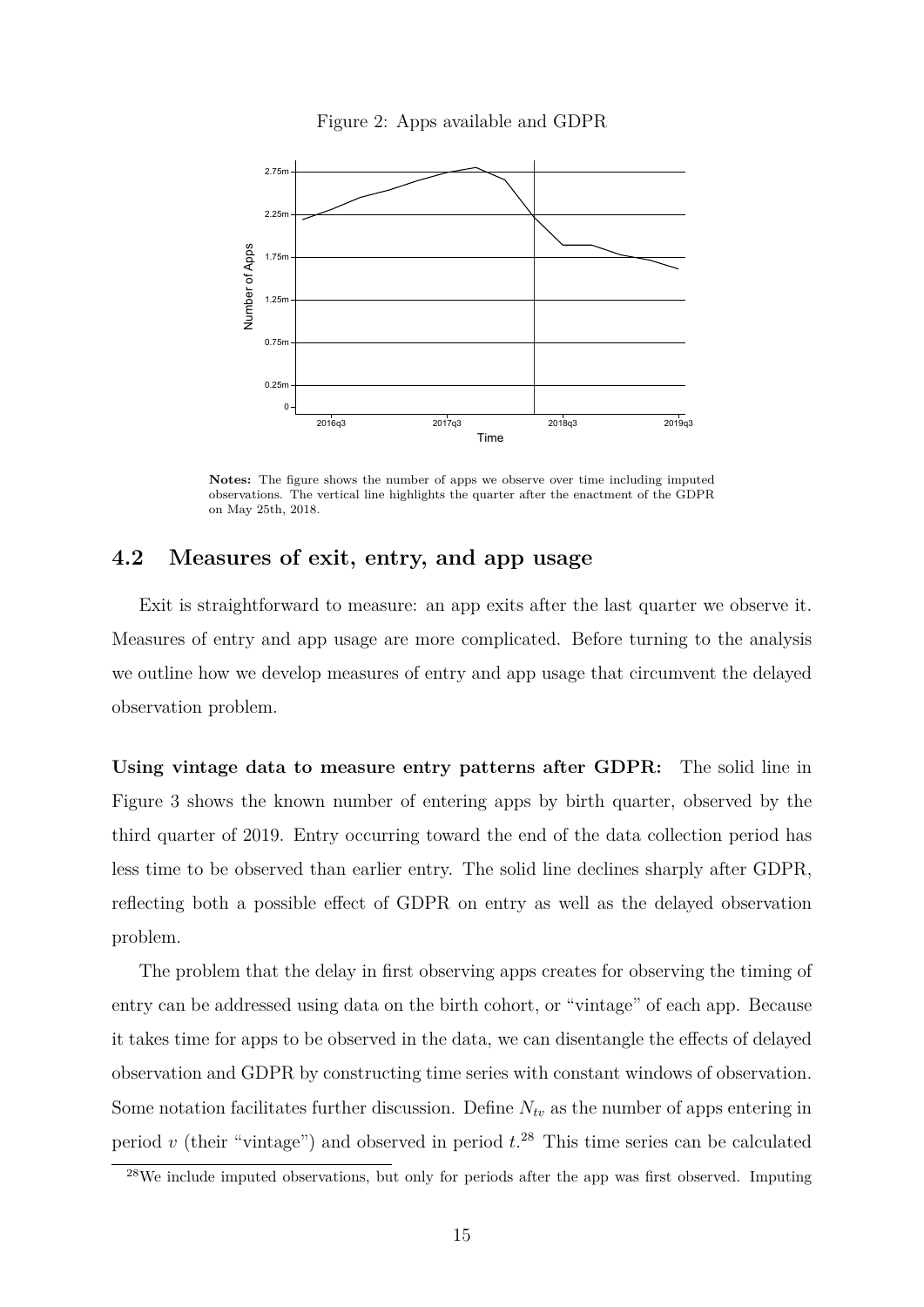through the end of the data collection period.

We can track the evolution of entry across vintages from  $N_{tv|t-v=k}$  for each age *k*. For example, the line labelled "0" in Figure [3](#page-17-0) shows the entry in each quarter that is observed in its birth quarter, or  $N_{tv|t-v=0}$ . If the sample ends at period *T*, then the series  $N_{tv|t-v=k}$ is only available until period  $T - k$ . The line labelled "1" shows the volume of entry in each quarter that is first observed in either its birth quarter or the next quarter. This constant-observation window series can be calculated through the second quarter of 2019. Figure [3](#page-17-0) shows both the importance of the delayed observation problem and points to our proposed solution. We can document the time pattern of entry by comparing entry volumes along time series observed during equal-sized intervals after entry. Finally, we can combine these time series to create an entry index that we can use for measuring the impact of GDPR.

Figure 3: Entry and delayed observation

<span id="page-17-0"></span>

**Notes:** The solid line shows the apps observed by the end of the sample period by when they entered. The solid line can decline either because entry is falling or because of the delay in observing apps. The other time series in the figure circumvent the delayed observation problem by restricting attention to apps that are first observed within *k* quarters after birth. For example, the "0" line shows the apps born each quarter that are first observed in their birth quarter. The vertical line highlights the quarter after the enactment of the GDPR on May 25th, 2018.

Figure [4](#page-18-0) compares our entry measures for Google's Play Store with AppMonsta measures for Apple's App Store. Until the middle of 2017 entry average roughly 200,000 apps per quarter on each platform. As the GDPR approached, entry fell on both platforms; and by late 2018 quarterly entry had fallen by half on each platform. AppBrain data

back to the known app birth date would obscure the delayed observation problem for apps born near the start of the observation period and would undermine the comparability of  $N_{tv}$  across vintages.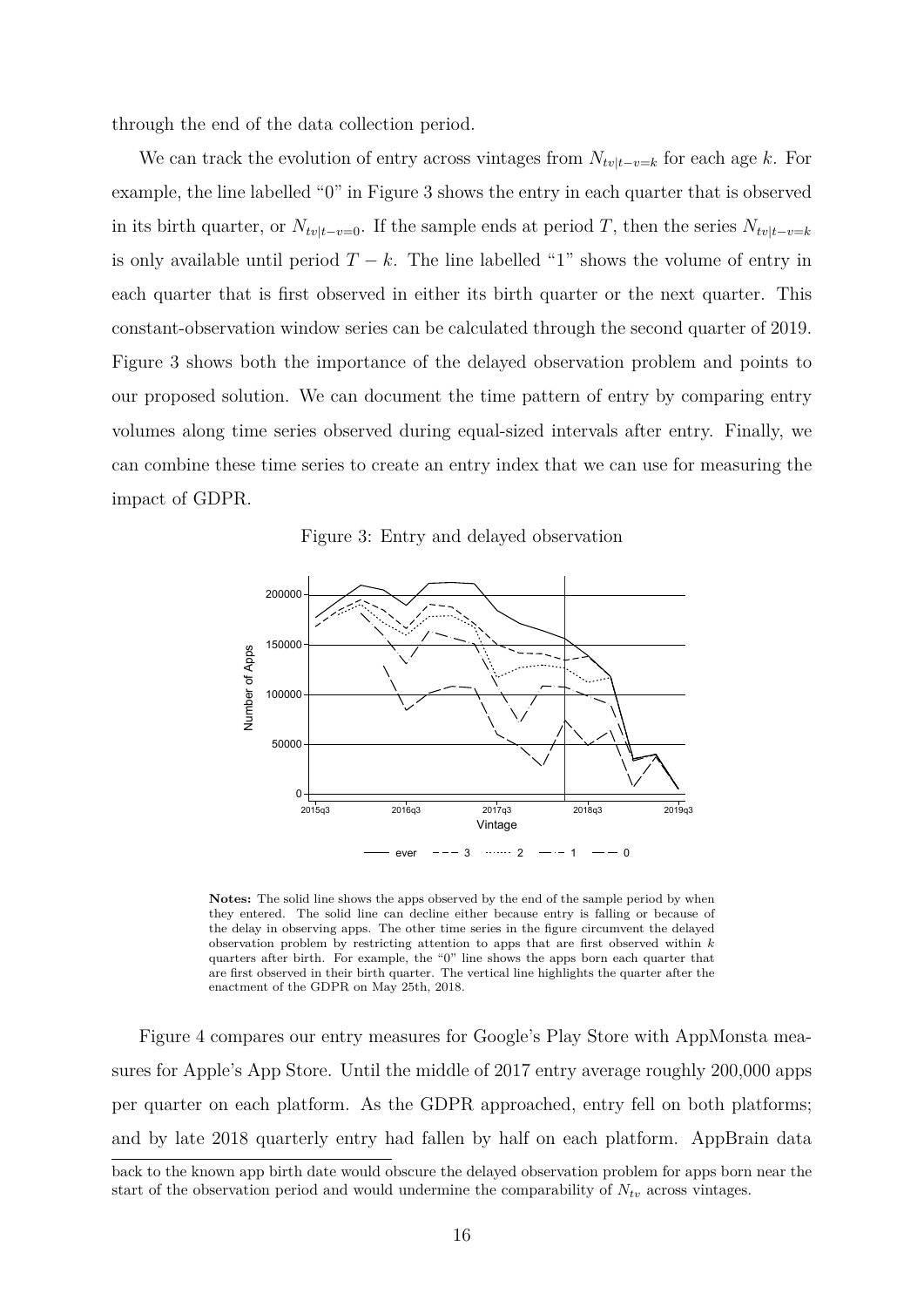on the number of entering apps on Google's Play Store confirm the basic measures in our data, showing entry falling from roughly 200,000 per quarter prior to the GDPR to about 100,000 per quarter afterwards.[29](#page-18-1) In line with predictions of forward-looking entry in Section [3.1,](#page-8-0) entry falls by all measures – and on both platforms – prior to the enactment of the GDPR. The common pattern on both platforms indicates that it is the GDPR, rather than platform-specific enforcement, that depresses entry.

<span id="page-18-0"></span>Figure 4: Entry on Google's Play Store and Apple's App Store



**Notes:** The solid line shows the apps retrieved from the Google Play Store by the end of the sample period when they entered (cf. Figure [3\)](#page-17-0). The dashed line, in contrast, shows entry in Apple's App Store. The vertical line highlights the quarter after the enactment of the GDPR on May 25th, 2018.

**Usage of entering app cohorts over time:** Our two app usage measures, categoric cumulative installations and the number of ratings received, give us two ways to document how app usage – and the usage of apps from particular birth cohorts – evolve over time. First, we use a variant on the idea above to document the installation success of an entry cohort. Define  $N_t^{\tau}$  as the number of apps born in quarter *v* observed to have  $\tau$  or more cumulative installations by quarter *t*. That is, we examine not only the evolution of entry but the the evolution of entry that achieves different levels of success.

Second, we document the evolution of app cohort usage with continuous measures based on ratings. Define *qjt* as our raw usage measure (the number of new ratings app  $\dot{\gamma}$  received in quarter *t*), and define the aggregate usage of vintage *v* apps in quarter *t* 

<span id="page-18-1"></span><sup>29</sup>See [https://web.archive.org/web/20180109202516/http://www.appbrain.com/stats/](https://web.archive.org/web/20180109202516/http://www.appbrain.com/stats/number-of-android-apps) [number-of-android-apps](https://web.archive.org/web/20180109202516/http://www.appbrain.com/stats/number-of-android-apps) and [https://web.archive.org/web/20191223023602/https:](https://web.archive.org/web/20191223023602/https://www.appbrain.com/stats/number-of-android-apps) [//www.appbrain.com/stats/number-of-android-apps](https://web.archive.org/web/20191223023602/https://www.appbrain.com/stats/number-of-android-apps).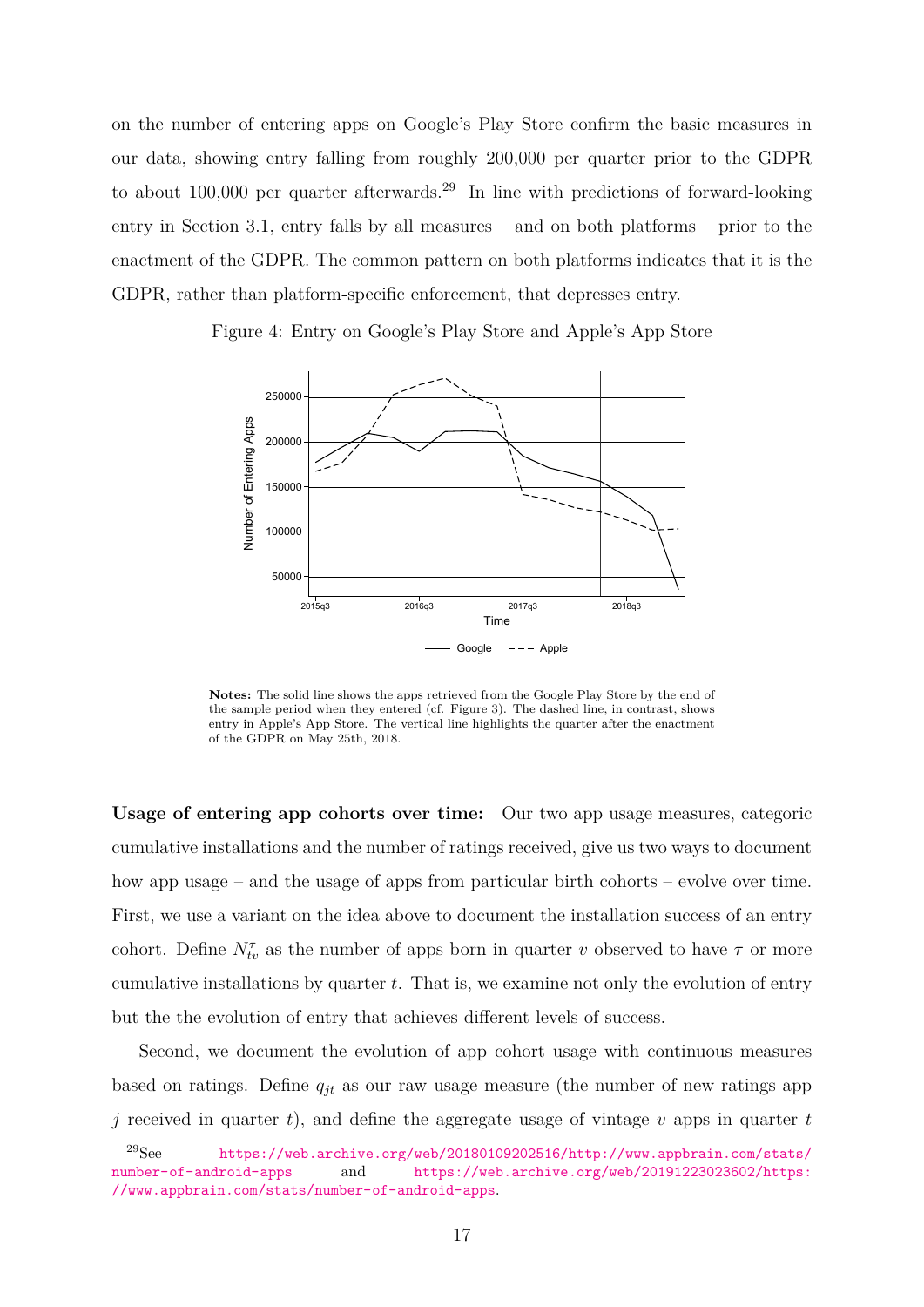as  $Q_{tv} = \sum_{j \in v} q_{jt}$ . Then we can compare the "usefulness" of different cohorts based on different usage across birth cohorts, conditional on age  $(t - v)$ . We also calculate app or cohort usage measures relative to market size. That is,  $s_{jt} = q_{jt}/M_t$ , and  $S_{tv} = Q_{tv}/M_t$ , where  $M_t$  is the number of Android users, or "market size" in quarter  $t^{30}$  $t^{30}$  $t^{30}$ .

Then a simple way to measure the relative usage of different birth cohorts is to ask how the usage share for apps born in, say, the previous quarter evolves over time  $(S_{t,v|t-v=1})$ . Figure [5](#page-19-1) illustrates this idea with our log usage measures for apps that are 1 through 3 quarters old, against their birth quarters. For example, the solid line shows the evolution of the log share of overall usage in period *t* that is attributable to apps born at vintage *v*. These measures appear to decline after GDPR, indicating that apps born after GDPR account for declining shares of overall usage. As with the entry measures, we will combine usage data from apps of all ages into indices for measuring the impact of GDPR on vintage usefulness.

Figure 5: Usage of age 1-3 apps by vintage

<span id="page-19-1"></span>

**Notes:** The figure shows the log share of usage accounted for by app cohorts as they are 1, 2, and 3 quarters old. The vertical line highlights the quarter after the enactment of the GDPR on May 25th, 2018.

<span id="page-19-0"></span><sup>&</sup>lt;sup>30</sup>The market size is drawn from the number of Android users announced by Google, and we linearly interpolate between these announcement dates (cf. Section [2.1\)](#page-4-4).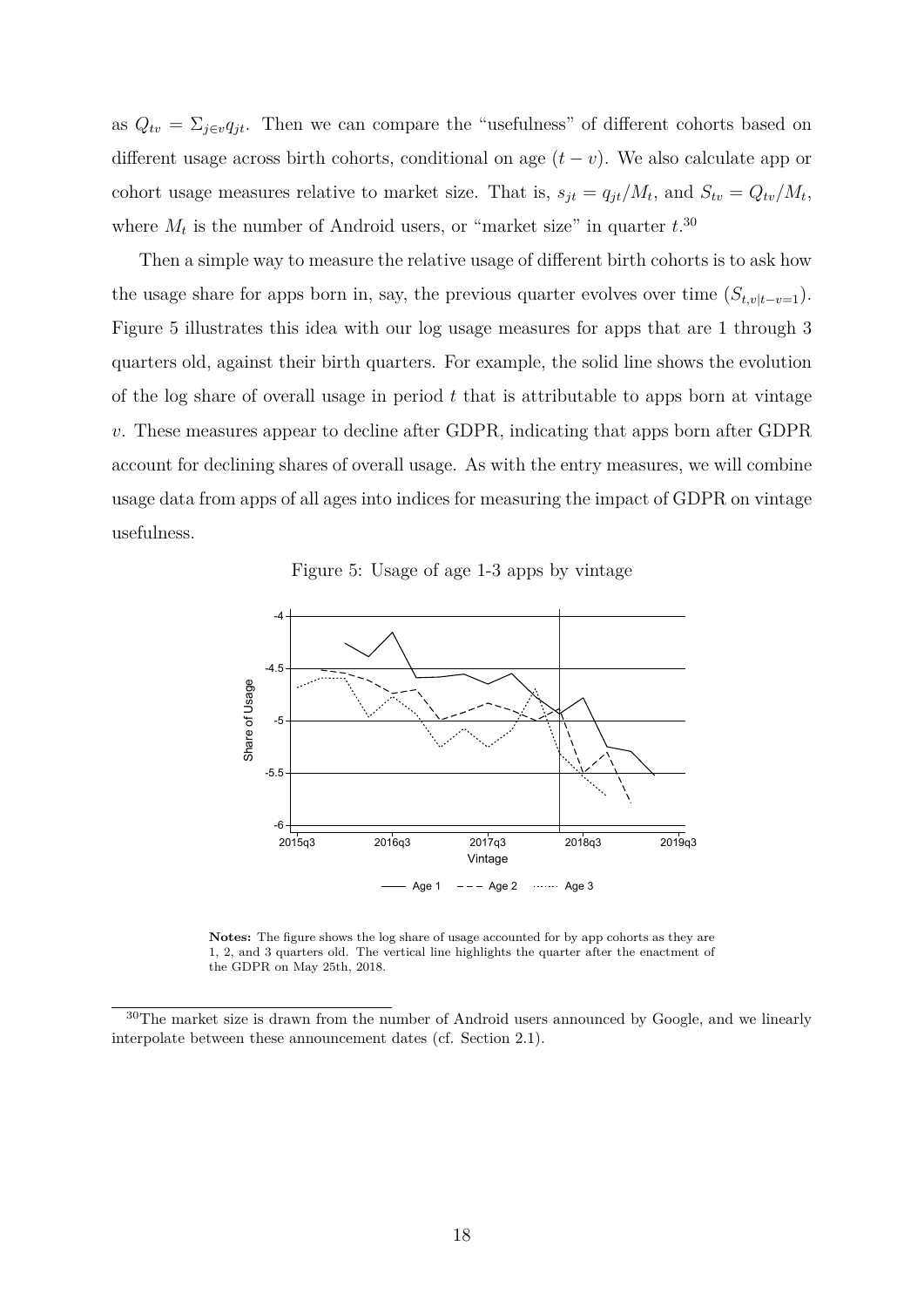# <span id="page-20-0"></span>**5 Empirical strategy and results**

# **5.1 Setup**

Ideally, we would document the effects of GDPR on various outcomes using a research design with treated and untreated regions of the world. That is, we would compare the market for, say, EU-based apps targeted only to EU consumers with, say, Asian apps targeted exclusively to Asian consumers. We will provide some comparisons along these lines below, but it is worth pointing out at the outset that, as numerous other event studies of GDPR find [\(Batikas et al., Forthcoming;](#page-39-6) [Johnson et al., 2020\)](#page-40-4), the world lacks untreated regions. GDPR seems to have had substantial extra-territorial effects, including – surprisingly – in places where neither the developer nor the users are protected by GDPR.[31](#page-20-1) Lacking a control group, we will appeal to other evidence that the sharp changes in entry and exit around GDPR are its effects.

# **5.2 Exit**

As Figure [6](#page-21-0) shows, app exit – which had averaged about 100,000 per quarter up to the third quarter of 2017 – rose sharply to 600,000 apps no longer observed in the second quarter of 2018 just after GDPR took effect in May 2018. In the year surrounding the arrival of GDPR, 1.4 million apps exited, roughly 1.1 million over the baseline rate of app exit.[32](#page-20-2)

The sharp spike in exit in Figure [6](#page-21-0) as GDPR takes effect is *prima facie* evidence that GDPR is the cause. Standard practice, however, is to document effects relative to patterns in untreated areas. To attempt this, we examine exit patterns for the subsample of apps whose developers have known locations and are located in the EU, and we compare this to exit patterns for apps whose developers are in six non-EU countries culturally or linguistically distinct from the EU: Israel, India, Japan, Korea, Russia, and Taiwan. While 42.1 percent of EU-developed apps exit in the year following GDPR, the analogous

<span id="page-20-1"></span><sup>&</sup>lt;sup>31</sup>While our main dataset reflects apps available at the Play Store accessed by Germans – whom GDPR protects – we verified that apps exiting from the Play Store available to Germans also exited the stores targeting countries outside the EU (see Appendix [A.3](#page-47-1) for more details).

<span id="page-20-2"></span><sup>32</sup>AppBrain also documents a net exit of more than 1.2 million apps around the GDPR enactment: [https://web.archive.org/web/20190117122626/https://www.appbrain.com/stats/](https://web.archive.org/web/20190117122626/https://www.appbrain.com/stats/number-of-android-apps) [number-of-android-apps](https://web.archive.org/web/20190117122626/https://www.appbrain.com/stats/number-of-android-apps). We obtain very similar patterns if we infer exit from three, four, or five quarters of absence from the dataset, rather than the remainder of the sample period. The timing of the apparent impact is consistent with our theoretical prediction that GDPR would bring about exit at the imposition rather than before.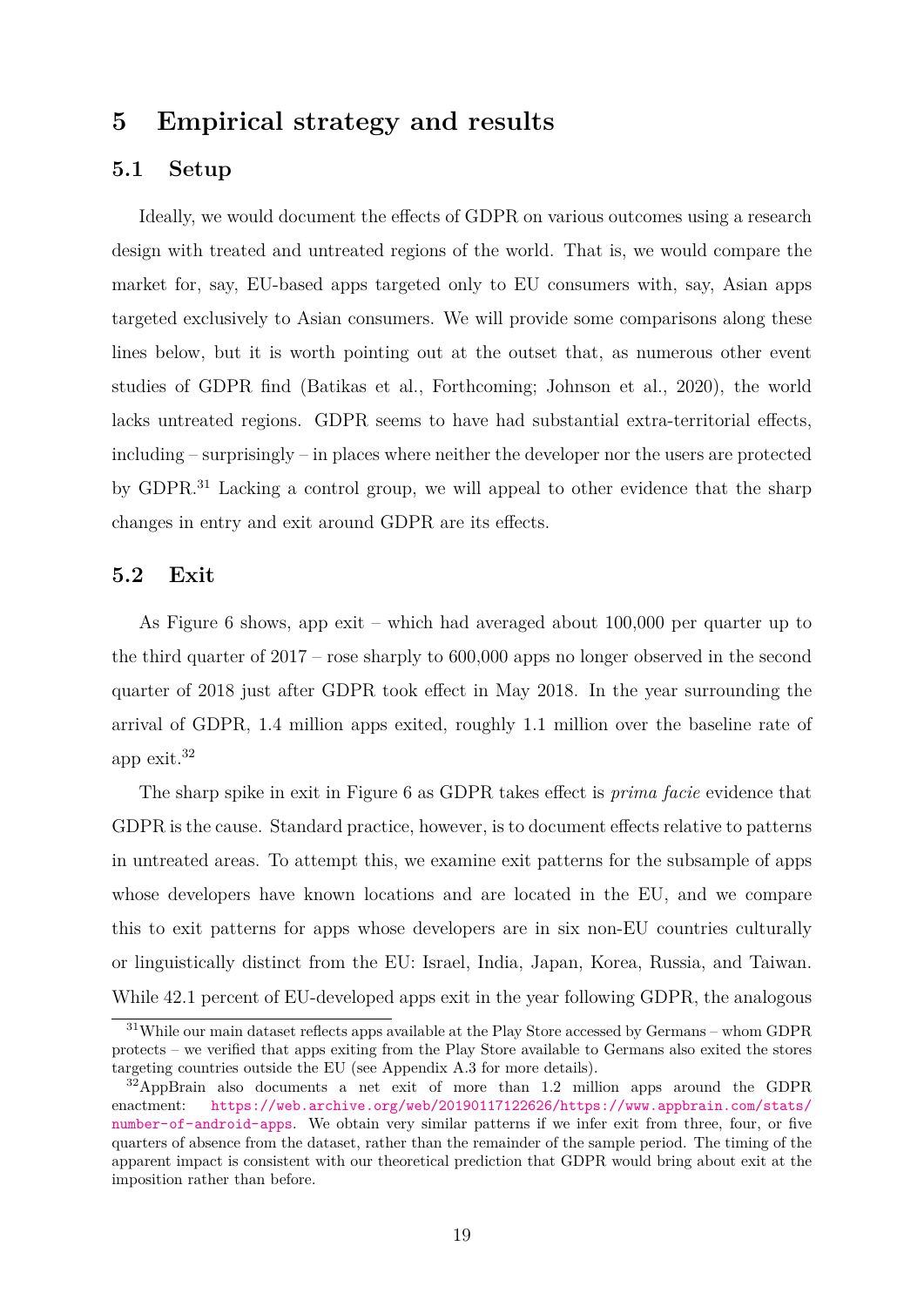

<span id="page-21-0"></span>

**Notes:** The figure shows the number of apps that are no longer observed in the remaining quarters. The vertical line highlights the quarter after the enactment of the GDPR on May 25th, 2018.

figure averages between 37.7 and 50 percent in the other six countries, confirming the difficulty in finding an untreated part of the world.

The absence of distinct "treatment" and "control" contexts makes it important that we take care to avoid attributing to GDPR effects that arise from other causes. For example, Google itself instituted policies policing apps for potential privacy violations. Yet, these policy changes occurred either substantially before, or long after, GDPR took effect and cannot explain the exit spike in Figure [6.](#page-21-0)[33](#page-21-1)

Beyond its timing, several other patterns of the mass app exit suggest that the exit spike is GDPR-induced. First, apps requesting privacy-sensitive information are more likely to exit sooner: Of the apps operating in the last pre-GDPR quarter, 29.7 percent of those requesting at least one privacy-sensitive permission exited within one quarter, compared to 15.6 percent of those requesting none. Second, even though a third of all the apps in the market exited in the three quarters around the enactment of GDPR, their

<span id="page-21-1"></span><sup>&</sup>lt;sup>33</sup>Google has encouraged exit of privacy-intrusive apps, but these actions were either long before or long after GDPR. In early 2017, Google announced that it would penalize apps without valid privacy policies by "limiting their visibility." Developers were given until March 15, 2017 – a year before GDPR took effect – to "link to a valid privacy policy" or to simply remove privacy-sensitive permissions requests. Developers ignoring the warning were "at risk of being hidden from view in the app store or removed altogether" [\(Osborne, 2017\)](#page-41-9). A Google Play project manager reported that Google had taken down "more than 700,000 apps that violated the Google Play policies" during 2017 and about 200,000 apps during 2016 [\(Ahn, 2018\)](#page-39-11). In late 2019, more than one year after GDPR enactment, Google announced a tightening of the review process for apps that would cause developers to wait "up to 7 days or longer" for app approval [\(Siddiqui, 2019\)](#page-41-10).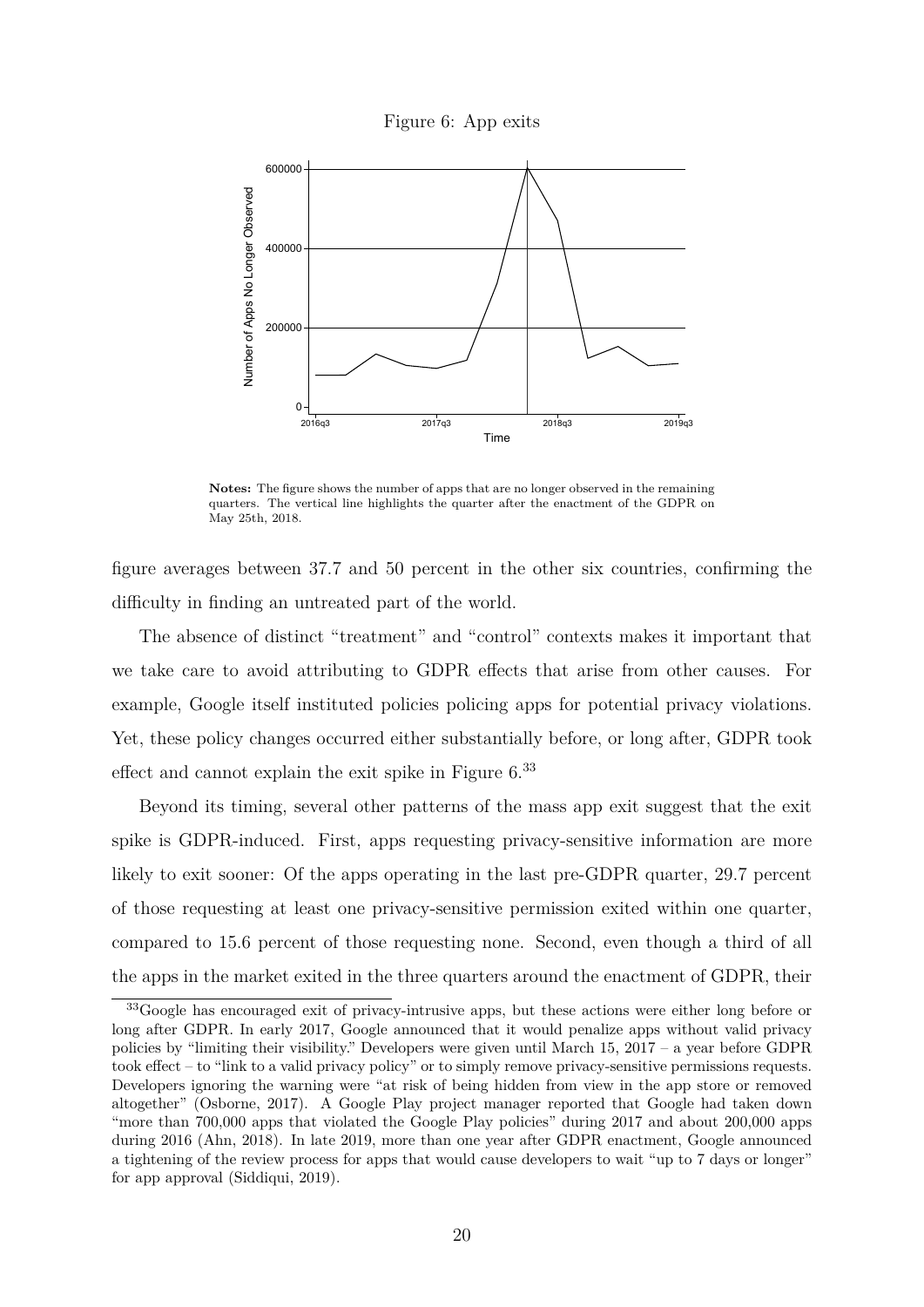aggregate market share is small (on average 3.3 percent), consistent with our prediction that the cost of GDPR compliance would drive low-usage apps from the market. Third, apps having in-app purchases, and thus less reliant on intrusive data practices for revenue, are less likely to exit around GDPR enactment compared to those without in-app purchases. Fourth, apps that exited around GDPR saw considerably fewer updates prior to enactment than remaining apps, suggesting that their developers chose to forgo costly compliance upgrades.

## **5.3 Effects of GDPR on entry and app usage**

Because of our inability to find an untreated part of the world that serves as a control group, our basic approach to determine whether GDPR depressed entry is to ask whether entry fell following GDPR. To this end we aggregate data to the birth cohort (*v*) by calendar quarter (*t*) level, then estimate models of the form

<span id="page-22-0"></span>
$$
(1) \t\t y_{tv} = \mu_{t-v} + \eta_v + \epsilon_{tv},
$$

where  $y_{tv}$  is one of our outcomes of interest (entry, etc.),  $\mu_{t-v}$  is an age effect,  $\eta_v$  is a vintage effect, and  $\epsilon_{tv}$  is an error term. After controlling for age with the  $\mu$  terms, the  $\eta$ terms show the evolution of each outcome (*y*) across birth cohorts [\(Waldfogel, 2012\)](#page-41-11).

We examine five different dependent variables relevant to entry and usage – success – of apps. The first is entry, measured by  $ln(N_{tv})$ . The second and third are the number of apps born in *v* reaching 10,000 and 100,000 cumulative installations by  $t \left( ln(N_{tv}^{10,000}) \text{ and } \right)$  $ln(N_{tv}^{100,000})$ . The fourth and fifth are the continuous usage measures based on changes in ratings, both raw and normalized by market size  $(ln(Q_{tv})$  and  $ln(S_{tv}))$ .

We perform two exercises on each measure. First, we estimate the flexible model [1,](#page-22-0) and we examine how the coefficients  $\eta_v$  evolve across vintages with the imposition of GDPR, which we report graphically. Second, we replace the  $\eta_v$  terms with a post-GDPR indicator,  $\delta^{tv} = 1$  if the birth vintage *v* occurs after GDPR. We report these coefficients in Table [2.](#page-25-0)

Figure [7](#page-23-0) shows the vintage coefficients for entry  $(ln(N_{tv}))$ , normalizing the last pre-GDPR quarter to zero. Prior to the law taking effect, the  $\eta_v$  terms are nearly zero; after GDPR takes effect, entry falls. As Table [2](#page-25-0) shows, overall log entry falls by 0.639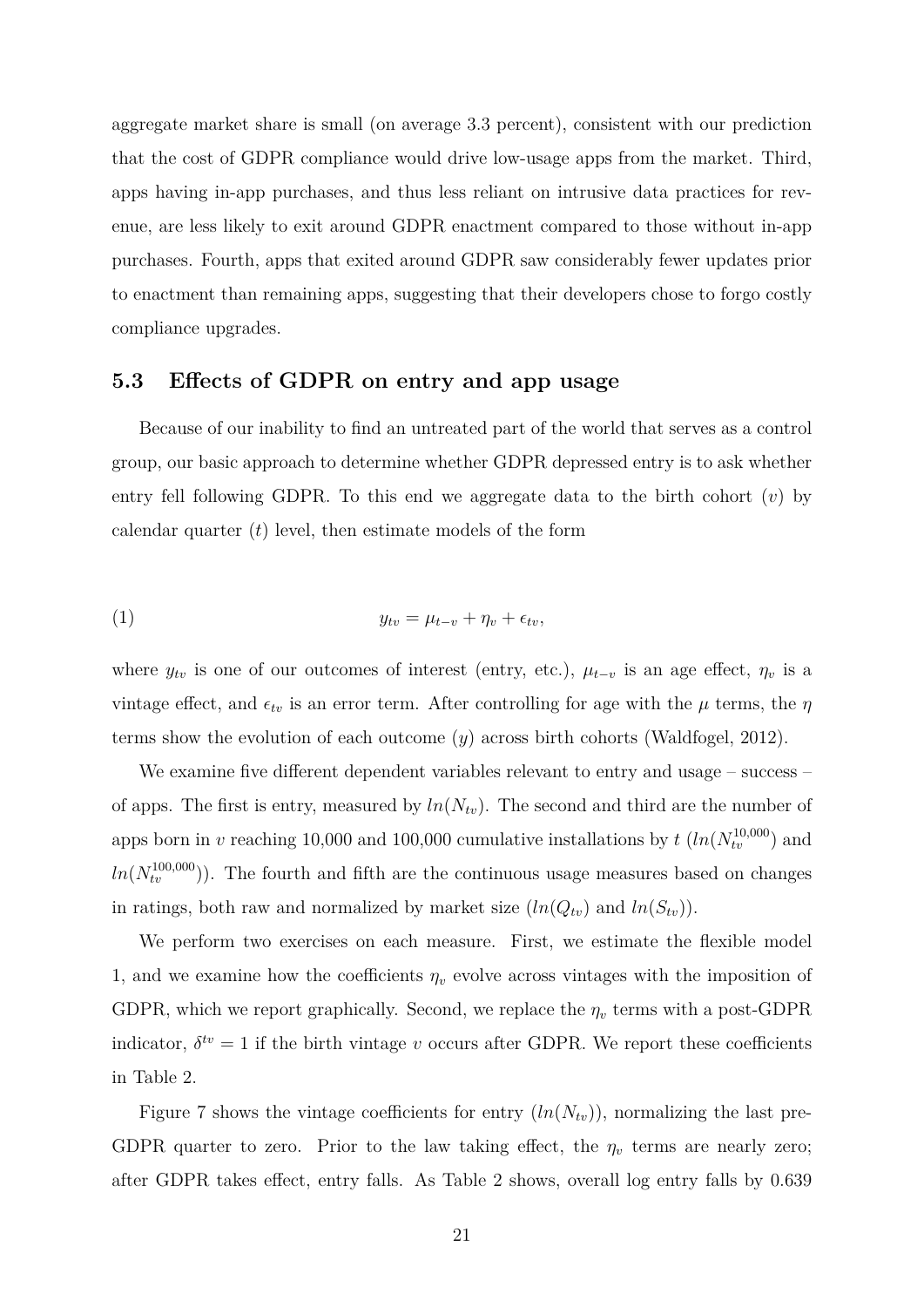<span id="page-23-0"></span>(standard error  $= 0.148$ ), or by 47.2 percent, following GDPR.



Figure 7: App entry by vintage

**Notes:** The figure shows the vintage coefficients from model [1](#page-22-0) with the dependent variable being equal to the logarithmic number of apps by vintage over time. The coefficients are normalized w.r.t. the quarter just before the enactment of the GDPR.

This entry decline is large, but that does not make it consequential. The important question for welfare is whether GDPR diminished entry of apps that would have achieved ex post success. We explore this via the number of entering apps from each birth cohort achieving 10,000 or 100,000 cumulative installations. These are fairly restrictive measures of success. In our data, roughly a fifth of each cohort's apps attain ten thousand, and just five percent attain one hundred thousand cumulative installations within four quarters of birth. As above, we address the delayed observation problem by using the number of apps born in *v* and observed to have surpassed  $\tau$  installations by quarter *t*.

Figure [8](#page-24-0) shows the vintage coefficients for measures of successful entry, apps reaching 10,000 or 100,000 thousand cumulative installations as of quarter *t*. As with entry overall, entry of ultimately-successful apps is stable prior to GDPR, then falls afterward. This provides clear evidence that the post-GDPR decline in entry reduced both the numbers of ex post successful and ex post unsuccessful apps. Moreover, this provides strong evidence that app success is unpredictable, so that an entry reduction can deliver large welfare impacts. As Table [2](#page-25-0) shows, entry of apps attaining 10,000 (100,000) installations falls by 43.7 (40.0) percent after GDPR.

Figure [9](#page-24-1) shows the vintage pattern for the continuous measures of usage, *Qtv* and  $S_{tv}$ , respectively. Both are stable until GDPR, then decline afterward. As Table [2](#page-25-0) shows,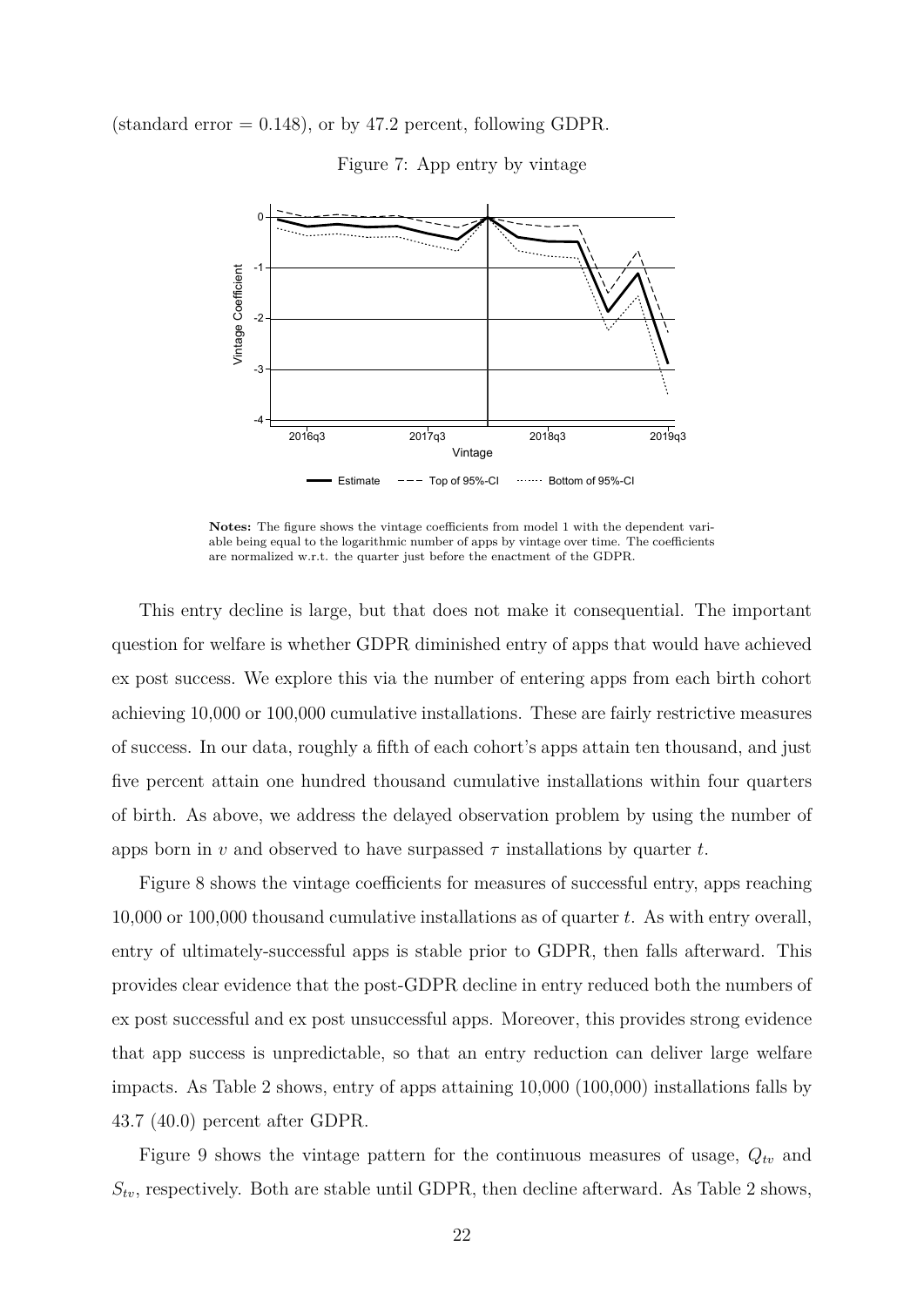<span id="page-24-0"></span>

Figure 8: Entry of apps reaching installation levels by vintage

**Notes:** The figure shows the vintage coefficients from model [1,](#page-22-0) with the dependent variables being equal to the logarithmic number of ultimately-successful apps by vintage over time. The threshold for success is achieving 10,000 installations and 100,000 installations, respectively.

absolute usage for post-GDPR cohorts falls by 32.4 percent, while usage relative to market size falls by 45.3 percent.



<span id="page-24-1"></span>

Notes: The figure shows the vintage coefficients from model [1,](#page-22-0) with the dependent variables being equal to the raw usage  $(ln(Q_{tv}))$  and the usage normalized by market size  $(ln(S_{tv}))$ .

A few points are in order. Entry falls substantially after GDPR. By all four usage or success measures, the post-GDPR cohorts find lower usage than their pre-GDPR counterparts. The measures based on apps reaching installation thresholds indicate that the numbers of successful apps entering fall by about 40 and 44 percent rather than the 47 percent by which overall entry declines. Yet, the continuous measure  $(S_{tv})$  that is directly relevant to welfare measurement falls by an amount similar to  $-$  and statistically indistinguishable from – the reduction in entry. This has an important interpretation. That a 47.2 decline in entry across cohorts delivers cohorts whose usage is 45.3 percent lower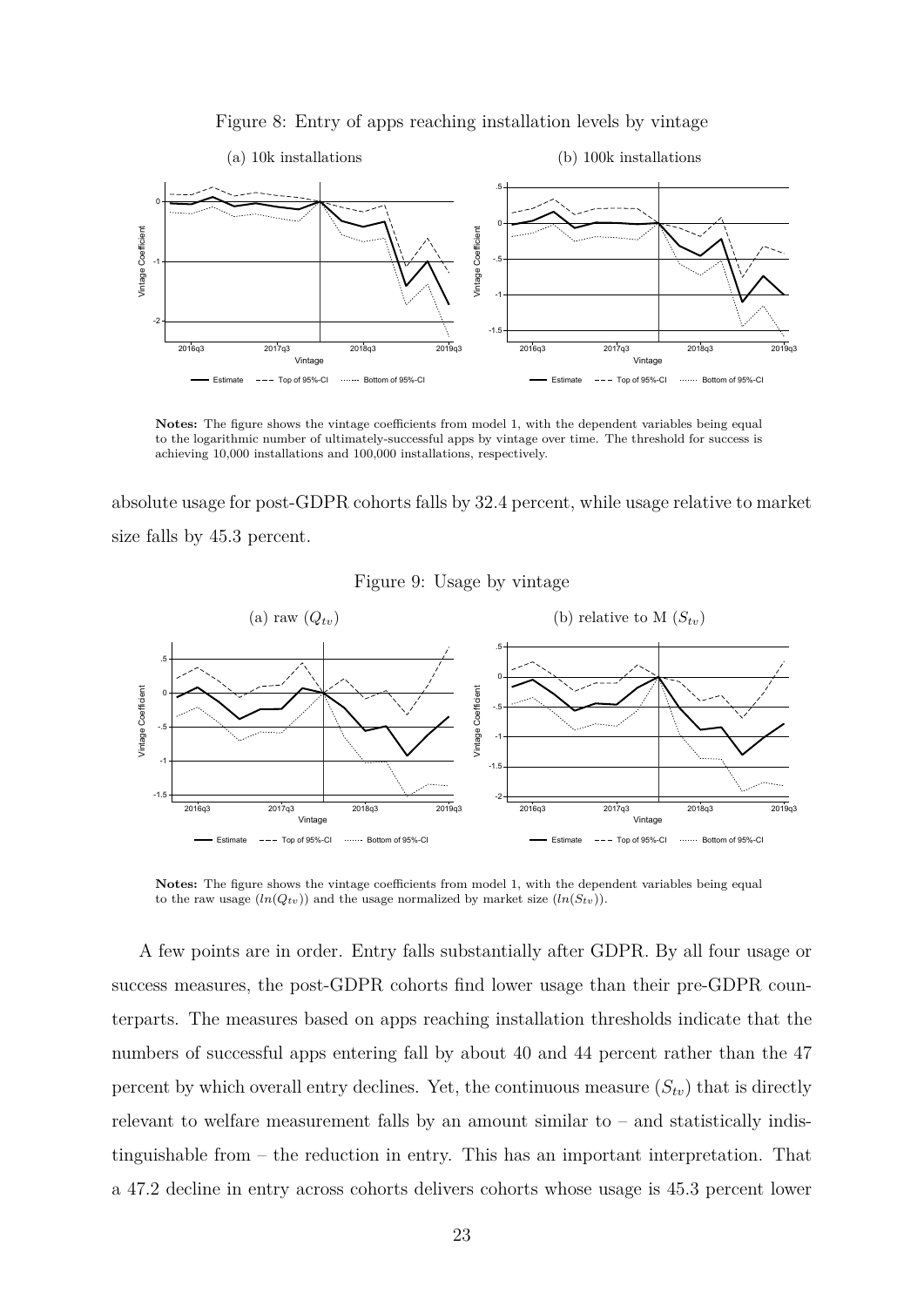is consistent with complete unpredictability of app success at entry. GDPR's halving of entry prevents the births of as many would-be successful as would-be unsuccessful apps. This is direct evidence that GDPR will have a substantial impact on welfare.<sup>[34](#page-25-1)</sup>

Complete unpredictability is not only consistent with the continuous usage measure but also simplifies the calculation and exposition of welfare results in Section [6.](#page-28-0) Still, the declines in the number of successful apps are smaller than the overall decline, suggesting some predictability. Hence, we explore the implications of the threshold measures for both predictability and for the welfare effect of GDPR in Section [7.](#page-31-0)

<span id="page-25-0"></span>

|                  | $\mathbf{1}$  | $\left( 2\right)$   | (3)                  | $\left( 4\right)$ | (5)           | (6)                 | $\left( 7\right)$     |
|------------------|---------------|---------------------|----------------------|-------------------|---------------|---------------------|-----------------------|
| Variables        | $log(N_{tv})$ | $log(N_{tv}^{10k})$ | $log(N_{tv}^{100k})$ | $log(Q_{tv})$     | $log(S_{tv})$ | $log(\bar{q}_{tv})$ | $\% ^{P-SPerm.}_{tv}$ |
|                  |               |                     |                      |                   |               |                     |                       |
| Post-GDPR Dummy  | $-0.639***$   | $-0.575***$         | $-0.510***$          | $-0.392***$       | $-0.603***$   | $0.489***$          | $-0.065***$           |
|                  | (0.148)       | (0.098)             | (0.075)              | (0.071)           | (0.078)       | (0.153)             | (0.008)               |
|                  |               |                     |                      |                   |               |                     |                       |
| Age Dummies      | Yes           | Yes                 | <b>Yes</b>           | Yes               | Yes           | Yes                 | Yes                   |
| $R^2$            | 0.941         | 0.923               | 0.881                | 0.605             | 0.614         | 0.700               | 0.184                 |
| N                | 469           | 469                 | 469                  | 469               | 469           | 469                 | 469                   |
| Post-GDPR Change | $-0.472$      | $-0.437$            | $-0.400$             | $-0.324$          | $-0.453$      | 0.631               |                       |
| SE               | 0.0779        | 0.0550              | 0.0451               | 0.0478            | 0.0429        | 0.249               |                       |
| Entry Equality   |               | 0.0640              | 0.129                | 0.402             | 0.191         |                     |                       |
| SE               |               | 0.0392              | 0.0582               | 0.136             | 0.145         |                     |                       |

Table 2: Vintage regressions for entry, usage, average usage, and privacy

**Notes:** Each column reports a regression of the vintage-by-time aggregates on indicators for age and an indicator for whether the birth vintage is post-GDPR. The born post-GDPR coefficient gives the post-GDPR impact relative to all pre-GDPR quarters. The dependent variables are logarithmic number of apps (column 1), logarithmic number of apps attaining 10,000 installations (2), logarithmic number of apps attaining 100,000 installations (3), logarithmic raw usage (4), logarithmic usage normalized by market size (5), logarithmic average usage per app (6), and the share of apps requesting privacy-sensitive permissions (7). The row labelled post-GDPR change shows the percentage effect implied by the GDPR coefficient calculated as  $e^{post-GDPR} - 1$ . The entry equality row tests whether the column's GDPR coefficient is equal to the GDPR entry coefficient for entry in the first column. Robust standard errors in parentheses. \*\*\* p*<*0.01, \*\* p*<*0.05, \* p*<*0.1.

### **5.4 Expected costs and average usage per app**

If developers' app launch decisions are undertaken with an eye toward profit, then higher development costs – and potentially lower revenue per user – under GDPR should be reflected in higher usage, per app, for apps born after GDPR.

The vintage coefficients in Figure [10](#page-26-0) show how average usage per app evolves before and after the imposition of GDPR. While there are fluctuations prior to GDPR, average usage rises just before GDPR and sharply toward the end of the sample period. If we

<span id="page-25-1"></span><sup>&</sup>lt;sup>34</sup>Note that the depressed entry continues beyond our sample period, with app entry averaging only about 60,000 per quarter during 2020 according to data by AppBrain. See [https://web.archive.org/](https://web.archive.org/web/20201027022203/https://www.appbrain.com/stats/number-of-android-apps) [web/20201027022203/https://www.appbrain.com/stats/number-of-android-apps](https://web.archive.org/web/20201027022203/https://www.appbrain.com/stats/number-of-android-apps).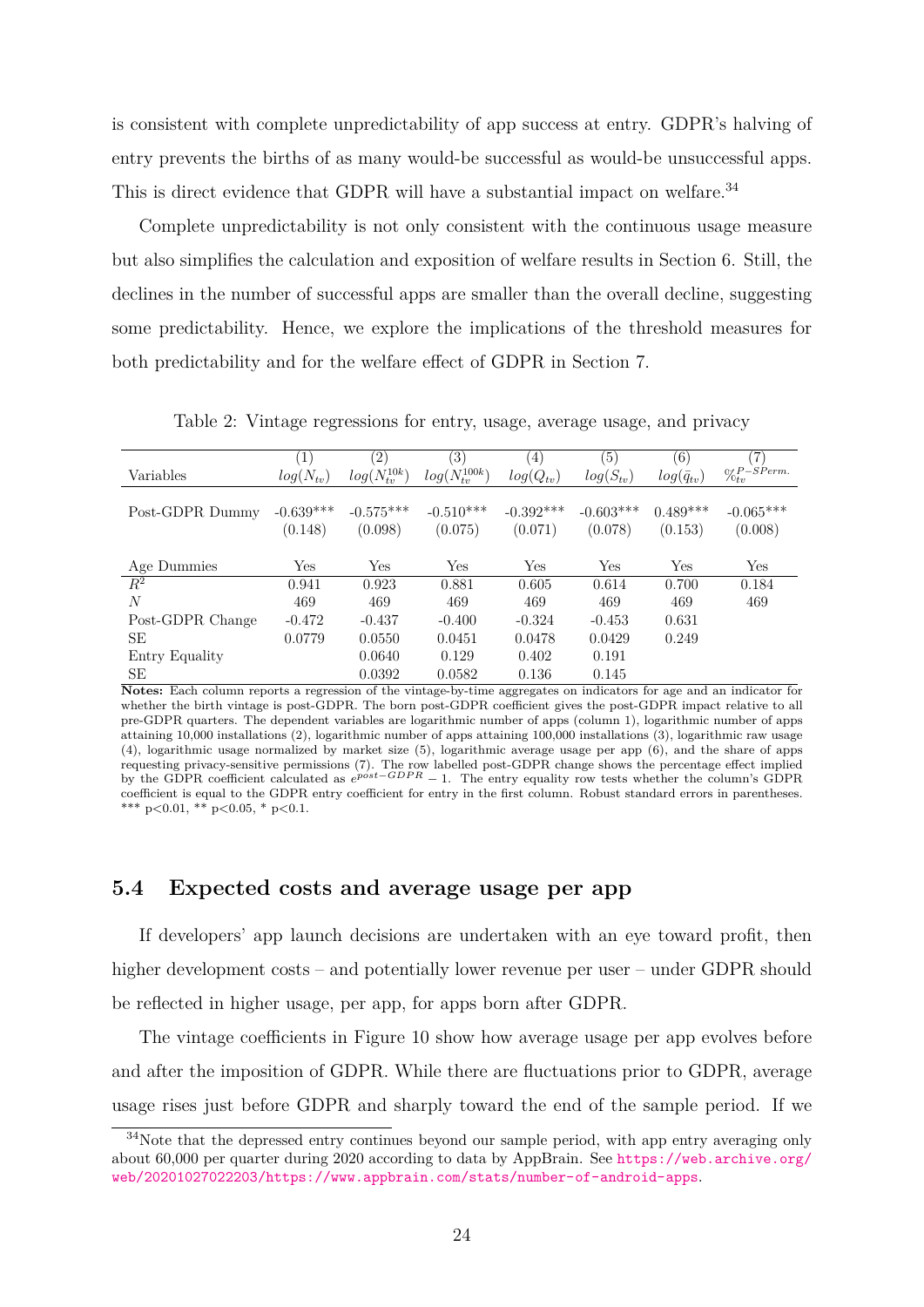<span id="page-26-0"></span>replace the vintage variables with a GDPR dummy, the GDPR coefficient in Table [2](#page-25-0) is 0.489 (0.153), indicating a 48.9 percent increase in new usage per app for apps launched after GDPR. Consistent with our theory, GDPR raises the average usage per app.



Figure 10: Average usage per app by vintage

**Notes:** The figure shows the vintage coefficients from model [1,](#page-22-0) with the dependent variable being equal to the average usage per app by cohort.

# **5.5 Privacy**

The main purpose of GDPR is the protection of user privacy, and our data allow us to examine how the privacy characteristics of available apps, or apps used, have changed over time.

When we regress the share of apps requesting privacy-sensitive permissions on age and vintage indicators, the resulting vintage coefficients, in Figure [11,](#page-27-0) show that the privacy intrusiveness of apps has declined over time and after the imposition of GDPR. While some of the decline appears to be explained by a pre-existing trend, the post-GDPR coefficient of -0.065 in Table [2](#page-25-0) is negative and statistically significant (and the coefficient is -0.023 when we include a time trend).

We can see the post-GDPR reduction in privacy intrusiveness in another way. Roughly 50 percent of apps entering before GDPR request at least one privacy-sensitive permission, compared with close to 44 percent of those entering afterward. Weighting entering apps by their usage, the decline in intrusiveness is larger: 57 percent before and 47 percent after. Looking at all apps operating – and not just at entrants – the usage-weighted share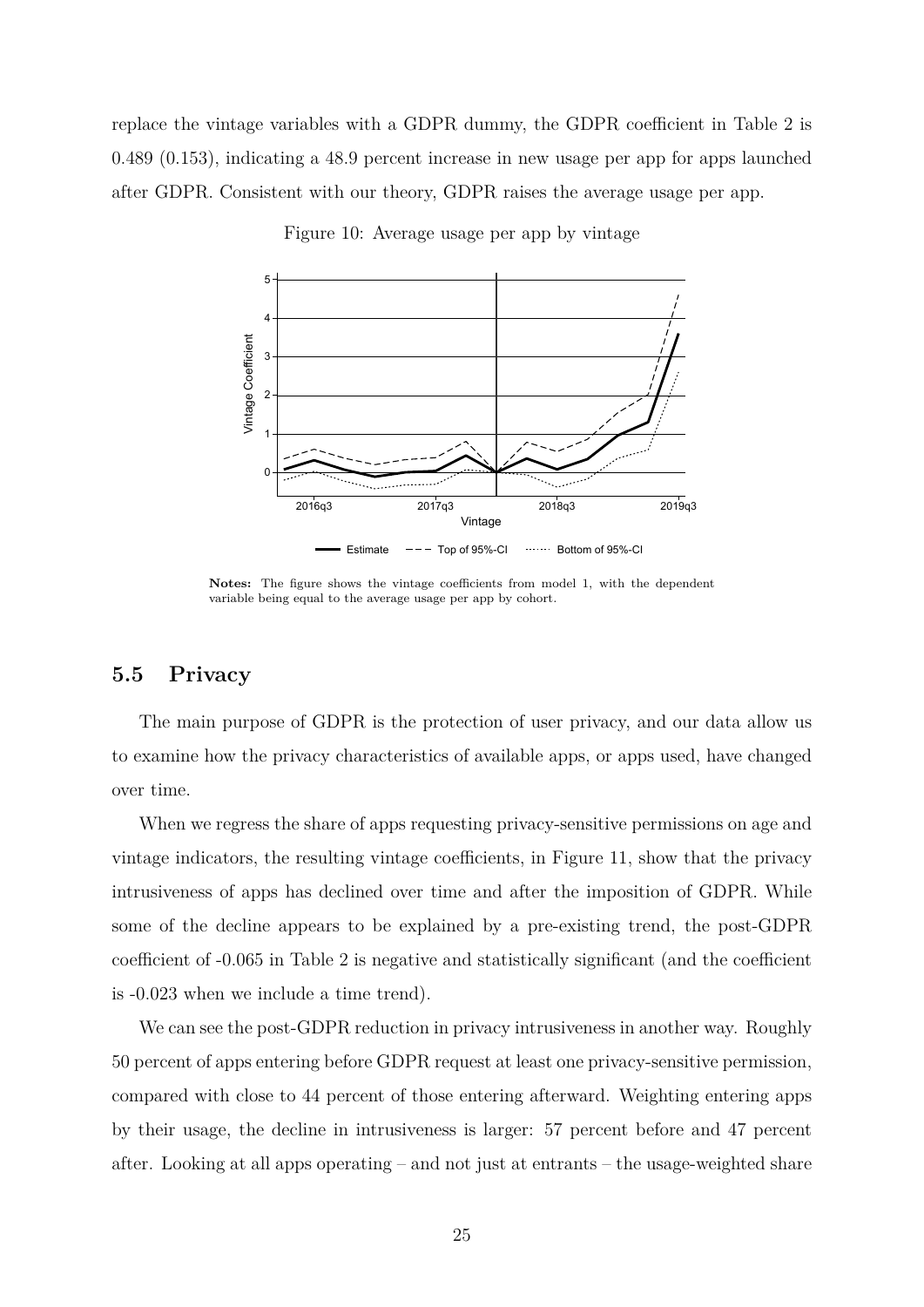<span id="page-27-0"></span>

Figure 11: Privacy-sensitive permissions by vintage

**Notes:** The figure shows the vintage coefficients from model [1,](#page-22-0) with the dependent variable being equal to the share of apps requesting privacy-sensitive permissions by vintage.

of apps requesting privacy-sensitive permissions was 75 percent prior to GDPR and 71 percent afterward.

There is thus some evidence that GDPR affected user privacy, and we return to this in our discussion at Section [7.4.](#page-36-0)

**Summary of descriptive findings:** It is clear that the Android app market was substantially reshaped in the wake of GDPR. First, exit rose sharply at GDPR's imposition: The number of apps available fell by a third in the quarters immediately following implementation. Second, after GDPR, app entry fell by 47.2 percent, and the reduction in entry also curtailed the entry of ultimately-successful apps, although somewhat less than the decline in entry overall. Moreover, the usage of the entry-depressed cohorts fell by 45.3 percent. Third, average users per app rose by about a quarter for apps born after the imposition of GDPR. Finally, apps became somewhat less intrusive after GDPR, part of which reflects a pre-existing trend. These facts are suggestive of welfare impacts on consumers and firms; and with the addition of some structure, we can estimate welfare impacts directly.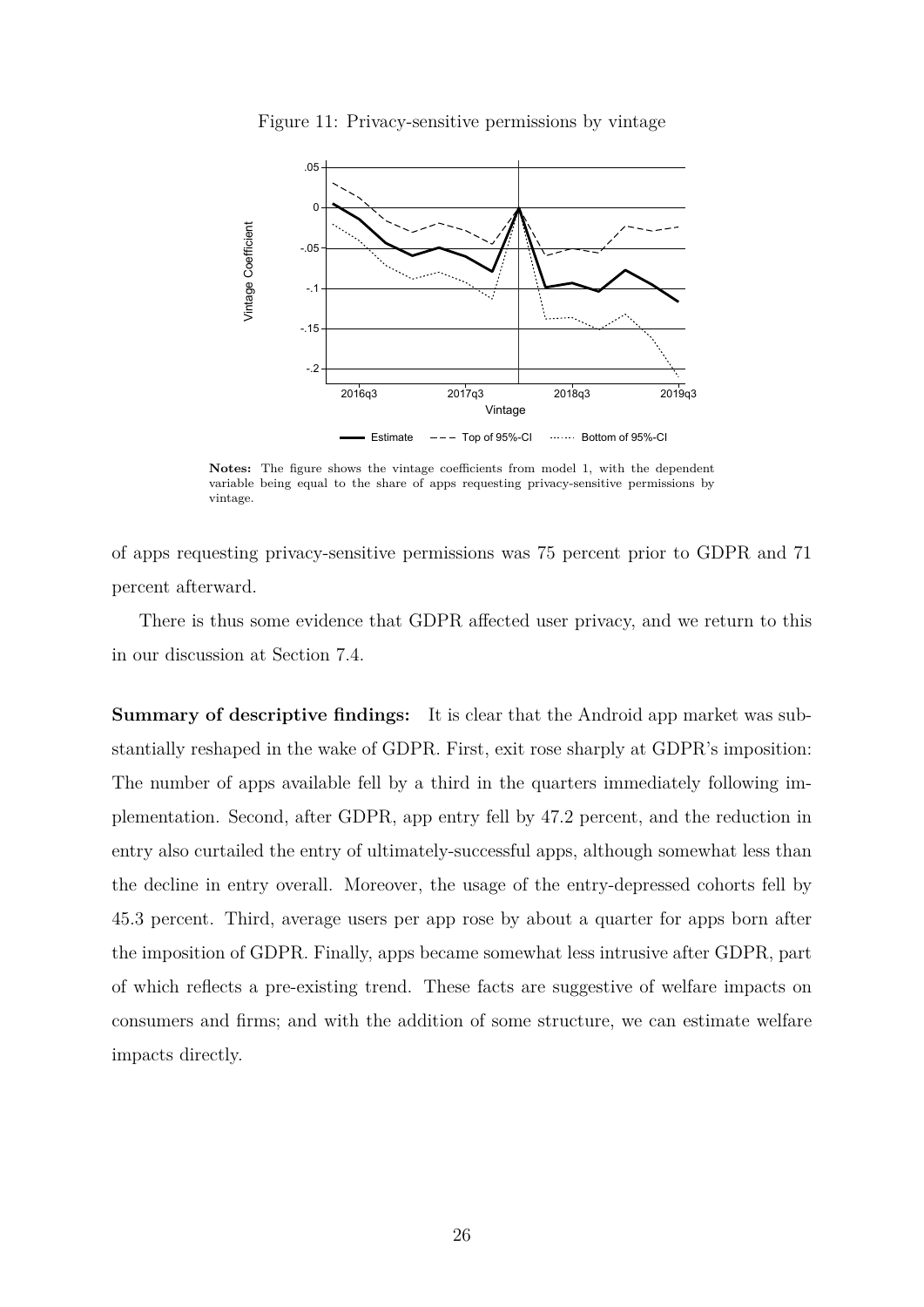# <span id="page-28-0"></span>**6 Welfare**

The welfare generated by apps has two parts, the surplus to consumers (*CS*) from the (generally) free apps, as well as the profits that developers earn (*P S*), largely from ad sales. That is,  $W = CS + p\Sigma q_j - \Sigma C$ , where  $q_j$  is the usage for app *j* and *p* is an aggregate "price" translating usage to revenue. Given a demand model, along with results from the previous section, we can estimate effects of GDPR on consumers and producers.

# **6.1 Demand**

Quantifying the impact of GDPR on welfare requires a demand estimation approach that embodies the possibility of substitution across apps. We use a nested logit demand model to compare consumer surplus in a baseline pre-GDPR period to a counterfactual long-run post-GDPR period in which 47.2 percent of apps were eliminated. In our baseline case we assume that apps are removed at random.

In particular, we estimate a nested logit random utility model following Berry (1994). In each quarter, consumers choose whether to obtain an app among *J*+1 choices (*J* apps and the outside good). In this approach we treat our usage measures – the change in cumulative ratings for each app – as though it were proportional to quantity of apps downloaded. The utility that consumer *i* derives from app *j* is:

(2) 
$$
u_{ij} = \delta_j + \zeta_i + (1 - \sigma)\epsilon_{ij}
$$

The outside good, no new app, gives utility of 0.

In this equation, the mean utility of each product is given by  $\delta_j = x_j \beta - \alpha p_j + \xi_j$ , where  $x_j$  contains characteristics of app *j*,  $p_j$  is the download price of app *j*,  $\xi_j$  is the component of mean utility unobserved to the researcher, and  $\epsilon_{ij}$  is an i.i.d. extreme value error. For consumer *i*, the variable  $\zeta_i$  is common across all apps and has a distribution function that depends on  $\sigma$ . The apps are potentially substitutable for one another, and the degree of substitutability is summarized in the parameter  $\sigma$ . If  $\sigma$  is zero, then the nested logit resolves to the plain logit; when  $\sigma$  is 1, apps are perfect substitutes for one another. The more substitutable apps are for one another, the smaller the effect of a reduction in the number of products on consumer surplus. This gives rise to a closed-form equation that we can use for the estimation: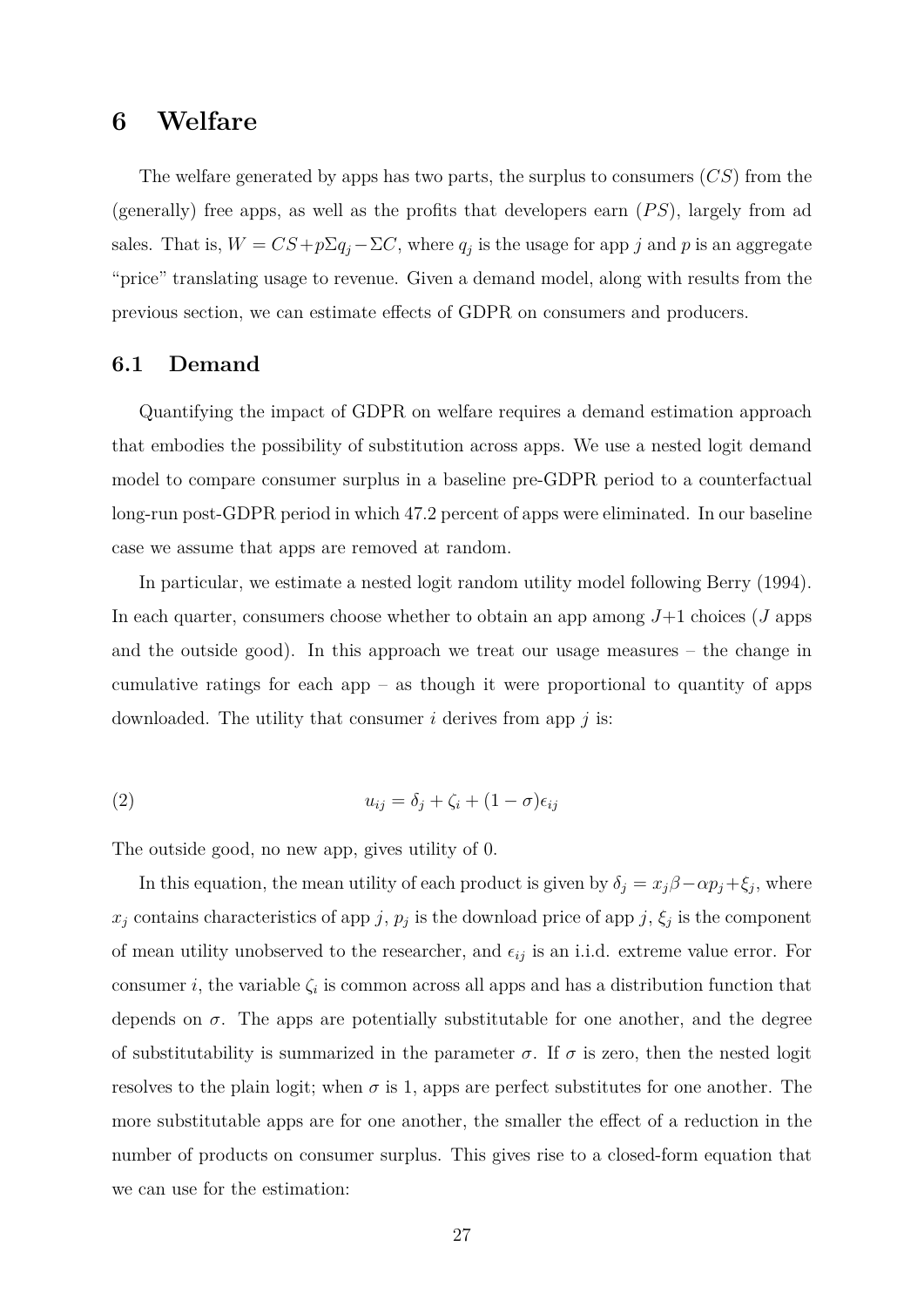<span id="page-29-0"></span>(3) 
$$
ln(s_{jt}) - ln(s_{0t}) = x_{jt}\beta - \alpha p_{jt} + \sigma ln(\frac{s_{jt}}{1 - s_{0t}}) + \xi_{jt}
$$

We calculate app  $j'$ s share in quarter  $t$  ( $s_{jt}$ ) as the quarterly change in the scaled number of ratings divided by the number of Android users. The term  $s_{0t}$  is the outside share in quarter *t*. The vector  $x_{jt}$  contains app category dummies, and  $p_{jt}$  is the price of app *j* in quarter *t* (which is 0 for most apps).

The parameter  $\sigma$  is particularly important for our exercise, and its estimation requires a plausible source of exogenous variation in the number of apps available, *N*, arising for reasons related to supply rather than demand for apps. GDPR, by raising the cost of launching and continuing apps, makes the number of apps a reasonable instrument that we can use to identify the  $\sigma$  parameter.

Given the model, we can calculate the quantity of each product as:

(4) 
$$
q_j = M s_j = \frac{e^{\delta_j/(1-\sigma)}}{D} \frac{D^{1-\sigma}}{1+D^{1-\sigma}},
$$

where  $\delta_j = ln(s_{jt}) - \sigma ln(\frac{s_{jt}}{1-s})$  $\frac{s_{jt}}{1-s_{0t}}$ ) −  $ln(s_{0t})$ ,  $D = \sum e^{\delta_j/(1-\sigma)}$ , and *M* is market size (the number of Android users).

Table [3](#page-30-0) presents estimates, and all reported specifications include indicators for each of the nearly 50 app categories. Column (1) uses OLS, and the resulting estimate of  $\sigma$ is nearly 1, while the price coefficient is negative. Column (2) presents the first-stage regression of the inside share  $(ln(\frac{s_j}{1-d}))$  $\frac{s_j}{1-s_0}$ )) on the log number of apps, and the instrument works, in the sense that time periods with more apps have significantly smaller average app shares. Instrumenting the inside share, in column (3), delivers a  $\sigma$  estimate of 0.361 (standard error  $= 0.004$ ). This estimate indicates partial substitutability of apps for one another.

We also estimated a two-level nested logit demand model in column (4) with the outside good and each of the app categories as nests and using the number of apps available in each category, and overall, as instruments. The resulting substitution parameters – for the substitution across and within nests – were statistically indistinguishable and therefore provided no reason for using a two-level, rather than a one-level, nested logit model.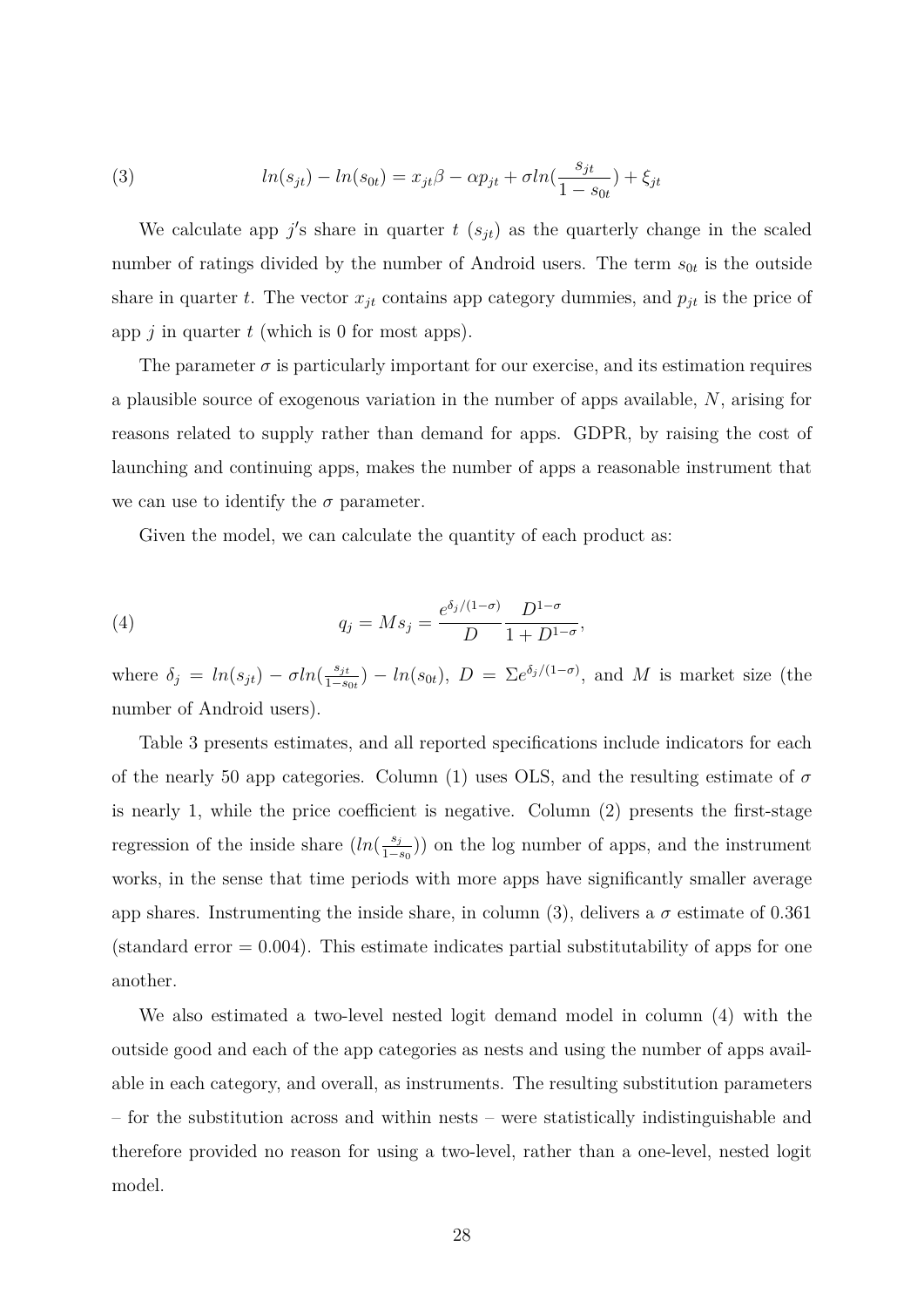### **6.2 Consumer surplus and costs**

Given the estimated demand model, we can estimate the *CS* associated with a choice set. The nested logit formula for consumer surplus is

(5) 
$$
CS = \ln \left[ 1 + (\sum e^{\frac{\delta_j}{1-\sigma}})^{1-\sigma} \right] \left[ \frac{M}{\alpha} \right].
$$

In this equation the summation occurs over *j* apps available in a particular quarter. We do not have a compelling instrument for the price, so we do not rely heavily on our estimate of the dollar value of *CS*. Instead, we focus on the proportionate change in *CS*. If *CS*<sup>0</sup> is the quarterly consumer surplus from the pre-GDPR choice set and *CS*<sup>1</sup> is the *CS* from the choice set contracted due to long-run GDPR effects, it is easy to see that the parameter  $\alpha$  cancels from the proportionate change in *CS*:  $CS_1/CS_0$ .

<span id="page-30-0"></span>

|                         | <b>OLS</b>      | 1st Stage       | IV              | IV $(2$ -Level) |
|-------------------------|-----------------|-----------------|-----------------|-----------------|
| $ln(\frac{s_j}{1-s_0})$ | 0.99573         |                 | 0.36079         |                 |
|                         | $(0.00003)$ *** |                 | $(0.00355)$ *** |                 |
| App Price               | $-0.00019$      |                 | $-0.00606$      | $-0.00608$      |
|                         | $(0.00002)$ *** |                 | $(0.00019)$ *** | $(0.00091)$ *** |
| $ln(\#Apps)$            |                 | $-0.52898$      |                 |                 |
|                         |                 | $(0.00324)$ *** |                 |                 |
| $ln(s_i/s_c)$           |                 |                 |                 | 0.41358         |
|                         |                 |                 |                 | $(0.09603)$ *** |
| $ln(s_c/(1-s_0))$       |                 |                 |                 | 0.35866         |
|                         |                 |                 |                 | $(0.08004)$ *** |
| Category Dummies        | Yes             | Yes             | Yes             | Yes             |
| $R^2$                   | 0.99            | 0.00            | 0.61            | 0.60            |
| $\overline{N}$          | 13,753,320      | 13,754,377      | 13,753,320      | 13,751,441      |

Table 3: Nested logit estimations

**Notes:** This table shows the results of the demand estimation corresponding to equation [3.](#page-29-0) Column (3) instruments an app's inside share with the total number of apps in the market. The first stage of this IV-regression is shown in column (2). Column (4) shows the results of a nested logit which uses app-categories as nesting structure, such that  $s_c$  represents an app's in-category share  $s_c = \sum_{j \in C} s_j$ . The table uses only 13,753,320 observations (cf. Table [1\)](#page-15-0), because taking the logarithm of the usage measure leaves only the 43.8 percent of observations with positive values. Robust standard errors in parentheses. \*\*\* p*<*0.01, \*\* p*<*0.05, \* p*<*0.1.

To evaluate the long run effect of GDPR on consumer surplus, we start with a pre-GDPR choice set (corresponding to the second quarter of 2017), and we calculate the pre-GDPR consumer surplus  $(CS_0)$ . In our baseline approach we model the long run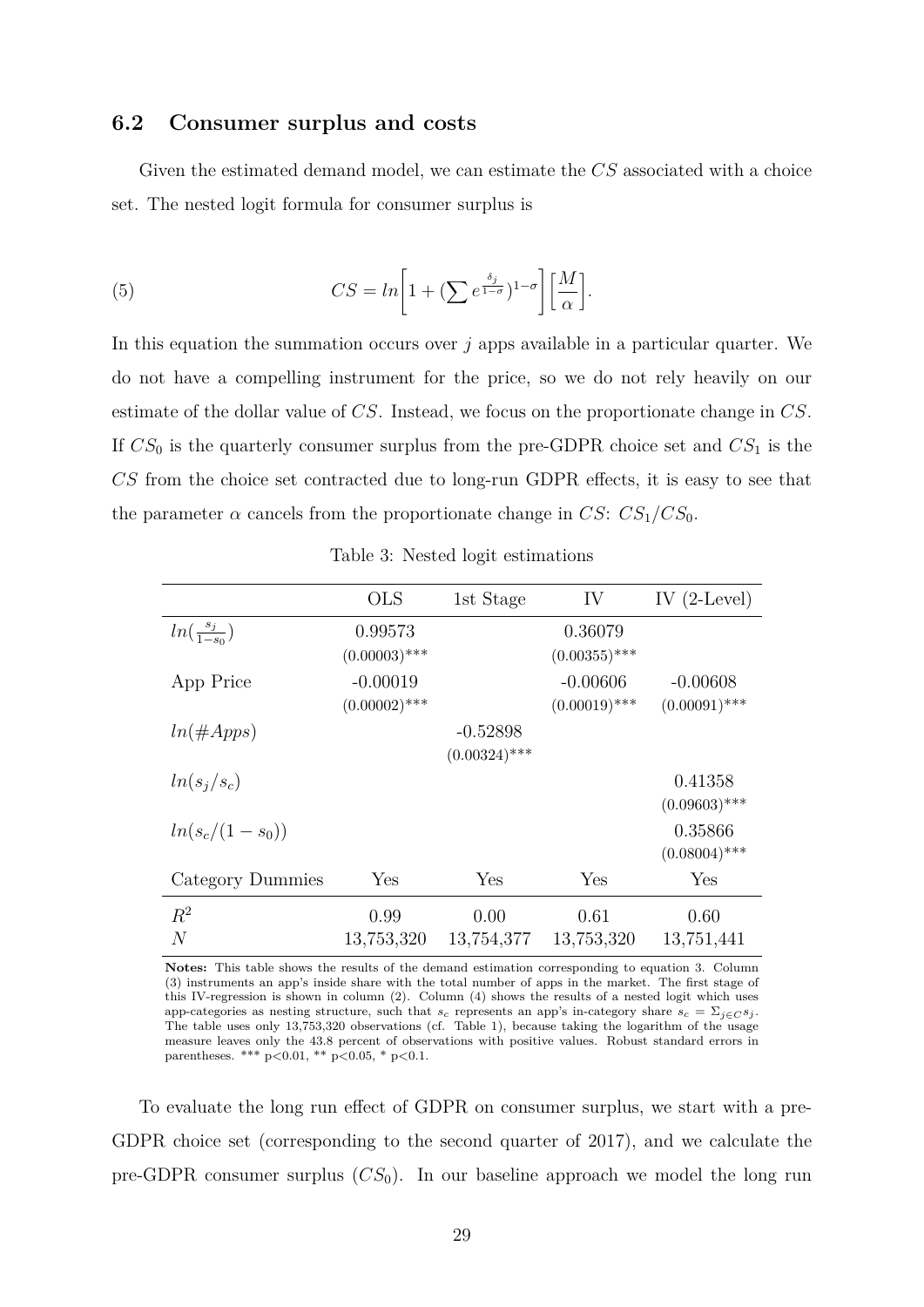effect of GDPR – with steady-state entry depressed by 47.2 percent – by removing 47.2 percent of apps from the pre-GDPR choice set. By the "long run" we mean the amount of time until available apps include only apps which entered in depressed birth cohorts. For example, if apps lasted ten quarters, then the long run would arrive ten quarters after GDPR. In reality, the apps in the sample are on average 6.5 quarters old, and the 90*th* percentile app is 15 quarters old. Hence, the long run analysis describes an effect that would emerge over a relatively long period.

Taking an average across 500 draws, GDPR reduces the quarterly *CS* from \$45.0 billion to \$30.6 billion, or by 31.93 percent. Interpretation of this as a long run result bears some emphasis. This estimate does not measure the impact felt a year or two after the change in regulation. Instead, the estimate shows that reducing entry by about half in a context with substantial product quality unpredictability would *eventually* – in the long run equilibrium when the choice set includes births from diminished cohorts – reduce *CS* by close to a third.

What about costs and profit? In our baseline approach, with complete unpredictability, the marginal entering app has the same expected usage (and revenue) as the average app. Consequently there are zero profits both before and after GDPR; and GDPR therefore has no effect on profits. That said, GDPR reduces entry and raises average usage per app. Without GDPR, the average usage per app is 222, while under GDPR it rises to 292. Hence, aggregate usage falls by 30.6 percent.<sup>[35](#page-31-1)</sup> If the revenue per user did not change with GDPR, this would also would be consistent with GDPR raising costs by the excess of 292 over 222, or by 30.55 percent.

# <span id="page-31-0"></span>**7 Robustness**

Our baseline estimate assumes a) our particular estimate of the substitution parameter  $(\sigma)$  and b) the assumption that app success is completely unpredictable. Here we explore the sensitivity of our results to alternative assumptions about the demand model and the predictability of app success at entry.

<span id="page-31-1"></span><sup>35</sup>Note that 47.2 percent of 292 is 30.6 percent below 222.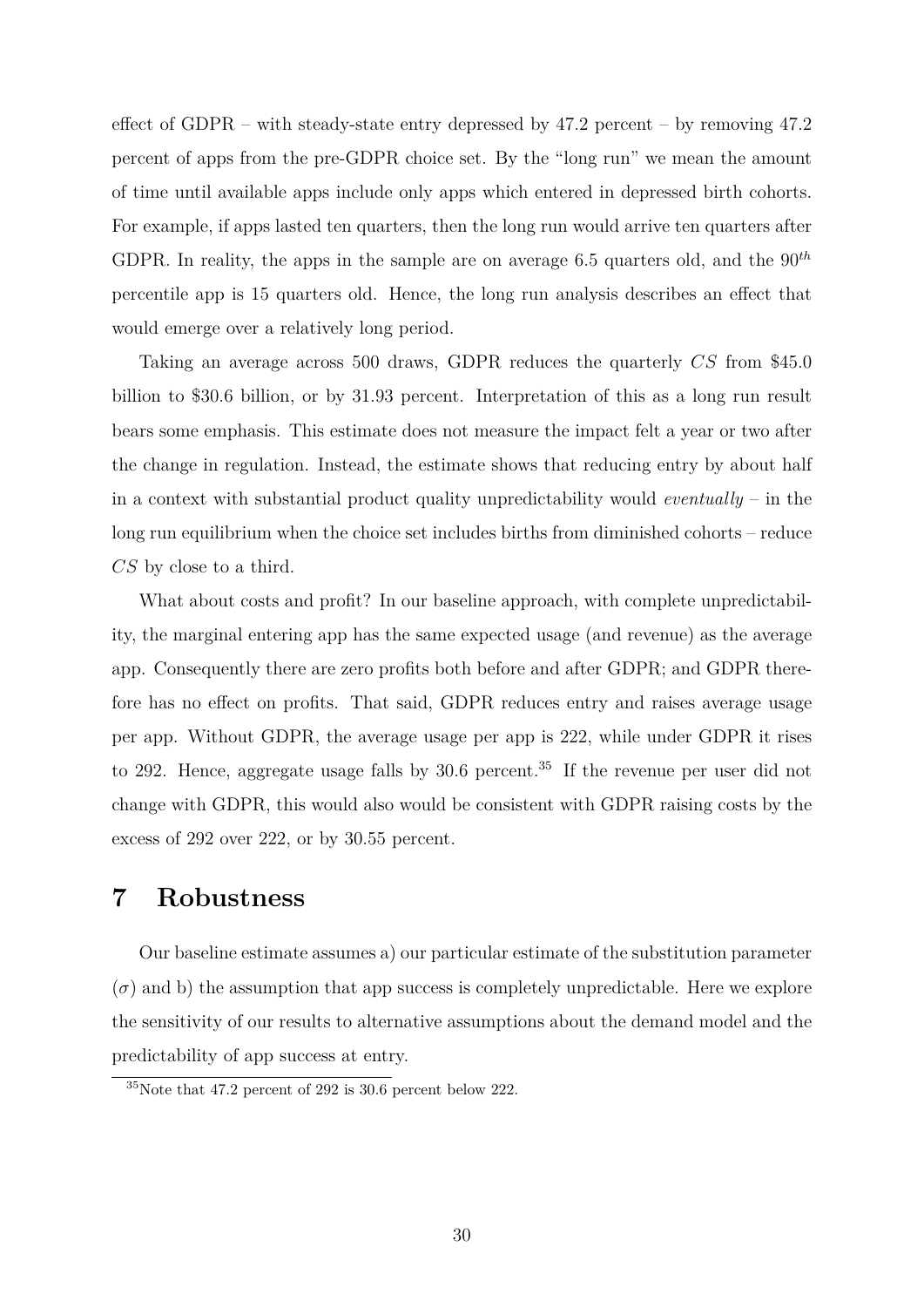# **7.1 Robustness to** *σ* **and the share of products removed by GDPR**

Our baseline  $\Delta CS$  estimate is built around a substitution parameter  $\sigma = 0.361$  and the assumption that GDPR reduces entry – and therefore the long run number of available products – by 47.2 percent and at random. Together, these assumptions deliver a long run *CS* reduction of 32 percent.

Figure [12](#page-32-0) shows how this finding changes using different substitution parameters (from  $\sigma = 0.25$  to  $\sigma = 0.75$ ), as well as for different proportionate random reductions in available apps, rather than the baseline 47.2 percent reduction. For example, if apps are substantially more substitutable for one another than in our baseline estimates (if  $\sigma = 0.75$ , rather than 0.361), then the reduction in *CS* with a 47.2 percent reduction in apps is about 13 percent. By contrast, if  $\sigma = 0.25$ , then a 47.2 percent reduction in apps reduces *CS* by about 34 percent.

Figure 12: CS,  $\sigma$ , and app removal

<span id="page-32-0"></span>

**Notes:** The vertical line denotes the share of apps remaining after GDPR. The differently formatted lines correspond to varying substitutability parameters.

The result also depends on the extent to which GDPR reduces the choice set. A random one-third reduction in the choice set with baseline  $\sigma$  would reduce *CS* by a fifth, rather than the baseline reduction of just over a third of CS. It is clear from Figure [12](#page-32-0) that the long run effect of GDPR on *CS* is substantial for a wide range of substitution parameters and reductions in the number of available apps.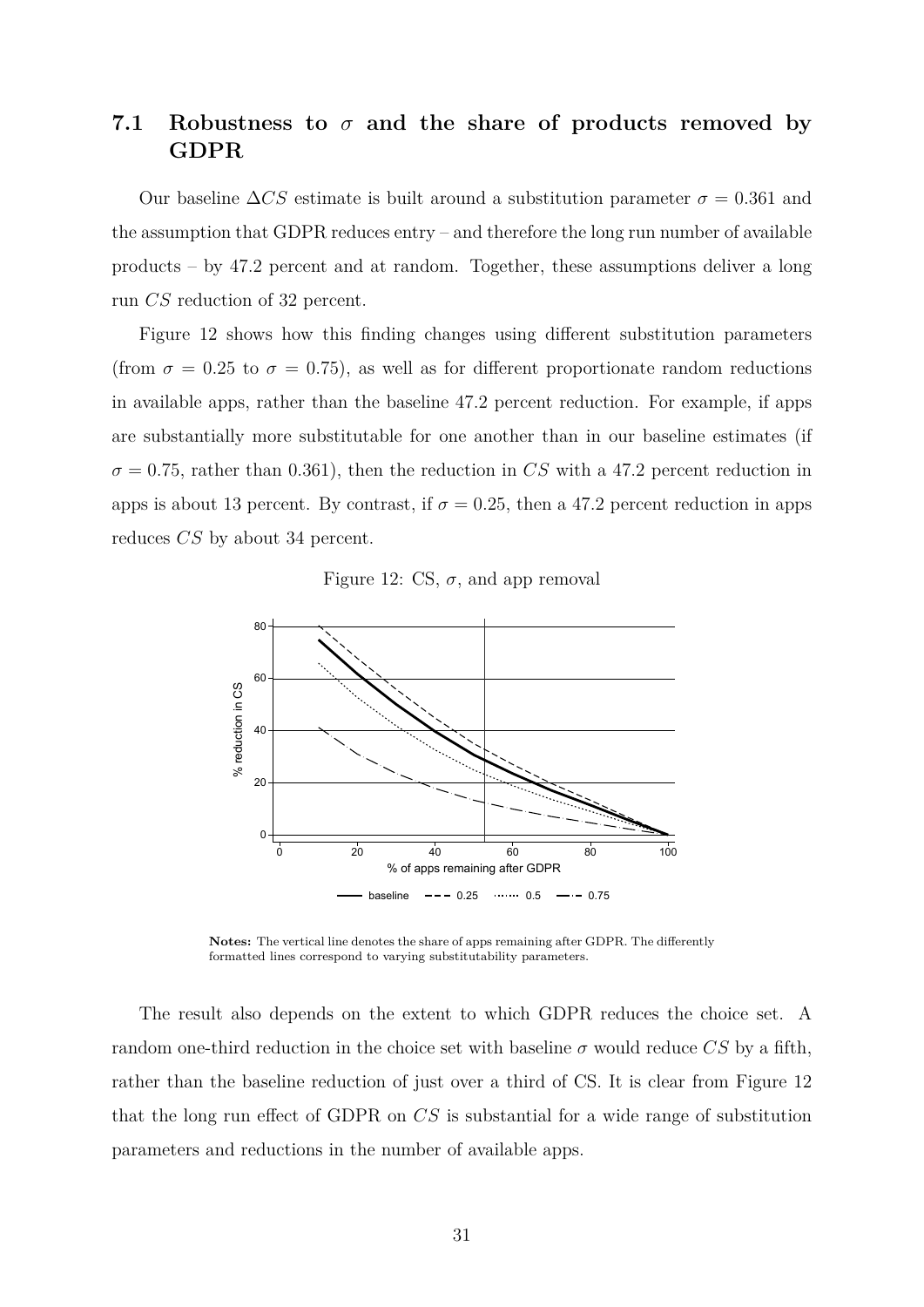### <span id="page-33-0"></span>**7.2 Partial predictability**

Our basic descriptive estimate provides reasonable evidence that app success is unpredictable. This, in turn, makes it easy to model the counterfactual choice set under GDPR: remove 47.2 percent of apps at random. But the descriptive results on the decline in entry of successful apps – in columns  $(2)$  and  $(3)$  of Table [2](#page-25-0) – suggest partial predictability.

Partial predictability complicates the counterfactuals because modeling GDPR requires a way to order apps according to their ex ante promise. Rather than removing 47.2 percent of apps at random, we need a way to order apps according to their ex ante expected quality to predict which of the existing apps would have entered under GDPR.

We assume that each app has some true quality represented by its mean utility, or "quality,"  $\delta_j$ , and we assume this is predictable ex ante with error. The developer has a quality estimate  $\delta'_j = \delta_j + \kappa \varepsilon_j$ , where  $\delta_j$  is true quality,  $\varepsilon_j$  is a standard normal error, and  $\kappa$  is a scale parameter. When  $\kappa$  is small, then developers can predict app success well. Then a reduction in entry arising from GDPR would eliminate apps predicted, accurately, to be ultimately unsuccessful. The apps eliminated by GDPR would have lower usage than remaining apps. By extension, the marginal entering app would have lower expected usage than the average app. This, in turn, means that our estimate of the fixed cost of entry, inferred from the expected revenue of the marginal app, would be below the expected revenue of inframarginal apps. Hence, profits would be possible.

If  $\kappa$  were large, developers could not accurately predict app quality. A reduction in entry arising from GDPR would remove the apps predicted to have the least appeal, but these predictions would be noisy, so the apps removed would be only slightly worse than average. The parameter  $\kappa$  summarizes the degree of predictability; we can also summarize this degree of predictability using the correlation of predicted and realized app quality:  $\rho = corr(\delta_j, \delta'_j).$ 

Among our descriptive results were the findings that 47.2 percent reduction in entry would deliver a 43.7 (40.0) percent reduction in the number of apps achieving 10,000 (100,000) installations. We can conduct simulations of 47.2 percent app removals with our pre-GDPR choice set for a range of correlations  $\rho$  and calculate the proportionate reductions in apps attaining 10,000 and 100,000 installations. Figure [13](#page-34-0) shows the results;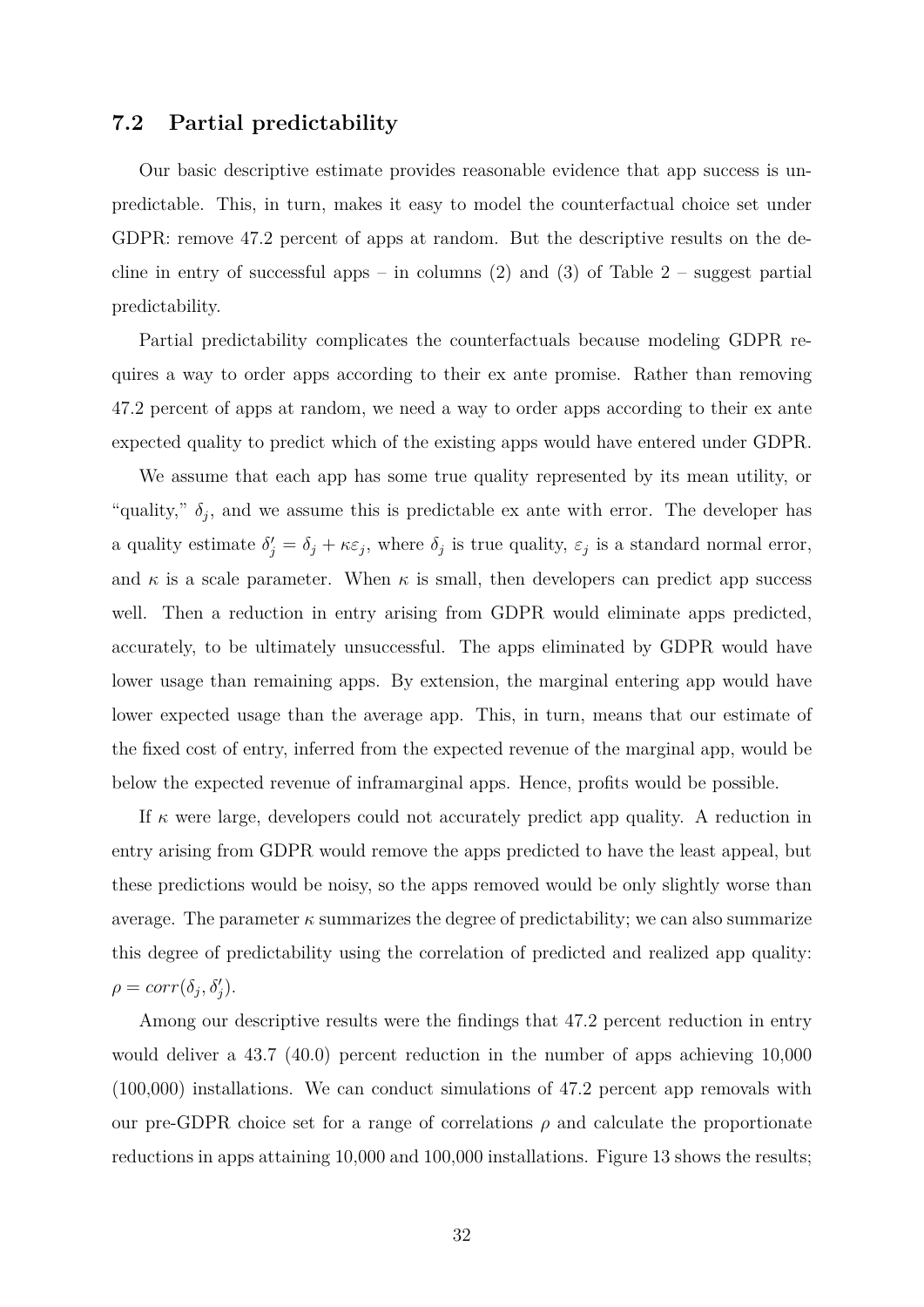<span id="page-34-0"></span>and a correlation of 12 percent delivers the observed reductions in successful apps.



Figure 13: Reduction in ultimately-successful apps and predictability

**Notes:** The horizontal lines denote the share of ultimately-successful apps removed inferred from Table [2.](#page-25-0) The vertical line highlights the implied predictability  $(\rho)$  corresponding to the share of ultimately-successful apps removed.

Given the estimate of  $\rho$  (and the associated  $\kappa$ ), we can revisit our estimate of the impact of GDPR on CS. That is, we can take a draw of  $\varepsilon_j$ , order apps by expected quality  $\delta'_{j} = \delta_{j} + \kappa \varepsilon_{j}$ , removing the bottom 47.2 percent, then calculate the resulting consumer surplus. We repeat this exercise 500 times for each of a range of values of *ρ* between zero (complete unpredictability) and unity (complete predictability). Figure [14](#page-35-1) shows how the percentage reduction in CS varies with quality predictability. The vertical line is at the value of  $\rho$  implied by the reduction in successful apps. The resulting change in consumer surplus, 17.5 percent, is about half of the baseline loss.

Partial predictability also has implications for the effect of GDPR on costs and profits. With complete unpredictability, the marginal and average app have the same usage, and there are no equilibrium profits. With partial predictability, by contrast, the marginal app has lower usage than the average. As a result, costs – based on the implied fixed cost of the marginal app – fall short of revenue. This provides an estimate of profits, albeit one that embeds the assumption that inframarginal apps have the same costs as the marginal app.

Using  $\rho = 0.12$ , the average and marginal revenue per app are 222 and 46.5, respectively, without GDPR. We can translate this into revenue with a measure of revenue per usage that delivers pre-GDPR revenue. Assuming that all apps have costs equal to the marginal app, this delivers profits of \$11,734 million. This profit estimate is an upper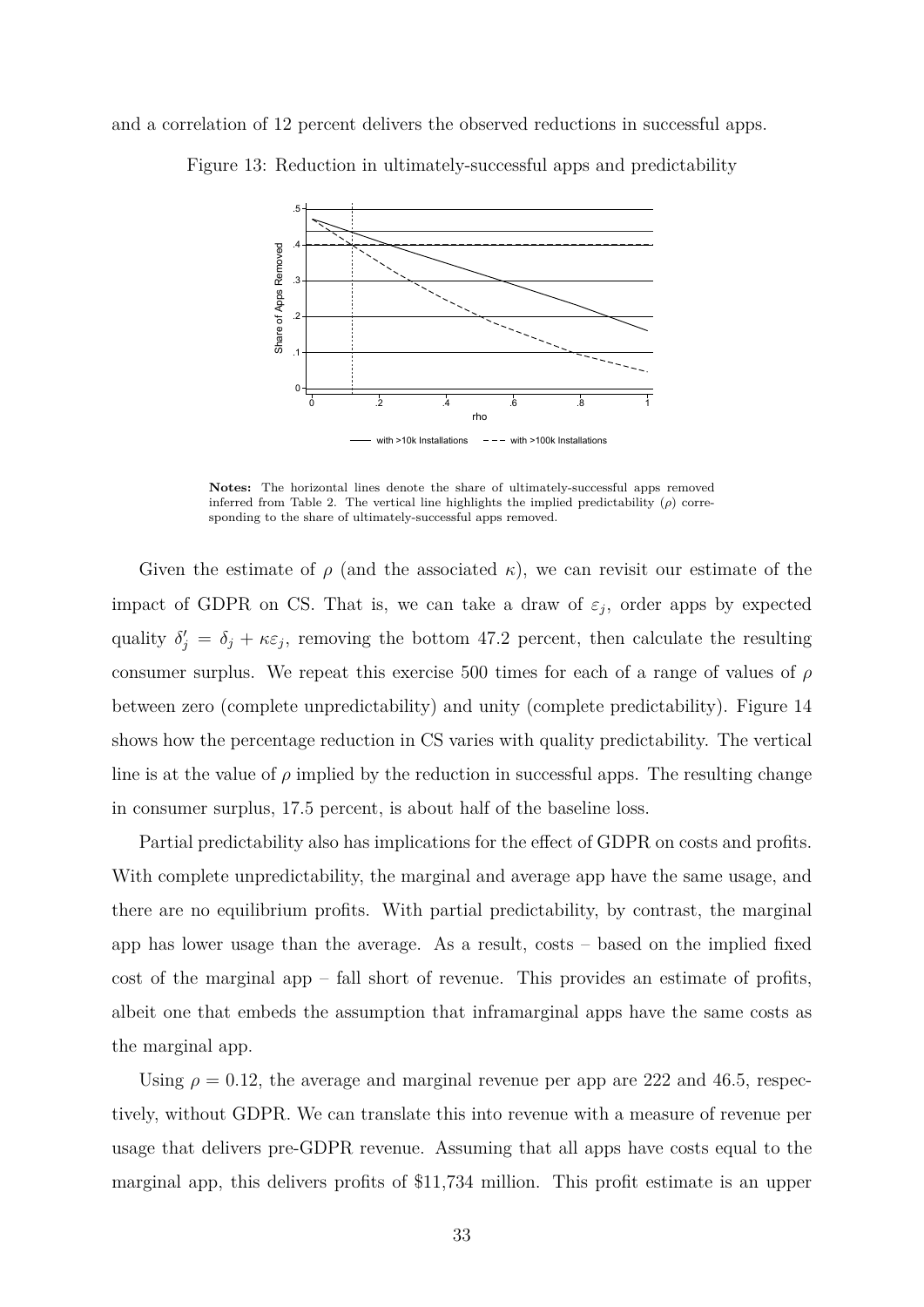Figure 14: Reduction in *CS* and predictability

<span id="page-35-1"></span>

**Notes:** The vertical line highlights the implied predictability (rho) corresponding to the share of ultimately-successful apps removed. The intersection gives the corresponding loss in consumer surplus.

bound as it assumes that inframarginal apps have the same costs as the marginal app. Simulating GDPR, the average and marginal revenue per app are 350 and 210.5, respectively, delivering a profit upper bound of \$4,933 million. Hence, our simulation indicates that profits fall by 58 percent under GDPR. This is, again, an upper bound, given that inframarginal apps may have higher costs than the marginal app.

## <span id="page-35-0"></span>**7.3 Does GDPR curb inefficiently excessive entry?**

It is well understood in theory that in the presence of fixed costs, free entry can deliver excessive numbers of products [\(Mankiw and Whinston, 1986\)](#page-40-11). App costs are entirely fixed, so this is a context where inefficiently excessive entry is possible. The foregoing analysis shows a welfare cost of reduced entry based on *CS* foregone relative to the pre-GDPR status quo. It is possible, however, that the pre-GDPR status quo included too many products. On the margin, products may have had higher costs than their welfare benefits, including both marginal revenue and additional *CS*.

Figure [15,](#page-36-1) on the possible contrast between actual and optimal entry, depicts the relationship between entry and revenue, as well as welfare (revenue plus *CS*) for levels of entry between zero and pre-GDPR entry. We create the figure by simulating revenue and *CS* for random draws at integer percentages of observed pre-GDPR entry. We then smooth revenue and welfare with local linear regressions. We assume, as above, that revenue per app is equal, so that total app revenue *R* and *CS* each depend on the number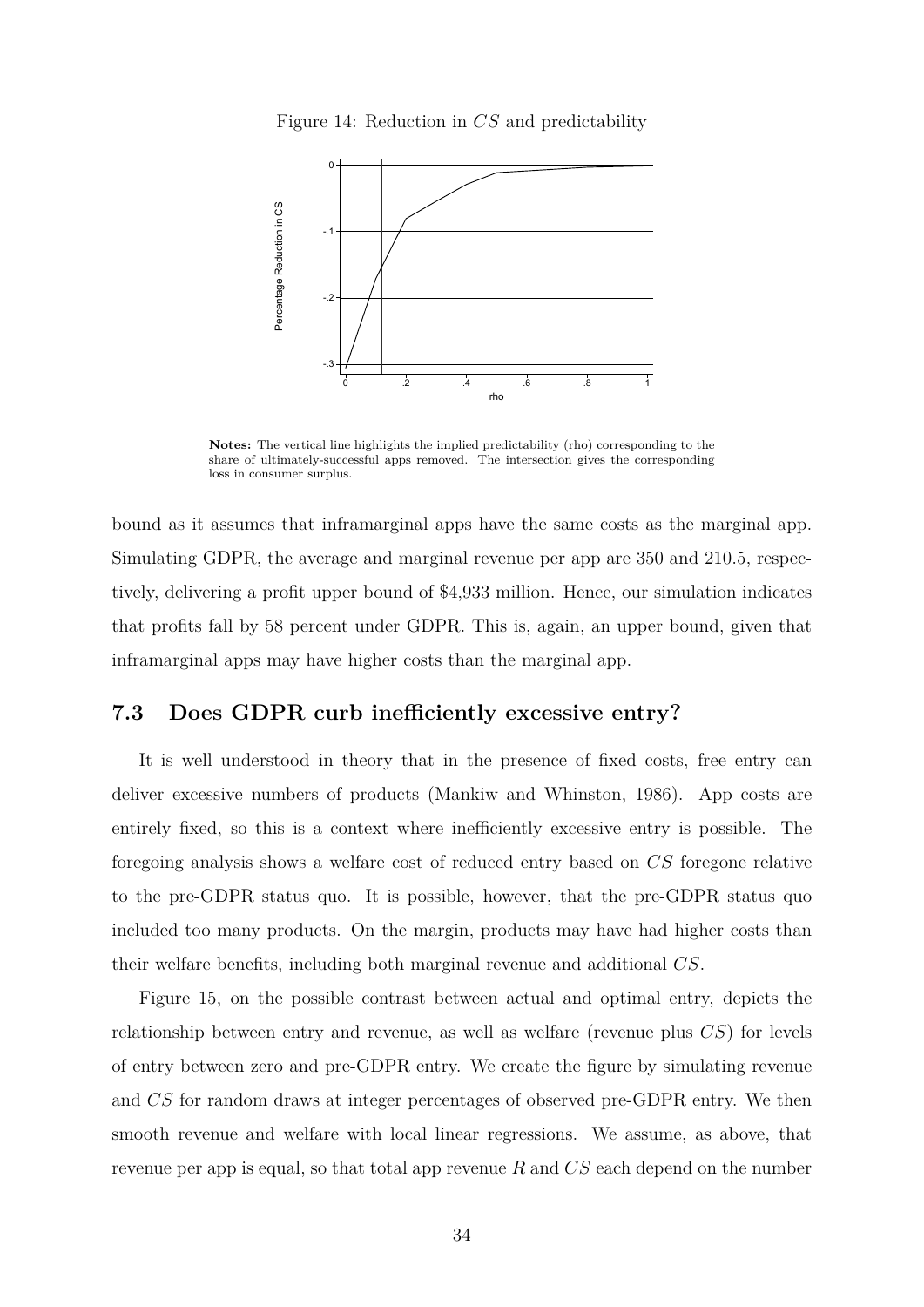of apps operating *N*. With free entry, actual entry prior to GDPR is depicted as  $N_0$ , which dissipates profits, so that  $R(N)/N = C$ . The optimal level of entry would occur where the change in welfare with additional entry equals the cost of developing an additional app, or where  $\Delta W \equiv \Delta CS + \Delta R = C$ . For comparison, the revenue-maximizing level of entry – sought by a monopolist – would occur where  $\Delta R = C$ .

Figure 15: Excess entry

<span id="page-36-1"></span>

How large would *CS* need to be to rationalize pre-GDPR entry as efficient? If we approximate *W* as proportional to revenue, i.e.  $W = AR$ , then we can find the value of *A* such that  $\Delta W = C$  at pre-GDPR entry. Based on the relationship between fixed costs of app development *C* and  $\Delta R$  at pre-GDPR entry, we calculate that  $A = 1.863$ . If pre-GDPR  $CS > (A-1)R(N)$ , then pre-GDPR entry was not excessive. While we lack confidence in our estimate of the price coefficient and therefore in our estimate of *CS*, we can still provide bounds. If pre-GDPR *CS* had been less than 28 percent of our estimate – equivalently,  $\alpha$  was more than 3.49 times as high as its estimated value – then pre-GDPR entry would have been excessive.

## <span id="page-36-0"></span>**7.4 Privacy and our welfare estimates**

Our welfare analyses of GDPR are based on comparing the *CS* from the full pre-GDPR choice set with about half as many apps remaining in the long run after GDPR goes into effect. Apps that remain continue with their pre-GDPR characteristics. If continuing apps become less privacy intrusive, and if consumers value these improvements, then our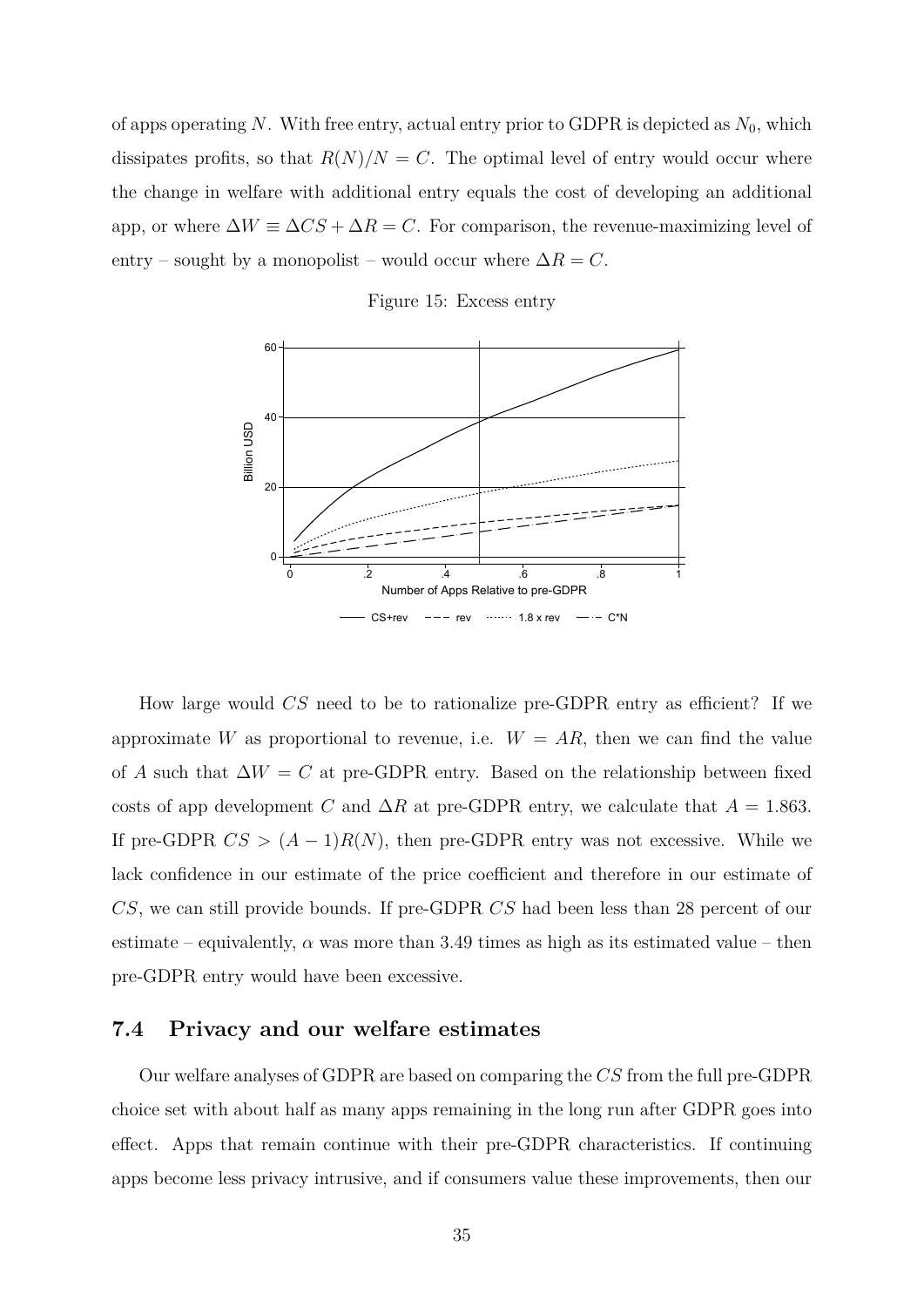estimates may overstate the welfare cost of GDPR. We explore this possibility in this section.

Above we document that the propensity for entering apps to request privacy-sensitive permissions fell by 6.5 percent with the imposition of GDPR. In principle, we could put privacy characteristics directly into the estimated utility function. This would allow us to adjust the change in *CS* to account for the decrease in intrusiveness. However, when we put privacy characteristics into the demand model, the coefficient is persistently positive, suggesting that consumers value forgoing their privacy. Even when we include app fixed effects the coefficient is positive but insignificant. Because we cannot find direct evidence from consumer behavior that consumers attach value to their privacy, we cannot directly adjust our estimates of the change in *CS* for improvements in privacy.

Alternatively, we can compare our estimates of the welfare loss from GDPR with estimates from elsewhere of the consumer benefit arising from reduced privacy intrusiveness. We find a reduction in *CS* of \$14.37 billion per quarter, or \$57.48 billion per year, across the 2 billion users. Hence, our measure of *CS* – which omits any consumer benefit from improved privacy – falls by \$28.74 per user annually.

How much of this might be offset by reductions in privacy intrusiveness? Prior to GDPR, apps in our data average 1.42 privacy-sensitive permissions; and this falls to 1.32 afterwards. Consumers reportedly use an average of 45 apps.[36](#page-37-0) Two existing studies provide a range of estimates of the consumer costs of privacy intrusiveness. [Kummer](#page-40-8) [and Schulte](#page-40-8) [\(2019\)](#page-40-8) and [Savage and Waldman](#page-41-12) [\(2015\)](#page-41-12), respectively, suggest that each privacy-sensitive permission costs consumers between \$0.25 and \$2.50 per year. Hence, the change in app intrusiveness with GDPR would be worth between \$1.13 and \$11.25 per consumer annually, which is substantially below our estimate of the welfare loss from reduced innovation.[37](#page-37-1)

# **8 Conclusion**

GDPR has had substantial effects on Google's app market. In the year following its implementation, about a third of existing apps exited the market; and following GDPR's enactment, the rate of app entry fell by nearly half. Moreover, GDPR-diminished en-

<span id="page-37-0"></span><sup>36</sup>See [https://www.simform.com/blog/the-state-of-mobile-app-usage/]( https://www.simform.com/blog/the-state-of-mobile-app-usage/).

<span id="page-37-1"></span><sup>&</sup>lt;sup>37</sup>For example,  $$11.25 = 45$  apps  $\times$  (1.42 - 1.32)  $\times$  \$2.5.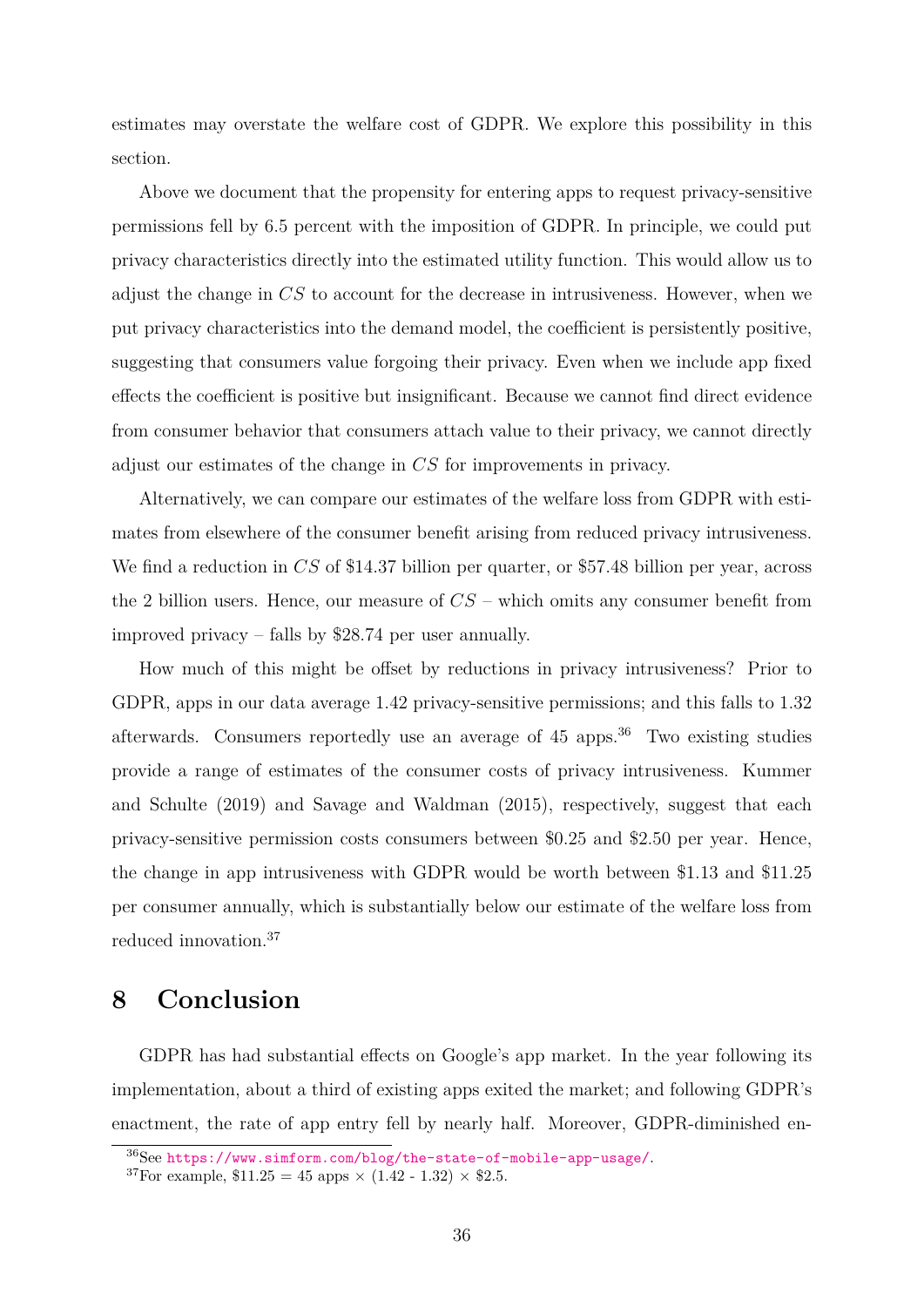try cohorts account for 45 percent less app usage than their pre-GDPR counterparts, indicating that the missing apps would have been valuable. Finally, apps entering after GDPR have higher average usage per app, suggesting increased development costs. We incorporate these patterns into a structural model of app demand and entry, and we find that GDPR reduces consumer surplus and app usage by almost a third in a long-run equilibrium with substantially fewer apps because all pre-GDPR entry has been replaced by depressed post-GDPR entry.

We have two broad conclusions, one about innovation in general and the other about GDPR in particular. First, we conclude that GDPR, whatever its beneficial impacts on privacy protection, also produced the unintended consequence of slowing innovation. That said, we are hesitant to draw policy conclusions about the advisability of GDPR from our results alone. A full evaluation of GDPR requires a tallying of the potential beneficial effects on privacy, along with its various unintended consequences such as increases in market concentration [\(Batikas et al., Forthcoming;](#page-39-6) [Johnson et al., 2020\)](#page-40-4), undermining revenue models for content production [\(Lefrere et al., 2020\)](#page-40-6), and  $-$  here  $$ reducing beneficial innovation.

Second, we take our findings as additional evidence that when product quality is unpredictable, the ease of entry is an important determinant of the ex post value of the products made available to consumers. Factors reducing entry costs deliver large welfare benefits, while factors hindering entry – such as GDPR – can deliver substantial welfare losses.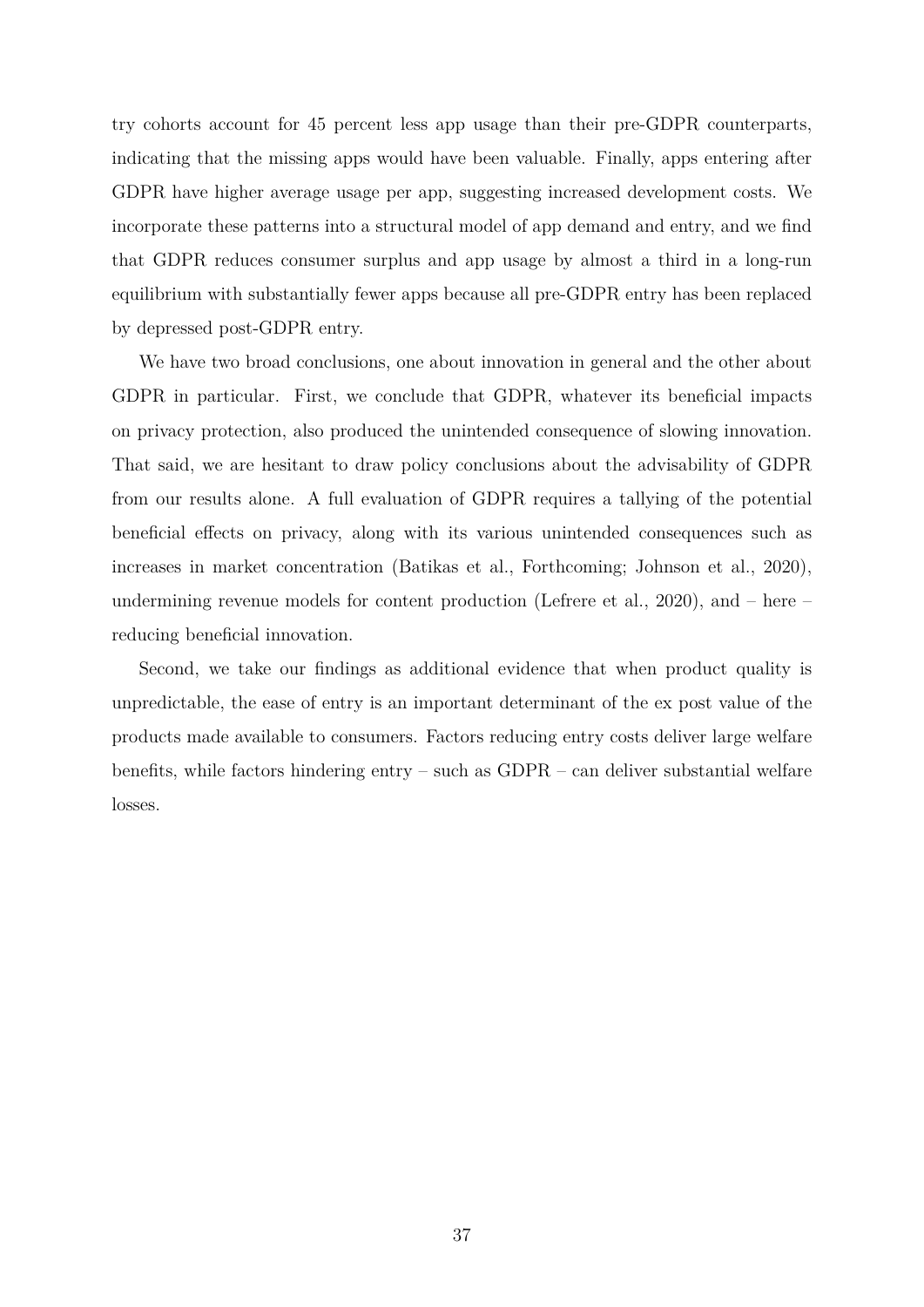# **References**

- <span id="page-39-7"></span>**Acquisti, Alessandro, Curtis Taylor, and Liad Wagman**, "The Economics of Privacy," *Journal of Economic Literature*, 2016, *54* (2), 442–92.
- <span id="page-39-2"></span>**Aguiar, Luis and Joel Waldfogel**, "Quality predictability and the welfare benefits from new products: Evidence from the digitization of recorded music," *Journal of Political Economy*, 2018, *126* (2), 492–524.
- <span id="page-39-11"></span>**Ahn, Andrew**, "How we fought bad apps and malicious developers in 2017," [https://android-developers.googleblog.com/2018/01/how-we-fought](https://android-developers.googleblog.com/2018/01/how-we-fought-bad-apps-and-malicious.html)[bad-apps-and-malicious.html](https://android-developers.googleblog.com/2018/01/how-we-fought-bad-apps-and-malicious.html) 2018.
- <span id="page-39-4"></span>**Aridor, Guy, Yeon-Koo Che, and Tobias Salz**, "The Effect of Privacy Regulation on the Data Industry: Empirical Evidence from GDPR," *NBER Working Paper No. 26900*, 2020.
- <span id="page-39-0"></span>**Arrow, Kenneth J**, "Classificatory notes on the production and transmission of technological knowledge," *American Economic Review*, 1969, *59* (2), 29–35.
- <span id="page-39-6"></span>**Batikas, Michail, Stefan Bechtold, Tobias Kretschmer, and Christian Peukert**, "Regulatory Spillovers and Data Governance: Evidence from the GDPR," *Marketing Science*, Forthcoming.
- <span id="page-39-1"></span>**Bergemann, Dirk and Ulrich Hege**, "The financing of innovation: Learning and stopping," *RAND Journal of Economics*, 2005, pp. 719–752.
- <span id="page-39-3"></span>**Böhmecke-Schwafert, Moritz and Crispin Niebel**, "The General Data Protection's (GDPR) Impact on Data-Driven Business Models: The Case of the Right to Data Portability and Facebook," *ITU Journal*, 2018, *1* (2), 1–9.
- <span id="page-39-9"></span>**Bresnahan, Timothy, Joe Orsini, and Pai-Ling Yin**, "Heterogeneous Applications and Platform Market Stability: Mobile Apps," *Working Paper*, 2021.
- <span id="page-39-10"></span>**Carare, Octavian**, "The Impact of Bestseller Rank on Demand: Evidence from the App Market," *International Economic Review*, 2012, *53* (3), 717–742.
- <span id="page-39-5"></span>**de Matos, Miguel Godinho and Idris Adjerid**, "Consumer Consent and Firm Targeting after GDPR: The Case of a Large Telecom Provider," *Management Science*, 2021.
- <span id="page-39-8"></span>**Ershov, Daniel**, "Consumer Product Discovery Costs, Entry, Quality and Congestion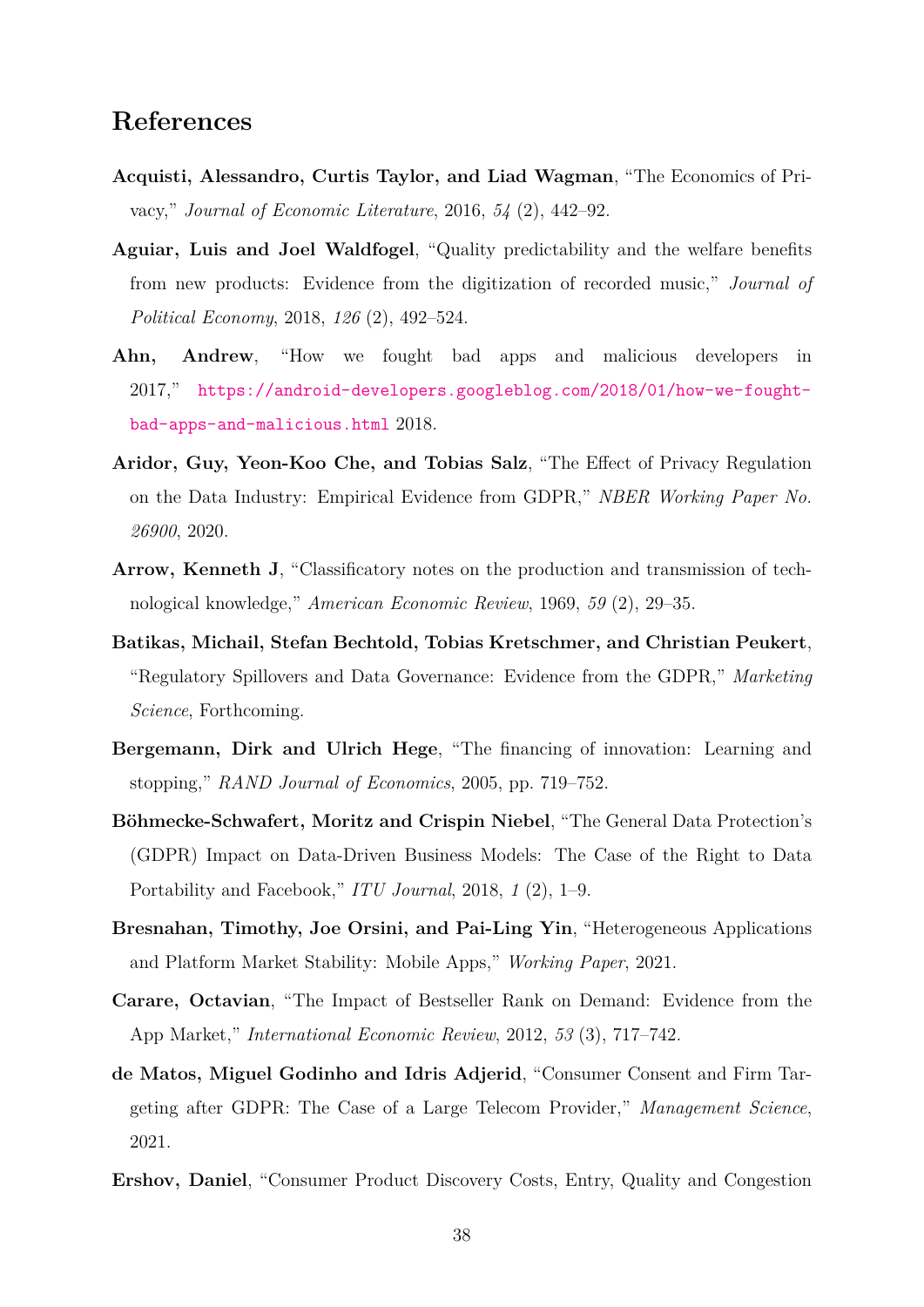in Online Markets," *Working Paper*, 2021.

- <span id="page-40-3"></span>**Ewens, Michael, Ramana Nanda, and Matthew Rhodes-Kropf**, "Cost of experimentation and the evolution of venture capital," *Journal of Financial Economics*, 2018, *128* (3), 422–442.
- <span id="page-40-10"></span>**Ghose, Anindya and Sang Pil Han**, "Estimating Demand for Mobile Applications in the New Economy," *Management Science*, 2014, *60* (6), 1470–1488.
- <span id="page-40-1"></span>**Goldberg, Samuel, Garrett Johnson, and Scott Shriver**, "Regulating Privacy Online: An Economic Evaluation of the GDPR," *Working Paper*, 2020.
- <span id="page-40-7"></span>**Goldfarb, Avi and Catherine E Tucker**, "Privacy regulation and online advertising," *Management Science*, 2011, *57* (1), 57–71.
- <span id="page-40-2"></span>**Hausman, Jerry A**, "Valuing the effect of regulation on new services in telecommunications," *Brookings Papers on Economic Activity*, 1997, *1997*, 1–54.
- <span id="page-40-5"></span>**Jia, Jian, Ginger Zhe Jin, and Liad Wagman**, "The Short-Run Effects of GDPR on Technology Venture Investment," *Marketing Science*, 2021, *40* (4), 661–684.
- <span id="page-40-4"></span>**Johnson, Garrett, Scott Shriver, and Samuel Goldberg**, "Privacy & market concentration: Intended & unintended consequences of the GDPR," *Working Paper*, 2020.
- <span id="page-40-0"></span>**Kerr, William R, Ramana Nanda, and Matthew Rhodes-Kropf**, "Entrepreneurship as experimentation," *Journal of Economic Perspectives*, 2014, *28* (3), 25–48.
- <span id="page-40-12"></span>**Kesler, Reinhold, Michael Kummer, and Patrick Schulte**, "Competition and Privacy in Online markets: Evidence from the Mobile App Industry," *ZEW Discussion Paper No. 19-064*, 2019.
- <span id="page-40-8"></span>**Kummer, Michael and Patrick Schulte**, "When private information settles the bill: Money and privacy in Google's market for smartphone applications," *Management Science*, 2019, *65* (8), 3470–3494.
- <span id="page-40-6"></span>**Lefrere, Vincent, Logan Warberg, Christobal Cheyre, Veronica Marotta, and Alessandro Acquisti**, "The Effect of the European General Data Protection Regulation on the Online Publishing Industry," *Working Paper*, 2020.
- <span id="page-40-9"></span>**Leyden, Benjamin T**, "There's an app (update) for that: Understanding product updating under digitization," *Working Paper*, 2019.
- <span id="page-40-11"></span>**Mankiw, N Gregory and Michael D Whinston**, "Free entry and social inefficiency,"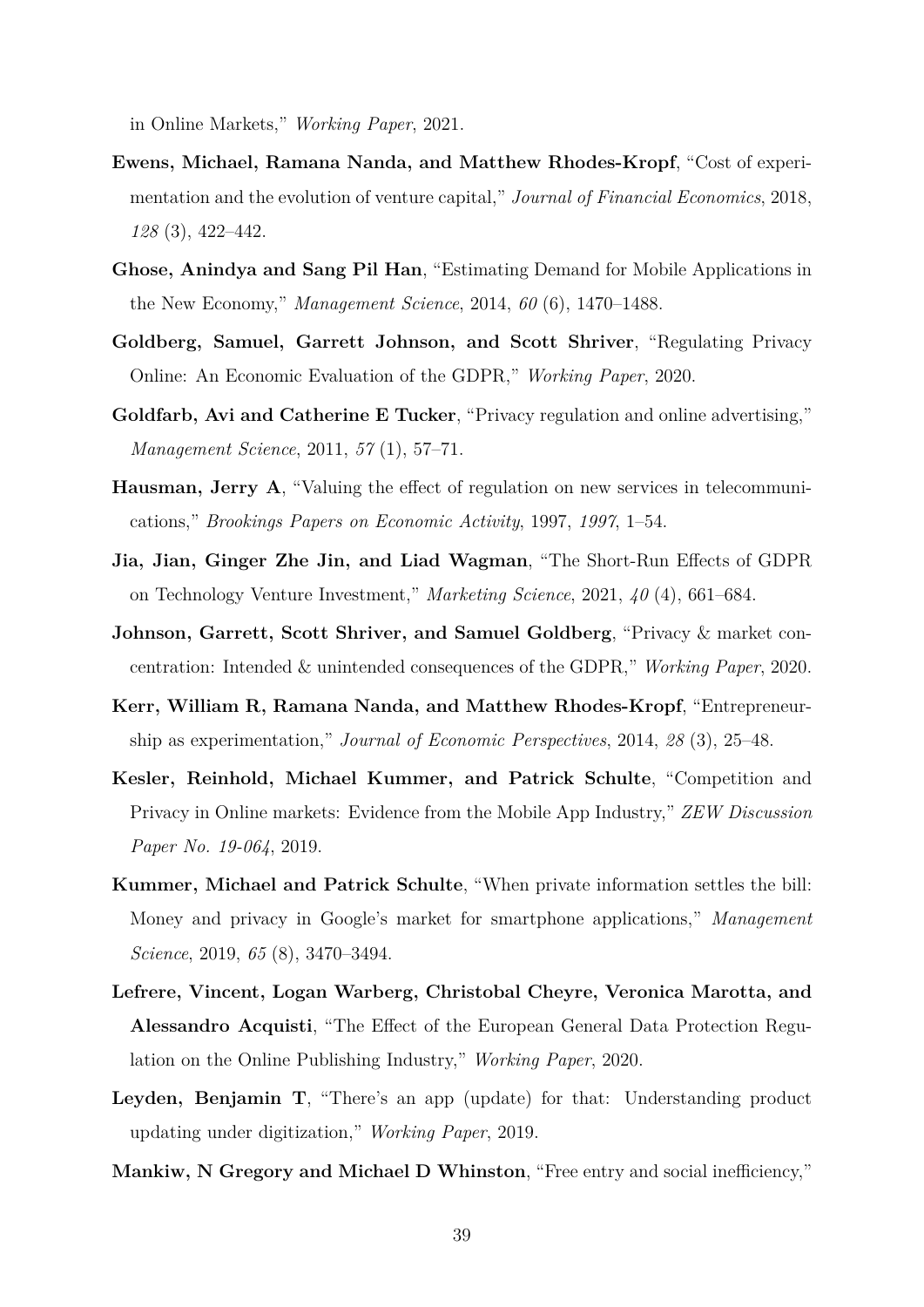*The RAND Journal of Economics*, 1986, pp. 48–58.

- <span id="page-41-0"></span>**Manso, Gustavo**, "Motivating innovation," *The Journal of Finance*, 2011, *66* (5), 1823– 1860.
- <span id="page-41-1"></span>, "Experimentation and the Returns to Entrepreneurship," *The Review of Financial Studies*, 2016, *29* (9), 2319–2340.
- <span id="page-41-7"></span>**Momen, Nurul, Majid Hatamian, and Lothar Fritsch**, "Did App Privacy Improve After the GDPR?," *IEEE Security Privacy*, 2019, *17* (6), 10–20.
- <span id="page-41-9"></span>**Osborne, Charlie**, "Google plans purge of Play Store apps without privacy policies," [https://www.zdnet.com/article/google-plans-purge-of-play](https://www.zdnet.com/article/google-plans-purge-of-play-store-apps-without-privacy-policies/)[store-apps-without-privacy-policies/](https://www.zdnet.com/article/google-plans-purge-of-play-store-apps-without-privacy-policies/) 2017.
- <span id="page-41-3"></span>**Petrin, Amil**, "Quantifying the benefits of new products: The case of the minivan," *Journal of Political Economy*, 2002, *110* (4), 705–729.
- <span id="page-41-12"></span>**Savage, Scott J and Donald M Waldman**, "Privacy tradeoffs in smartphone applications," *Economics Letters*, 2015, *137*, 171–175.
- <span id="page-41-10"></span>**Siddiqui, Aamir**, "Google Play Store approval for new apps will now take more time," [https://www.xda-developers.com/google-play-store-approval](https://www.xda-developers.com/google-play-store-approval-new-apps-time/)[new-apps-time/](https://www.xda-developers.com/google-play-store-approval-new-apps-time/) 2019.
- <span id="page-41-8"></span>**Sørensen, Jannick and Sokol Kosta**, "Before and After GDPR: The Changes in Third Party Presence at Public and Private European Websites," *Proceedings of the 2019 World Wide Web Conference*, 2019, pp. 1590–1600.
- <span id="page-41-5"></span>**Tucker, Catherine E**, "The Economics of Advertising and Privacy," *International Journal of Industrial Organization*, 2012, *30* (3), 326–329.
- <span id="page-41-6"></span>, "Social networks, personalized advertising, and privacy controls," *Journal of Marketing Research*, 2014, *51* (5), 546–562.
- <span id="page-41-11"></span>**Waldfogel, Joel**, "Copyright protection, technological change, and the quality of new products: Evidence from recorded music since Napster," *The Journal of Law and Economics*, 2012, *55* (4), 715–740.
- <span id="page-41-2"></span>**Weitzman, Martin L**, "Optimal search for the best alternative," *Econometrica*, 1979, *47* (3), 641–654.
- <span id="page-41-4"></span>**Zhuo, Ran, Bradley Huffaker, Shane Greenstein, and KC Claffy**, "The Impact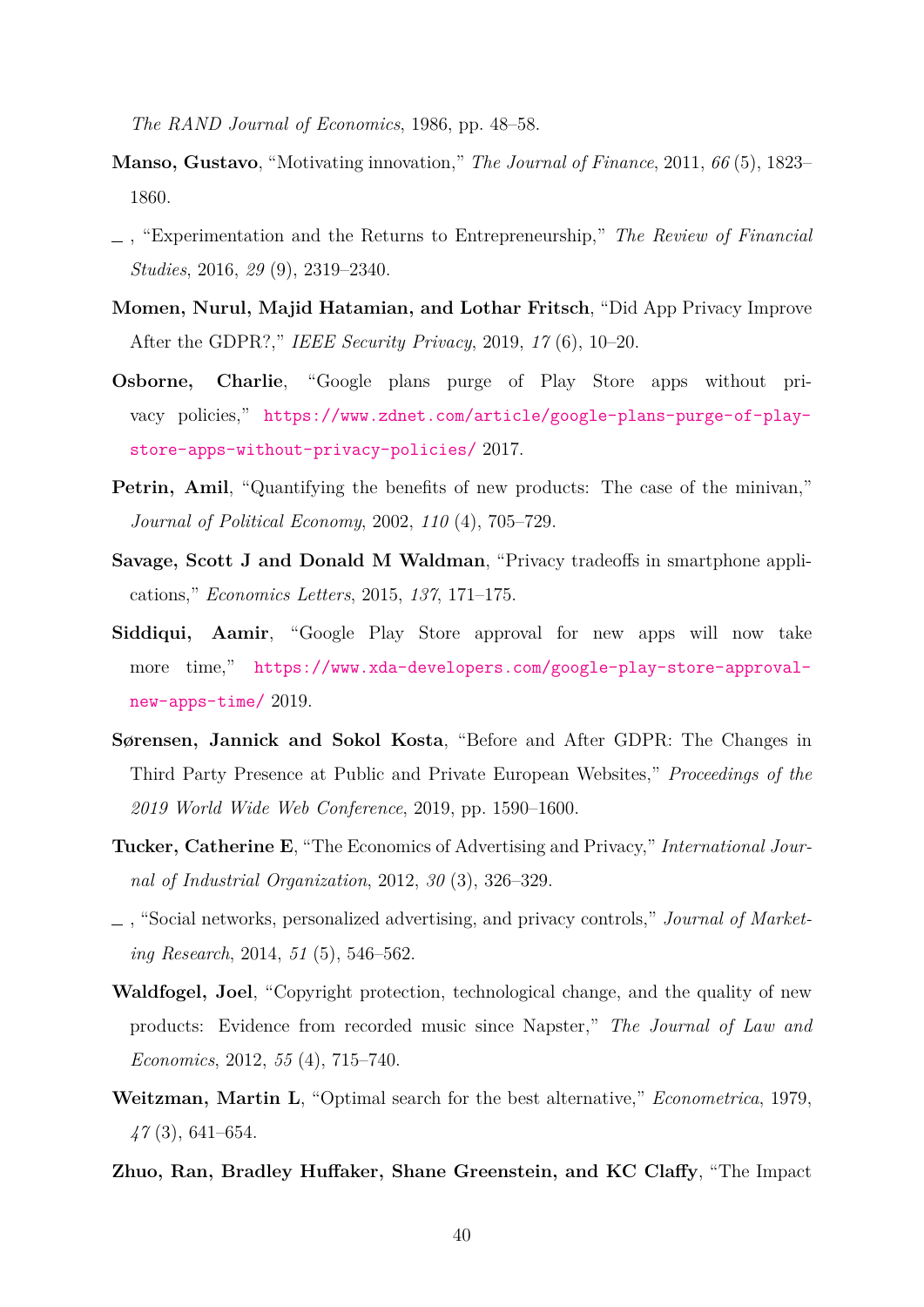of the General Data Protection Regulation on Internet Interconnection," *Telecommunications Policy*, 2021, *45* (2), 102083.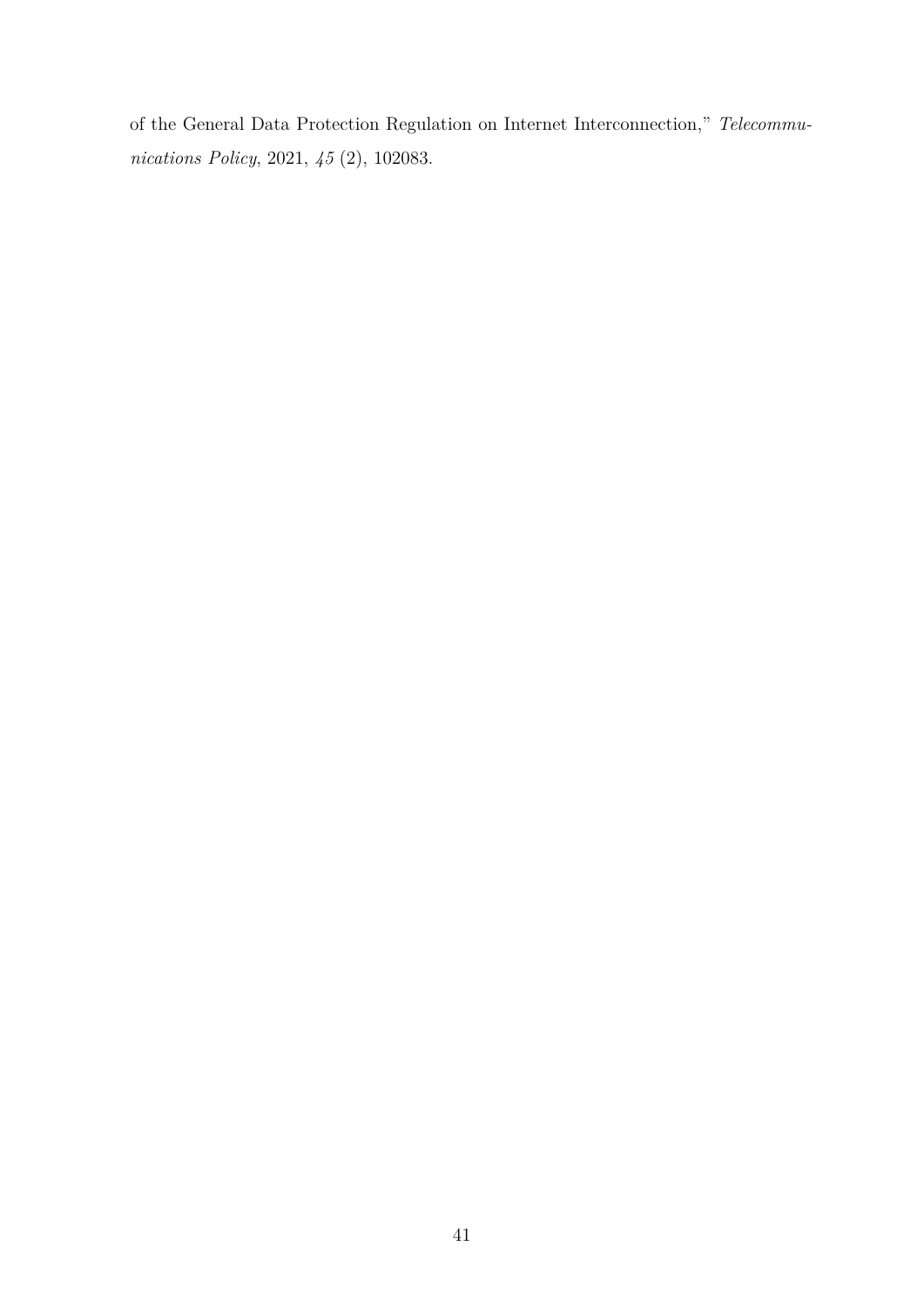# **A Appendix**

### <span id="page-43-0"></span>**A.1 Additional information on timing**

The official law of GDPR was passed in April 2016 but came into effect only in May 2018. Hence, most of those affected were able to inform themselves about the regulation and necessary adjustments to be implemented already some time before. If this transition period was used, one could cast doubt on the assumption of GDPR serving as an exogenous shock in May 2018. In order to investigate the timing as to when GDPR affected the app market, we collected different indicators about the awareness of the consequences stemming from the GDPR. Figure [1](#page-6-0) shows results on three measures with the maximum of each time-series serving as the benchmark for our observation period.

First, as GDPR is of enormous scope for firms as well as individuals, it is, therefore, of general public interest. This can be approximated by searches for 'GDPR' on Google as the most popular search engine worldwide. The figure shows that although the number of searches rose slightly from 2016 onwards, there is a big jump only around the enactment. While Google searches mainly absorb the demand side for information, Wikipedia can serve as a measure of information provision. In this sense, we analyzed the editing behavior on Wikipedia which may represent the status quo of common knowledge and details of GDPR, where we find the same pattern as before. Lastly, we are interested in app developers' awareness about GDPR in particular. Developers could have adjusted apps already some time before the enactment of GDPR if sufficient information was around and they were willing to do so. To analyse this, we used web-scraped data of large online developer forums (Stack Overflow with 'android' tag, Reddit subreddit 'r/androiddev', and 'android-forum') and analyzed, when posts and comments included 'GDPR' as a keyword. As depicted graphically, the peak around GDPR relative to the pre-period is even more pronounced in this case. Developers have not talked about GDPR until the beginning of 2018 and only started shortly before enactment. Overall, our findings serve as anecdotal evidence that the awareness of GDPR was rather limited during the transition period and, especially for app developers, was of interest only when forced to comply.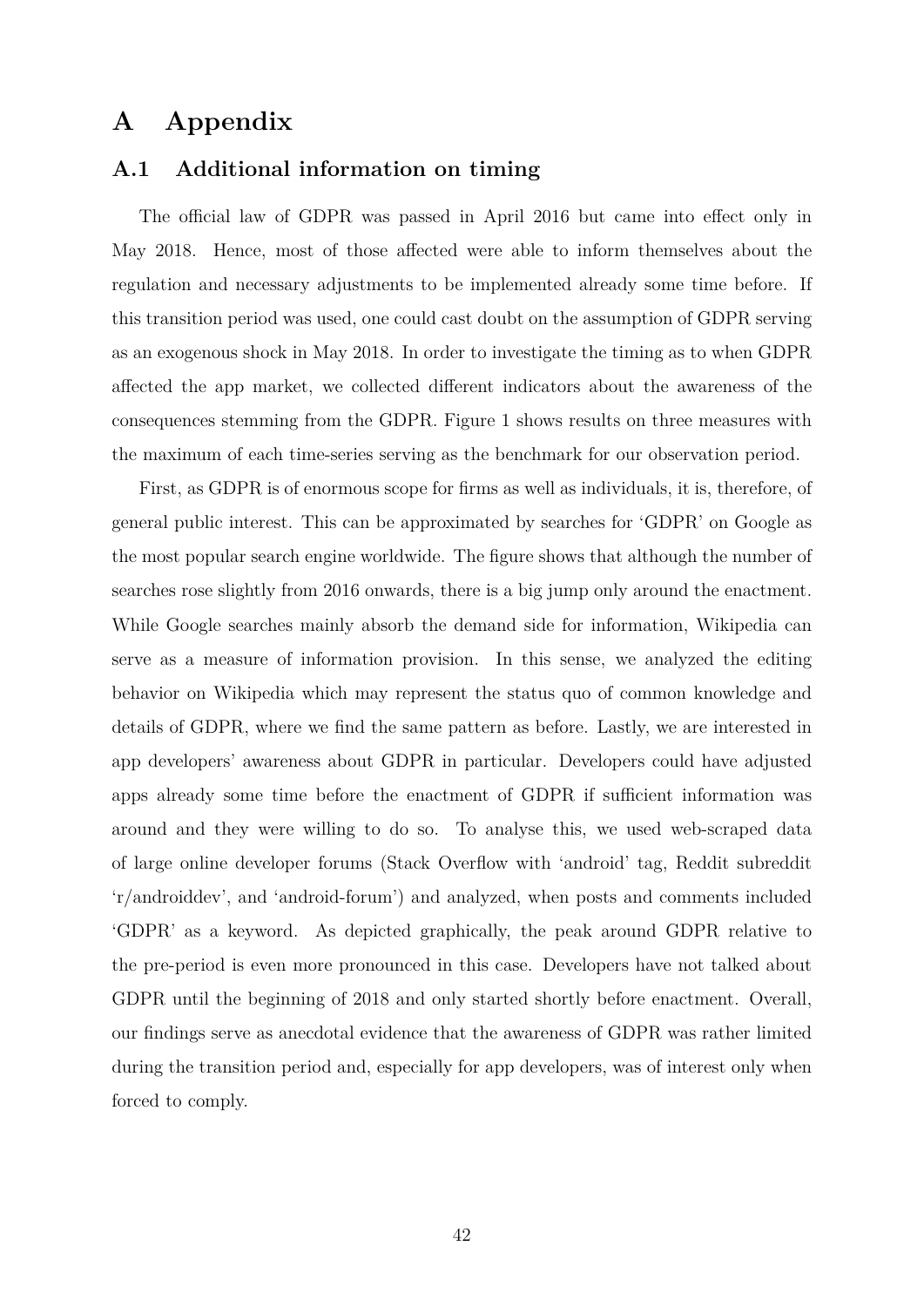# <span id="page-44-0"></span>**A.2 Developer survey**

To shed further light on the experiences of companies who have to comply with GDPR, we conducted a survey among app developers with regard to GDPR. This offers additional information about the benefits and challenges coming with the new privacy regulation. In the following, we will provide further details on the data and results.

#### **A.2.1 Data**

We conducted the survey on consequences of GDPR for apps in the Google Play Store in October 2019. The questionnaire was sent to German app developers identified in the Google Play Store during the time period from October 2015 to January 2019. For the analysis, we can use about 650 valid answers. In the survey, we asked for basic information like developer types, the point in time of entering the Google Play Store or the number of apps as well as information regarding their users, data usage, revenue and specific consequences of GDPR. The study was implemented in LimeSurvey, an online-survey tool, and contained 31 different questions.

#### **A.2.2 Developer types and apps**

<span id="page-44-1"></span>To get an impression what types of developers exist in the Google Play Store the respondents had to select themselves into the four categories (i) hobby developer, (ii) self-employed with employees, (iii) self-employed without employees, and (iv) company.



Figure A.1: Distribution of developer types

Figure [A.1](#page-44-1) shows that most of the respondents develop apps in their free-time (39.2%) or within a company (37.9%). Self-employed individuals rather work on their own without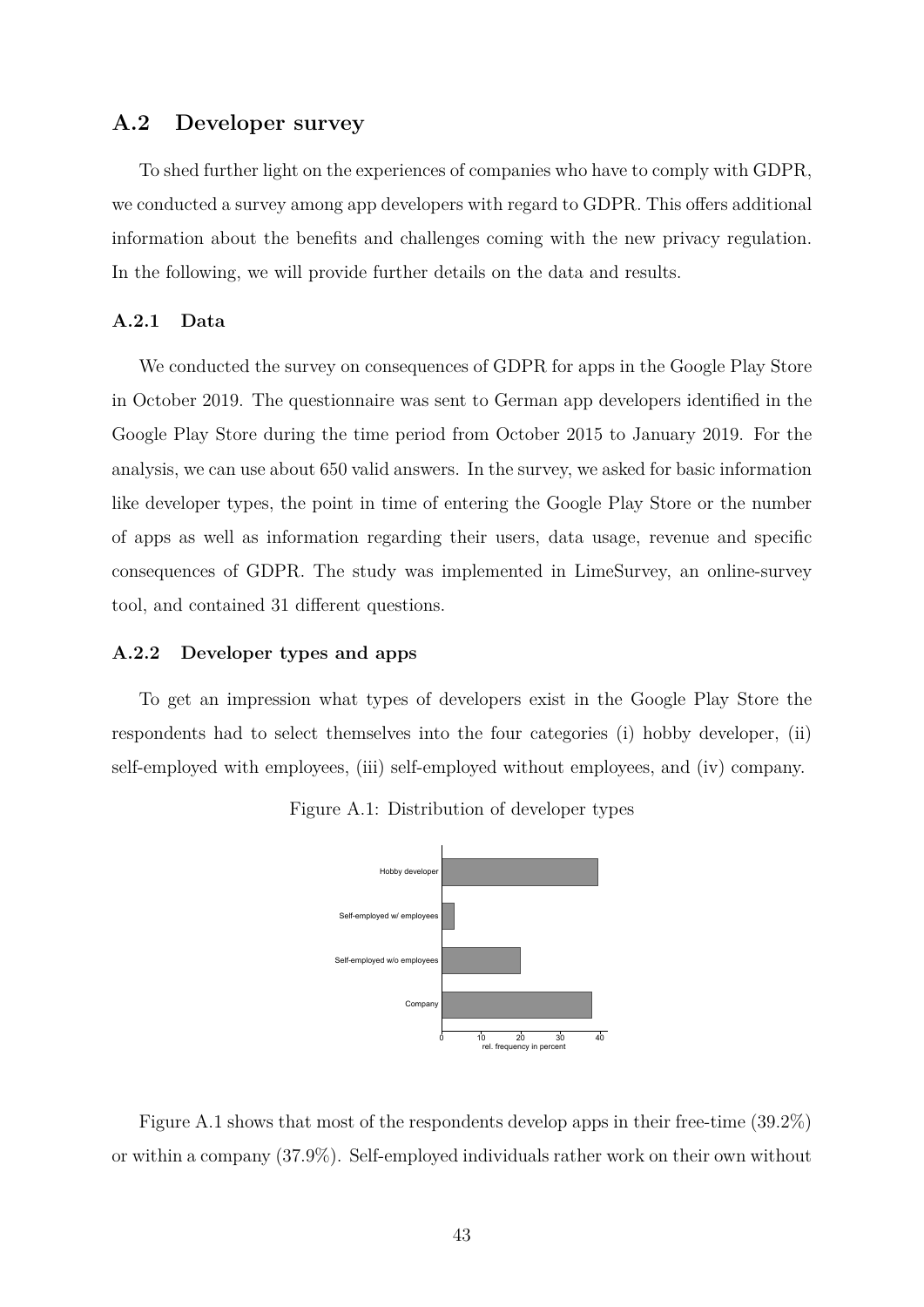any employees (19.8% vs. 3.0%). Furthermore, the majority of self-employed developers without employees (60.6%) develop apps as a sideline job.

The beginning of their activity on the Google Play Store ranges from the opening of the platform in 2008 to the time of our survey, with an increase until the end of 2017 and a decline afterwards.

<span id="page-45-0"></span>Figure [A.2](#page-45-0) shows the share of developers with a given number of published apps from our survey. On average, developers created 5.8 apps with a median of 2 apps and a maximum value of 250 apps. Only 73.0% of their apps ever published are still available in the Play Store.





As GDPR has an extraterritorial scope, where all companies have to comply which serve users within the EU, we were interested in the origin of app users. Of course, the results are not representative as we only surveyed developers in Germany. Therefore, it is not surprising that 99.2% of developers have Europeans among their user group. The other regions (North America, South America, Asia, Africa, and Australia) are stated in 20% to 40% of cases. About 6% percent of developers do not know their users' origin.

#### **A.2.3 Data usage**

GDPR dictates stringent regulations regarding data usage and sharing by the controller along with demands for transparent disclosure. This means that developers and apps, which use and share users' data a lot, may be more affected and concerned compared to those which do not. Figure [A.3](#page-46-0) depicts the collecting and use of personally identifiable information. 62.4% of developers do not collect this kind of data at all. Of those who do, the majority need personal data for the app's functionality (70.5%). Other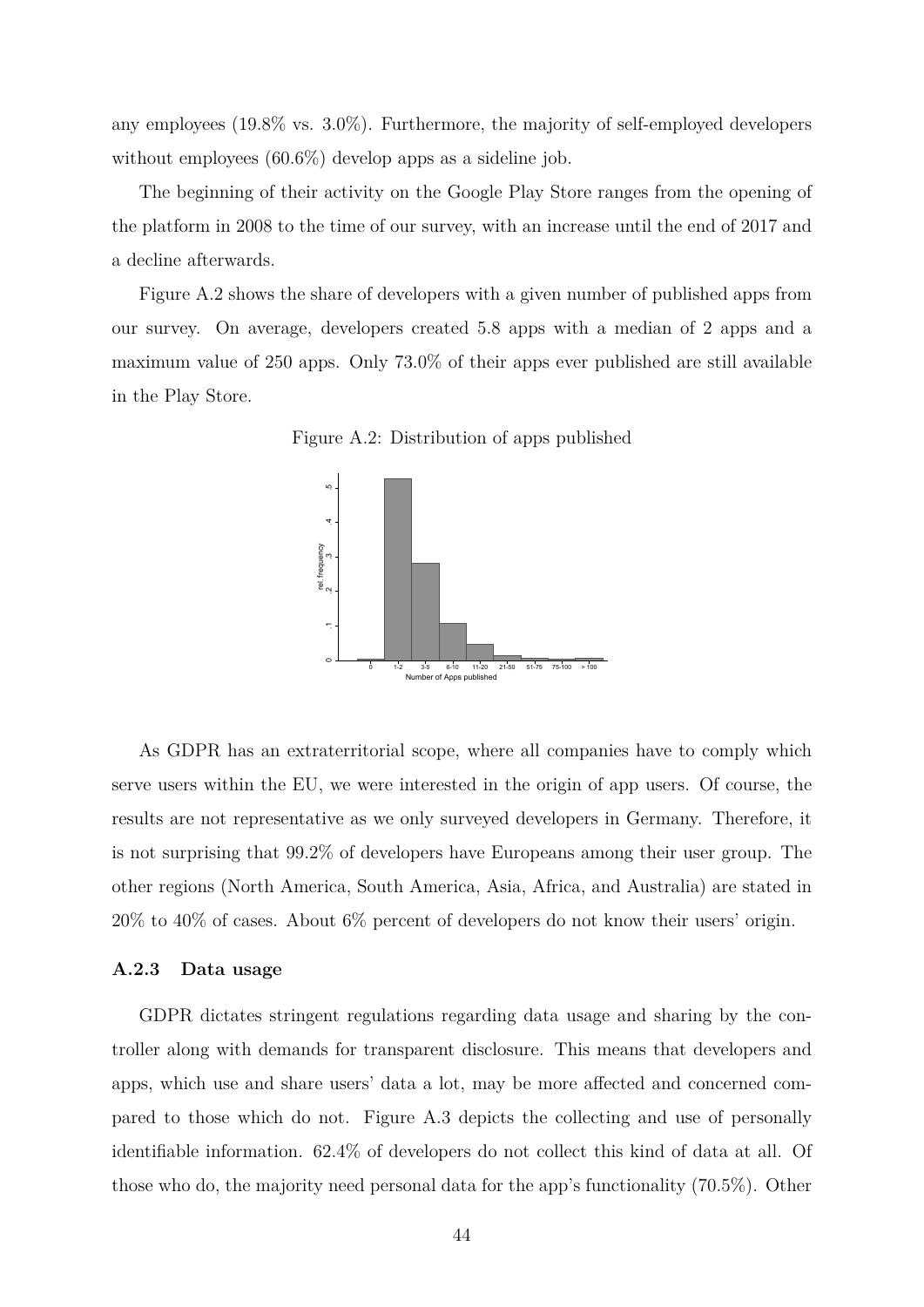<span id="page-46-0"></span>reasons for data collection are distribution of information and ads (22.7%), data selling to third parties (0.8%), communication with customers (32.7%), and business partners  $(9.2\%)$ , as well as improvements of products and services  $(34.7\%)$ .



Figure A.3: Data collection and usage

#### **A.2.4 GDPR and its consequences**

99.2% of respondents know about the introduction of GDPR, 60.6% of respondents see it as an effective instrument for better data protection. While more than 80% of developers do not see any changes in demand for their apps or the level of data collection, there are still quite some effects on their everyday work. 13.7% of developers have removed at least one of their apps temporarily. This may be due to necessary adaptions in order to comply with the new regulations. For 6.5% of respondents even a complete deletion of at least one of their apps was necessary. Others did not launch prepared apps due to GDPR (8.6%).

Figure [A.4](#page-47-0) shows the participants' answers to questions regarding challenges and costs associated with GDPR. The three most prevalent challenges are administrative burdens  $(86.0\%)$ , additional costs  $(47.5\%)$ , and a lack of knowledge about the regulation's details  $(36.9\%).$ 

As the right panel of Figure [A.4](#page-47-0) depicts, costs associated with GDPR may come from additional staff, necessary technical equipment, or external service providers (e.g., acting as data protection officer which has to be in place for many companies). These types of costs have in common that they can be assumed to be fixed costs for companies. Hence, larger companies or developers with several apps may benefit from fixed cost degression compared to small and single-app developers.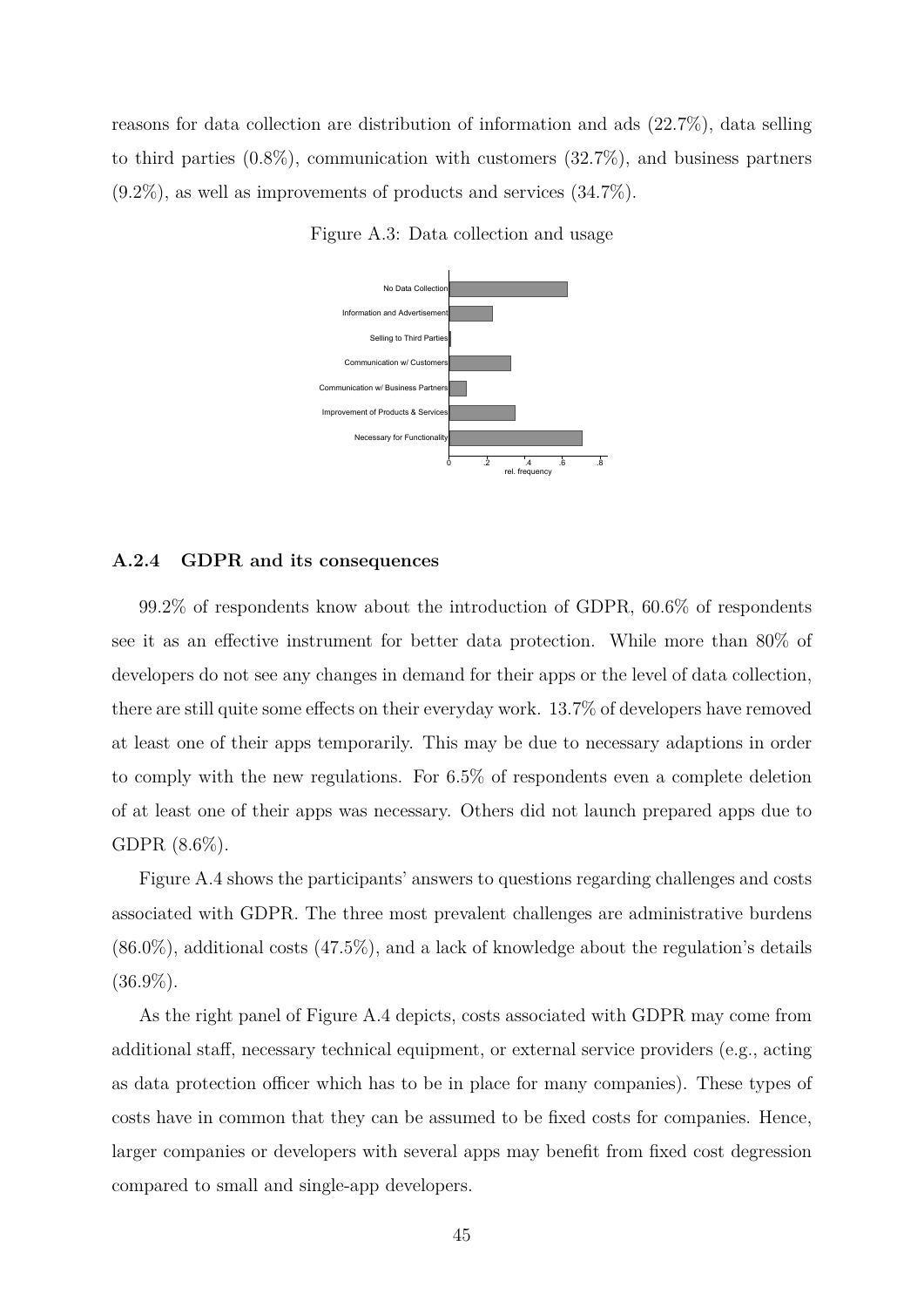<span id="page-47-0"></span>

#### Figure A.4: Challenges and costs associated with GDPR

#### **A.2.5 Revenue**

Not all of the respondents make revenue by developing and selling apps, this is only the case for 42.6%. In case of revenue generation, sources are in-app-prices (45.0%), advertisements  $(43.3\%)$ , app prices  $(41.6\%)$ , paid memberships  $(13.1\%)$ , or data selling to third parties (1.0%). The revenue strategies remain constant, even after GDPR. When asking for changes in revenue streams the majority of respondents do not record larger differences. Nevertheless, 37.9% of respondents with revenues have seen a lower importance of advertisements for revenue generation, while at least 17.7% register increases in paid memberships.

## <span id="page-47-1"></span>**A.3 Additional information on data**

**Data validation:** As we web-scrape the English-speaking version of the Google Play Store from Germany<sup>[38](#page-47-2)</sup>, there may be concerns about the external validity of the data and results. First, we look into outside sources like AppBrain confirming our set of available apps to be complete and similar patterns to be present (cf. Sections [4.1](#page-11-2) and [5\)](#page-20-0). Second, we repeat our web-scraping from the US and several other non-European countries to verify that exited apps did not appear elsewhere.

**Imputation:** As described in Section [4.1,](#page-11-2) we have two kinds of missing data. 'Missing in-between' observations are imputed by considering the app's observations before and after the 'gap.' We observe and impute 6.82 percent of in-between missings. Installations and ratings are interpolated with the average, whereas all the other measures are carry-

<span id="page-47-2"></span><sup>38</sup>Additional details about the data collection routine are provided in [Kesler et al.](#page-40-12) [\(2019\)](#page-40-12).